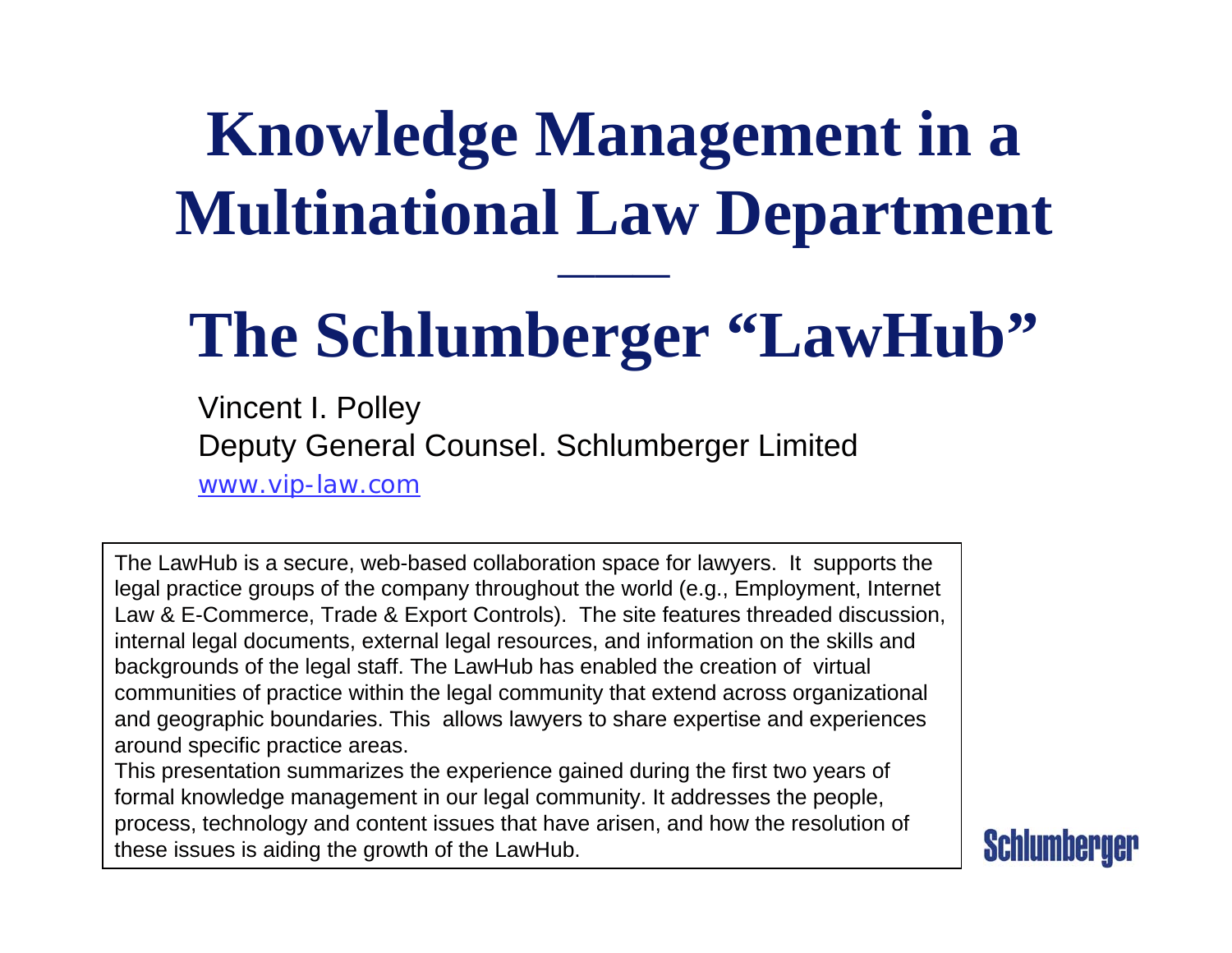## KM Drivers

- Cost Pressures
- Efficiency and Consistency
- $\bullet$ Flexibility and Responsiveness
- Training and Learning
- Retention
	- –People
	- –Knowledge
- Workplace Satisfaction

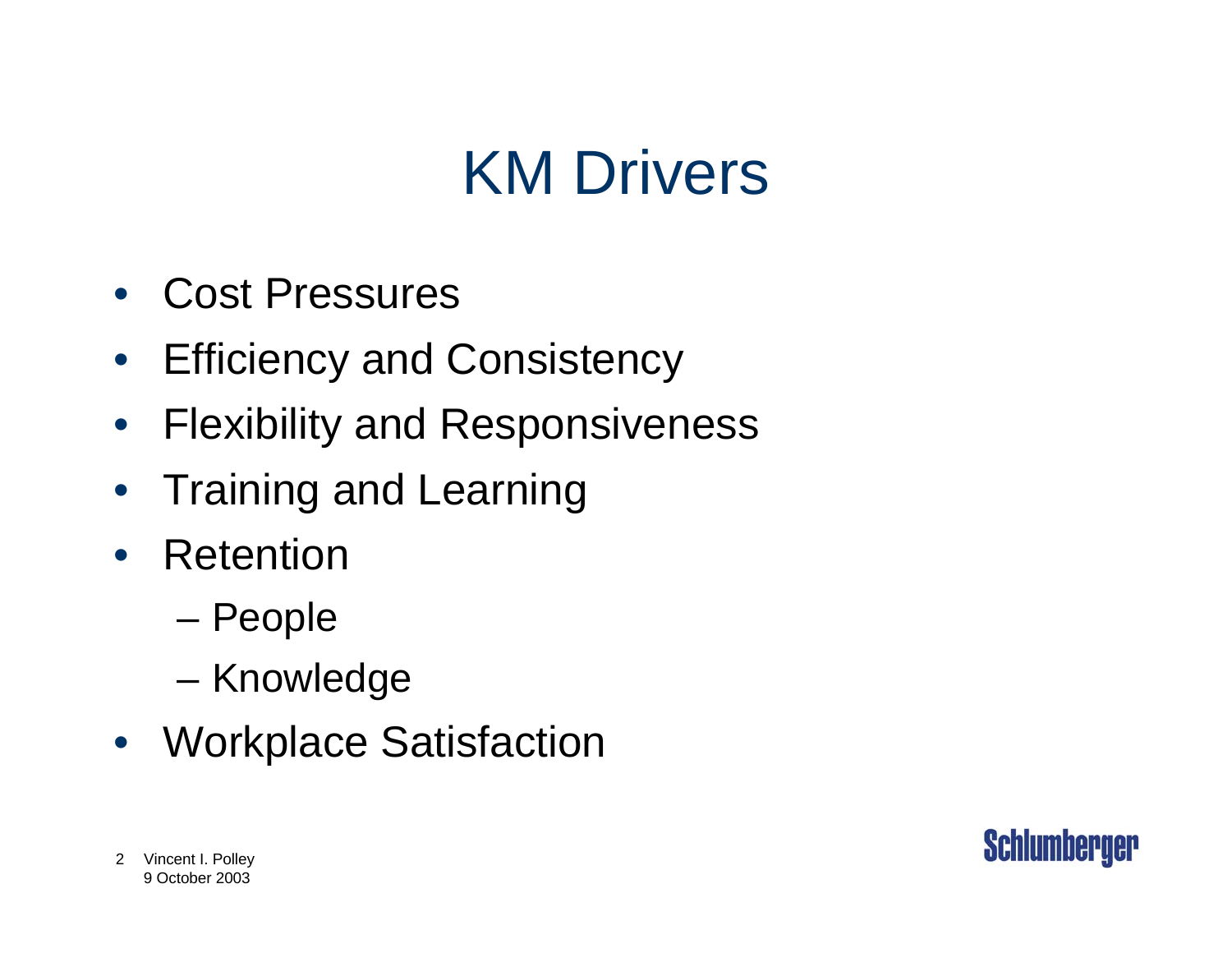## Possible Approaches to KM

- Internal other lawyers
- $\bullet$ Internal – business clients
- $\bullet$ External – law firms; universities; other

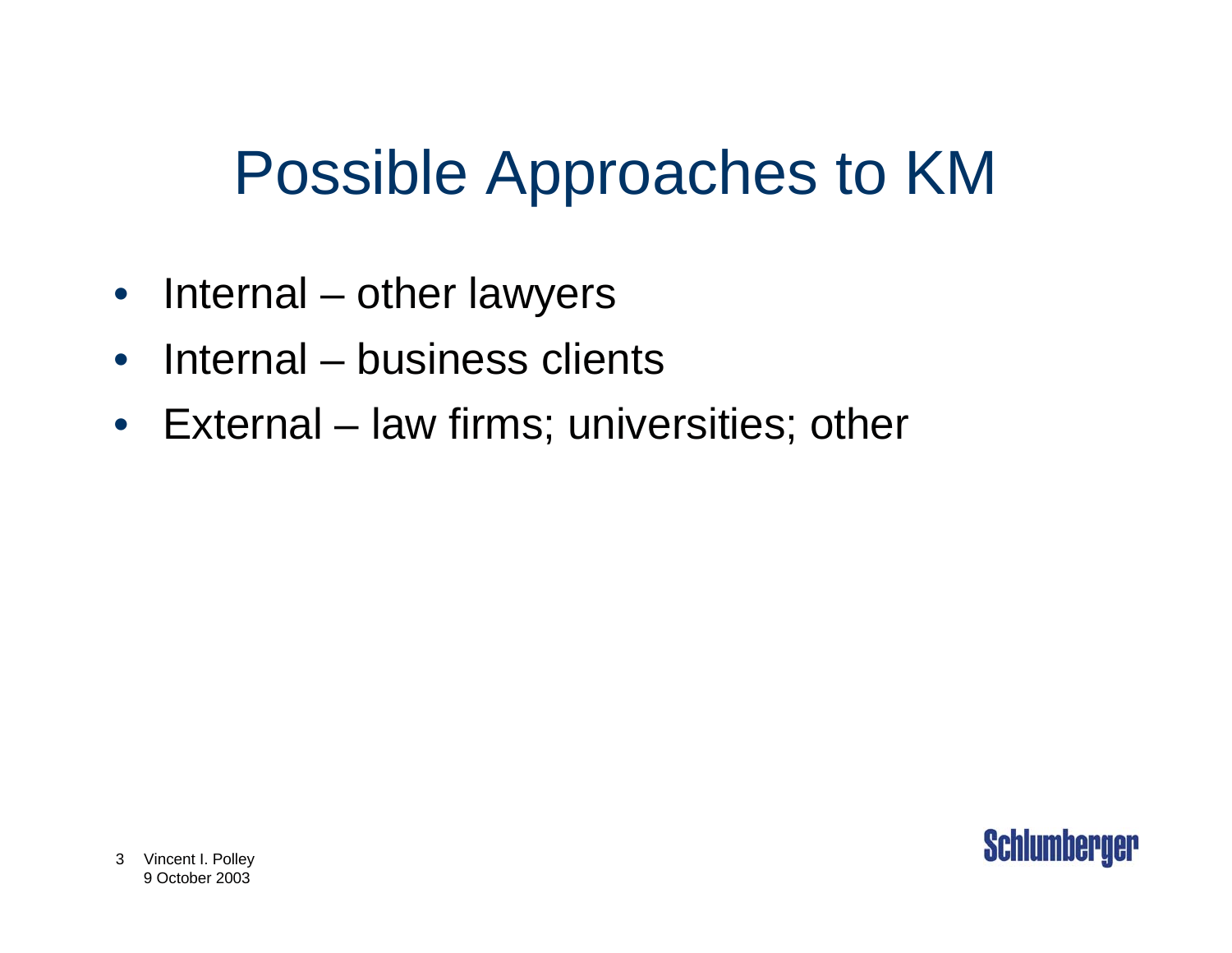# Main Factors in KM Delivery

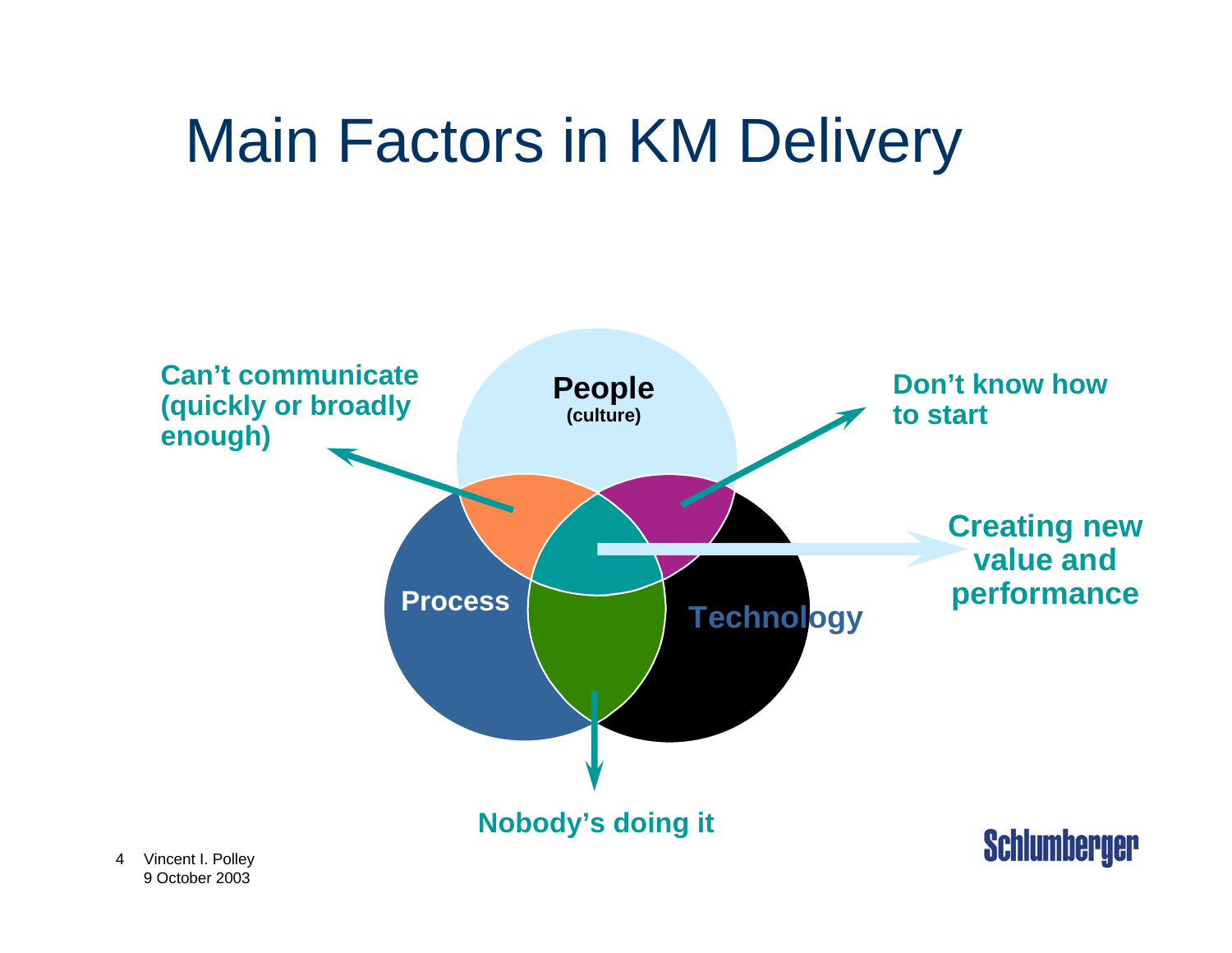## Main Factors in KM Delivery



**Setting examples for others, management walking the walk. Creating a 'learning' organization. Incentives and direction to share. E.g., spot bonus, team goals, mentoring**

> **Simple processes that allow knowledge to be captured easily and reused -- e.g., Peer Assists, AARs, Retrospects, Interviews**

> > **and communicating virtually across the organization**

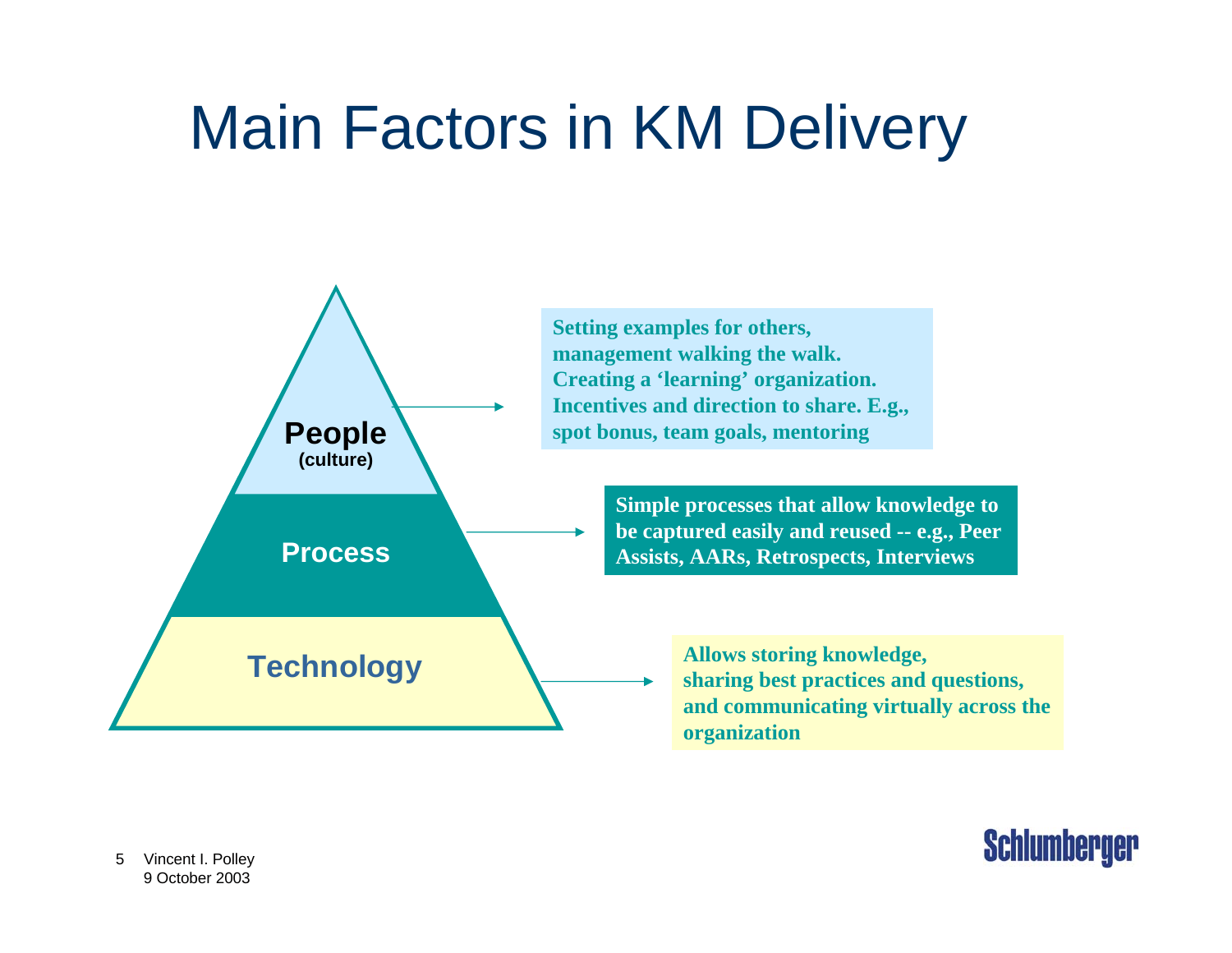## KM Elements

- • Building and fostering communities of practice around operationally-important themes and areas of responsibility
- $\bullet$ The development and use/reuse of knowledge assets
- $\bullet$  Enabling collaboration (both within the communities of practice and larger communities)
- • Capturing and validating incidental knowledge produced as a by-product during community collaboration
- $\bullet$  Systematically hosting tacit knowledge (who and what you know)
- $\bullet$  Arranging and efficiently presenting knowledge assets to users
- •Nurturing a cooperative culture

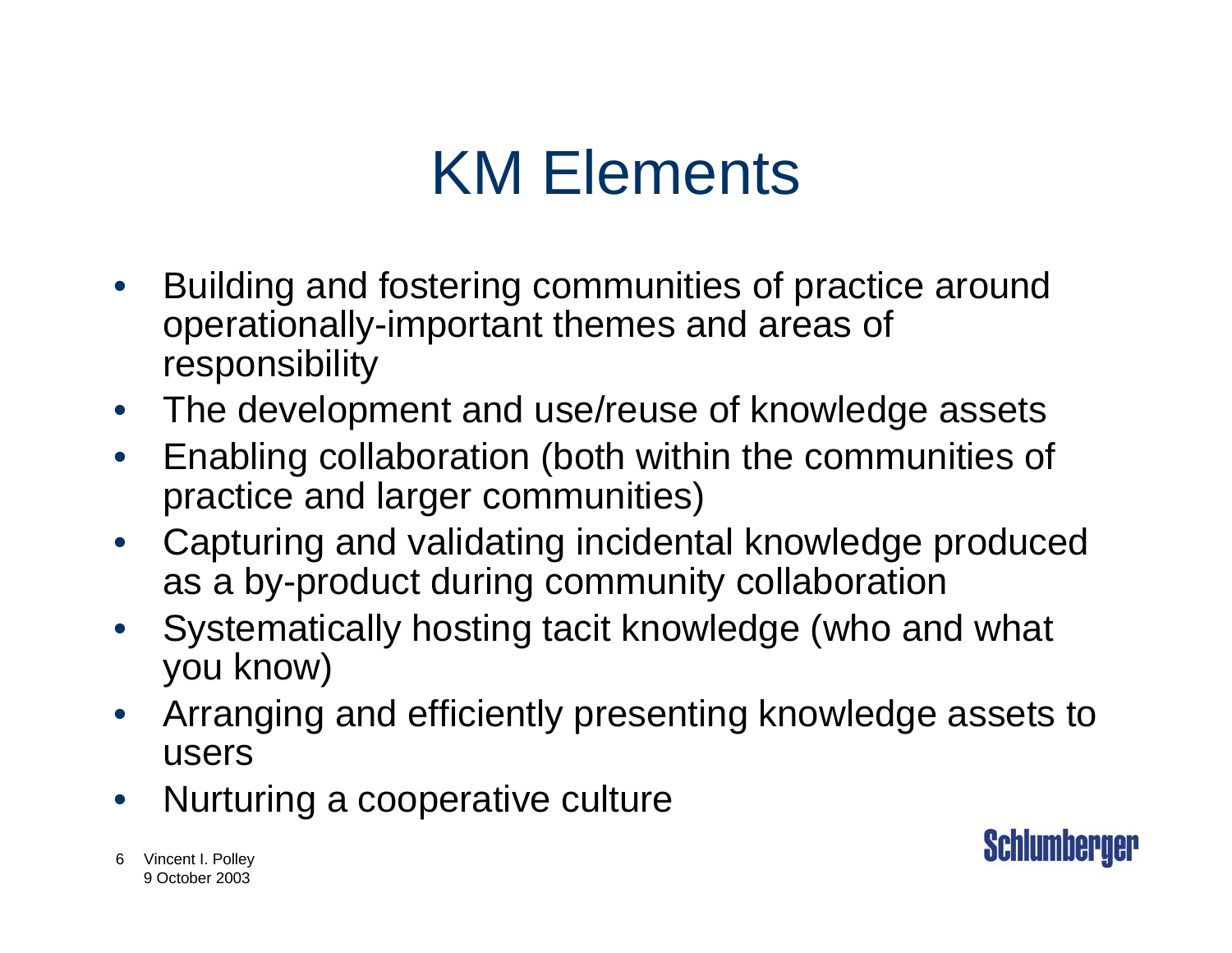# Is KM Technology?

- *No* technology only helps enable KM.
- Classic KM techniques (*Peer Assists, Connecting People, AARs, Retrospects, and Creation of Knowledge Bundles*) don't require technology at all.
- Technology ... typically not more than 30% of KM costs.

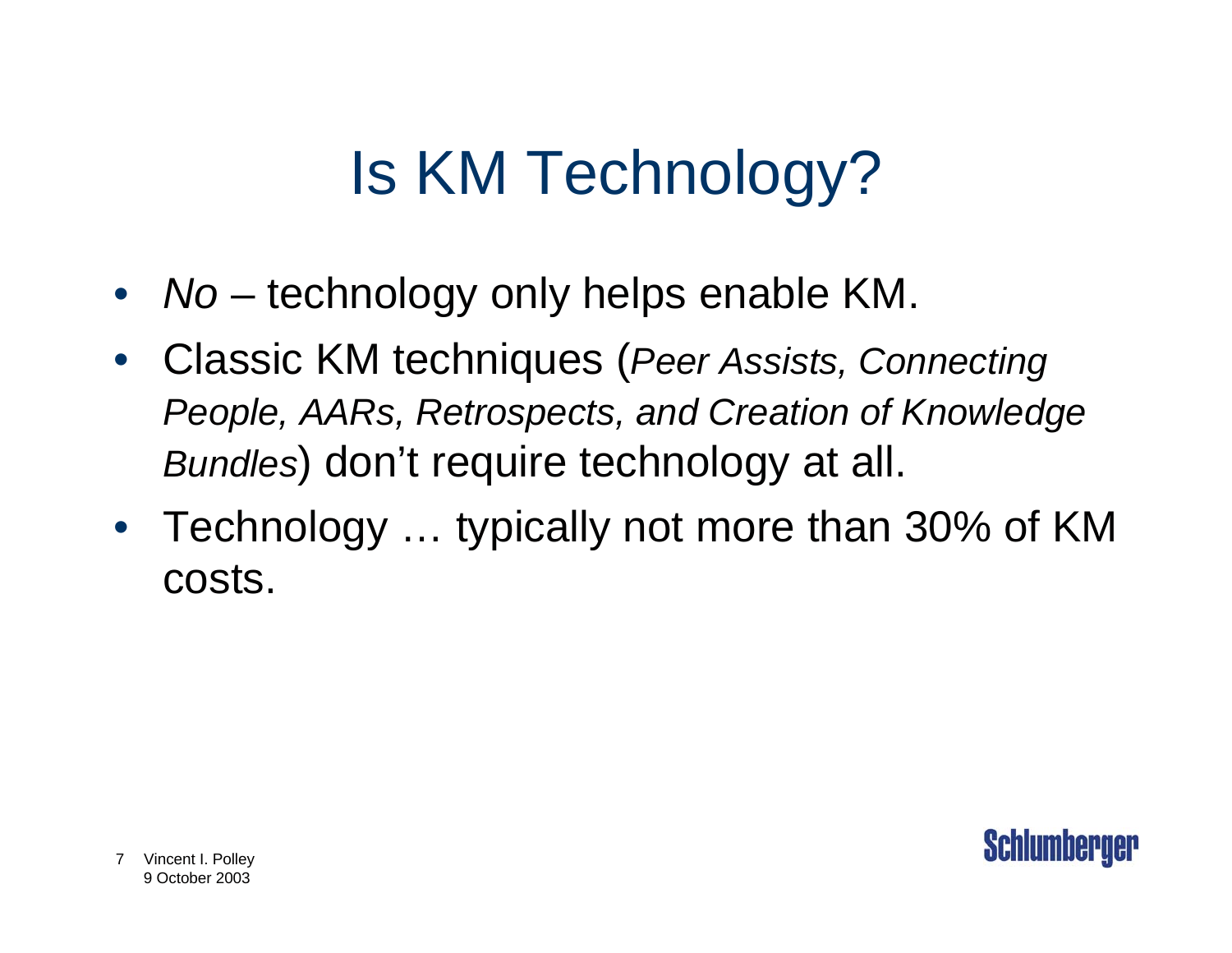# Schlumberger's Legal KM Effort

• Communities of Practice

• Technology

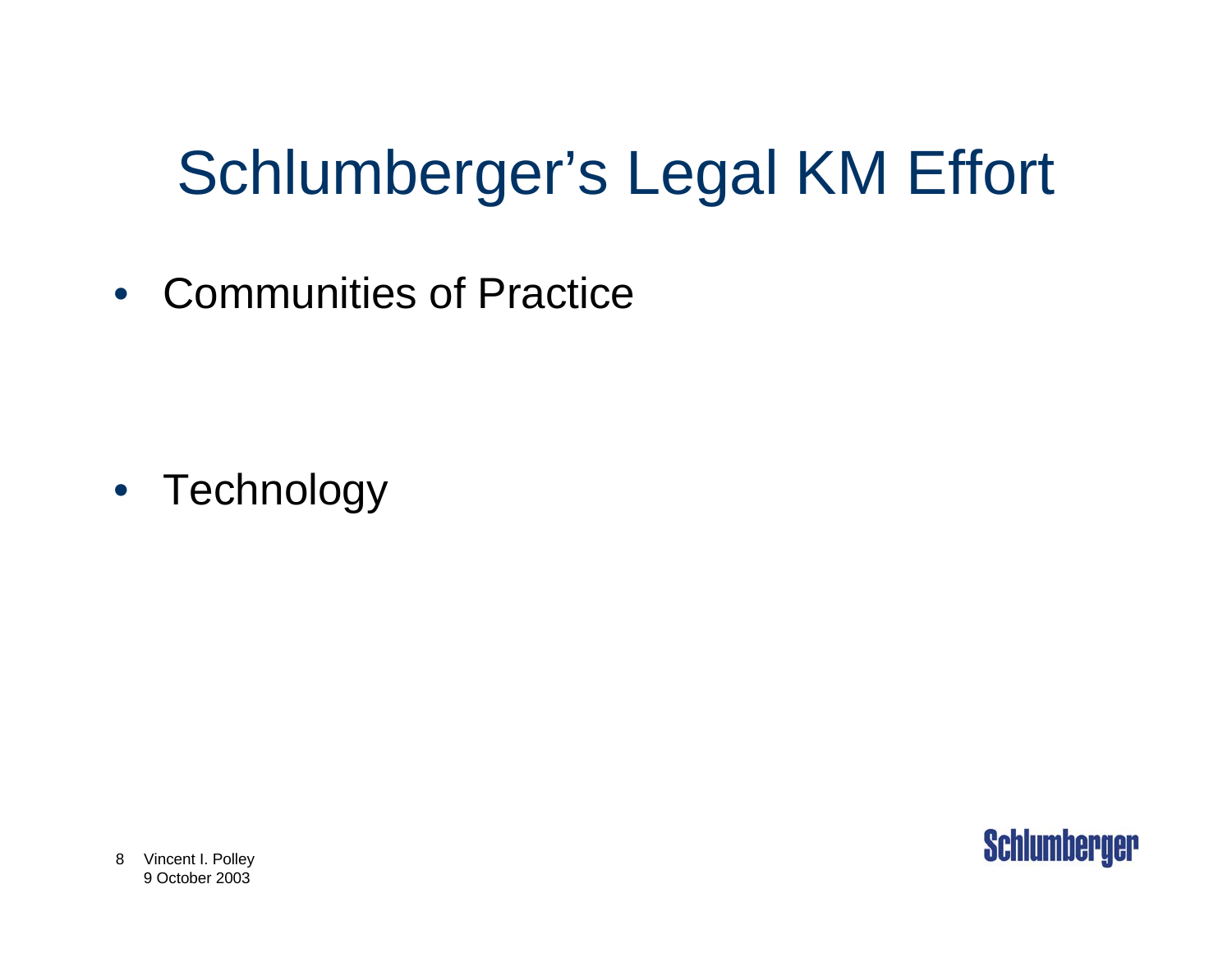## *Schlumberger Process*: Communities of Practice

- Responsible for:
	- –Content Development and Maintenance
	- –Webspace Operation
	- –Training and Development
- Creation, Structure and Evolution
	- – Subject Matter Experts; Early Planning Involvement
	- –Aligned with Personal and Professional Interests

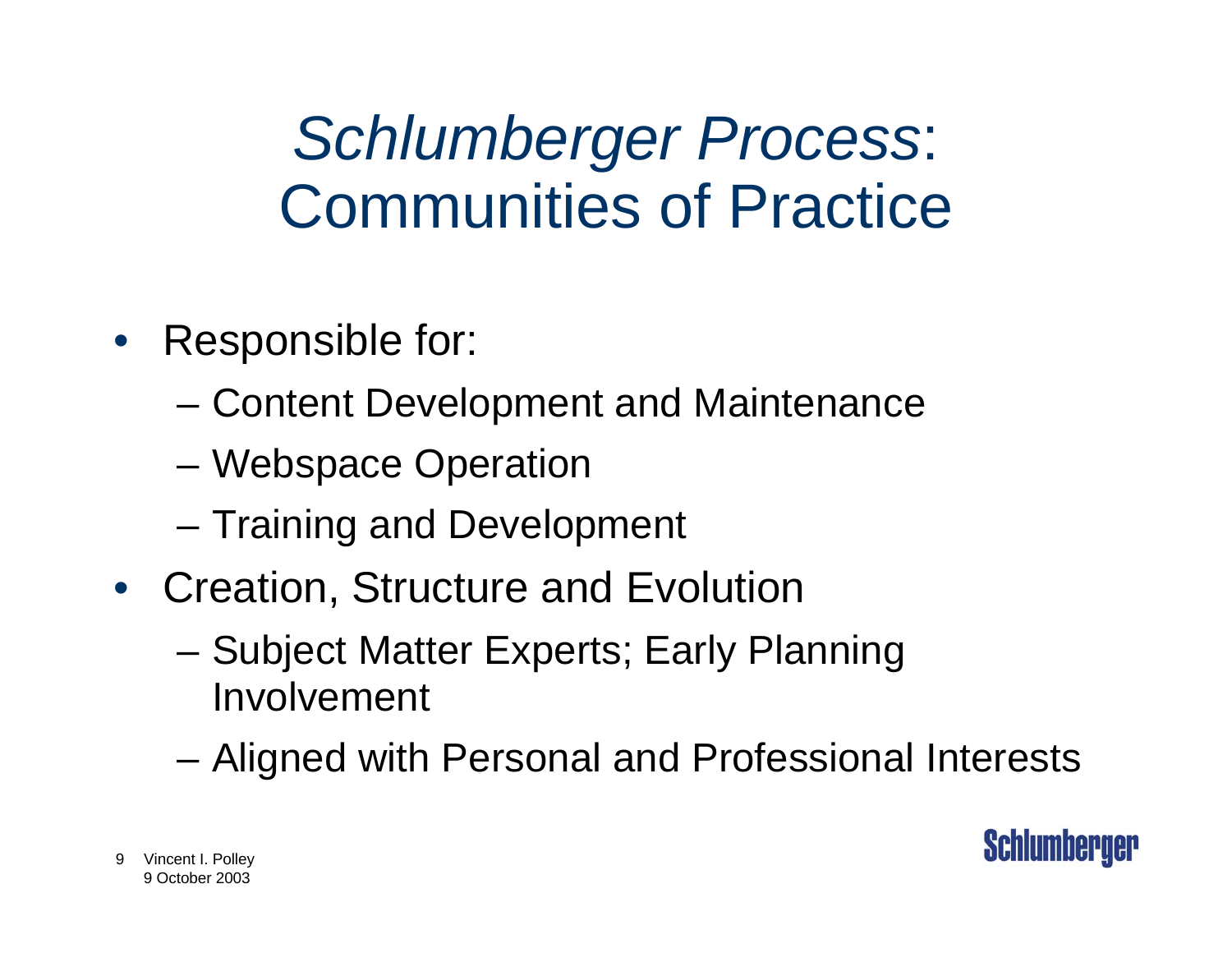### *Schlumberger Technology*: the LawHub

- •Search
- •Presentation/Visualization • News
- •Threaded Discussion • Collaboration
- •
- •
- •Personalization
- •Statistics/Tracking • Taxonomy
- **Categorization**
- 
- 
- Distributed Publication Profiles/Experience
- Security **•** Integration
	- Amazon "Voting"
	-

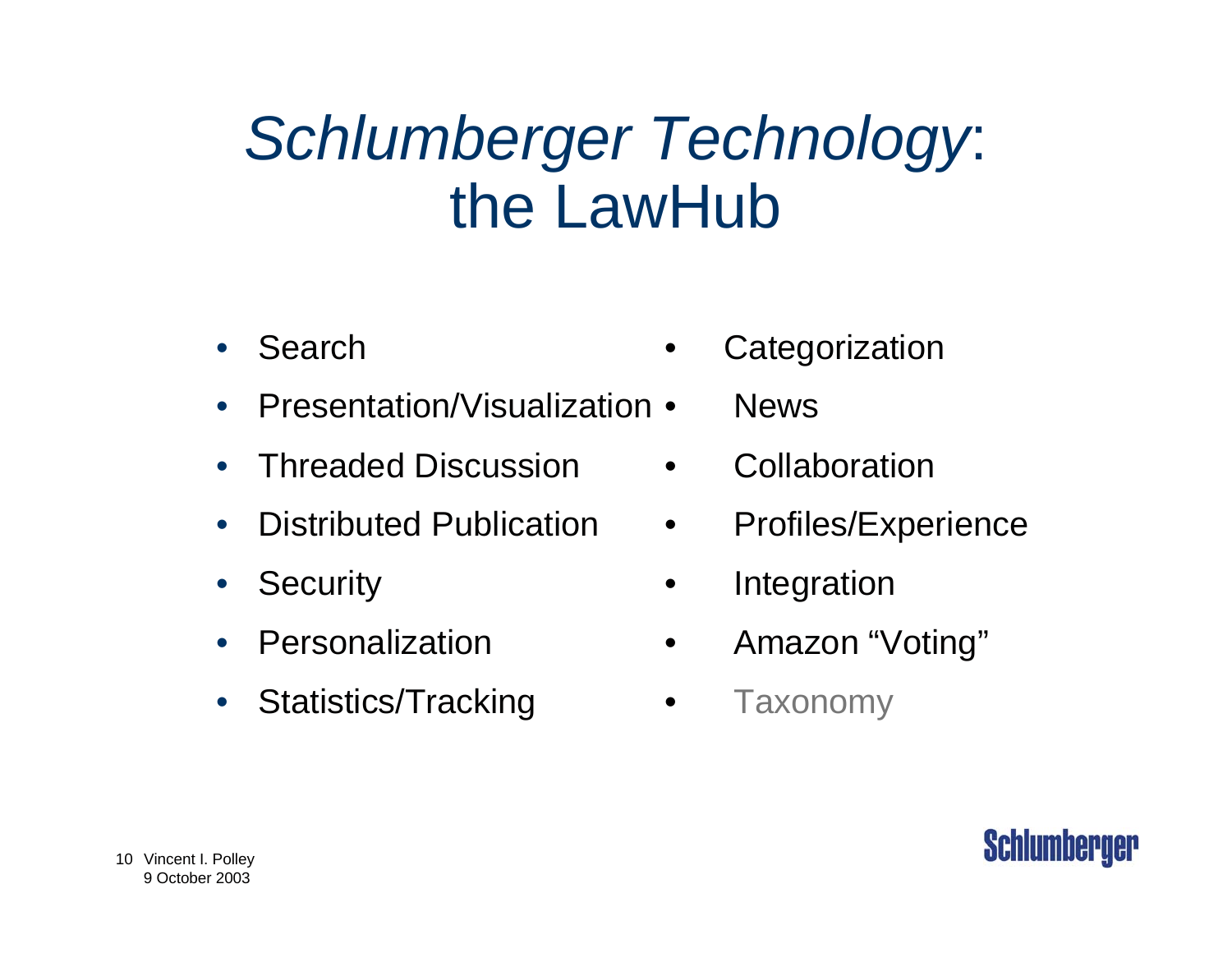

 $\overline{\nabla}$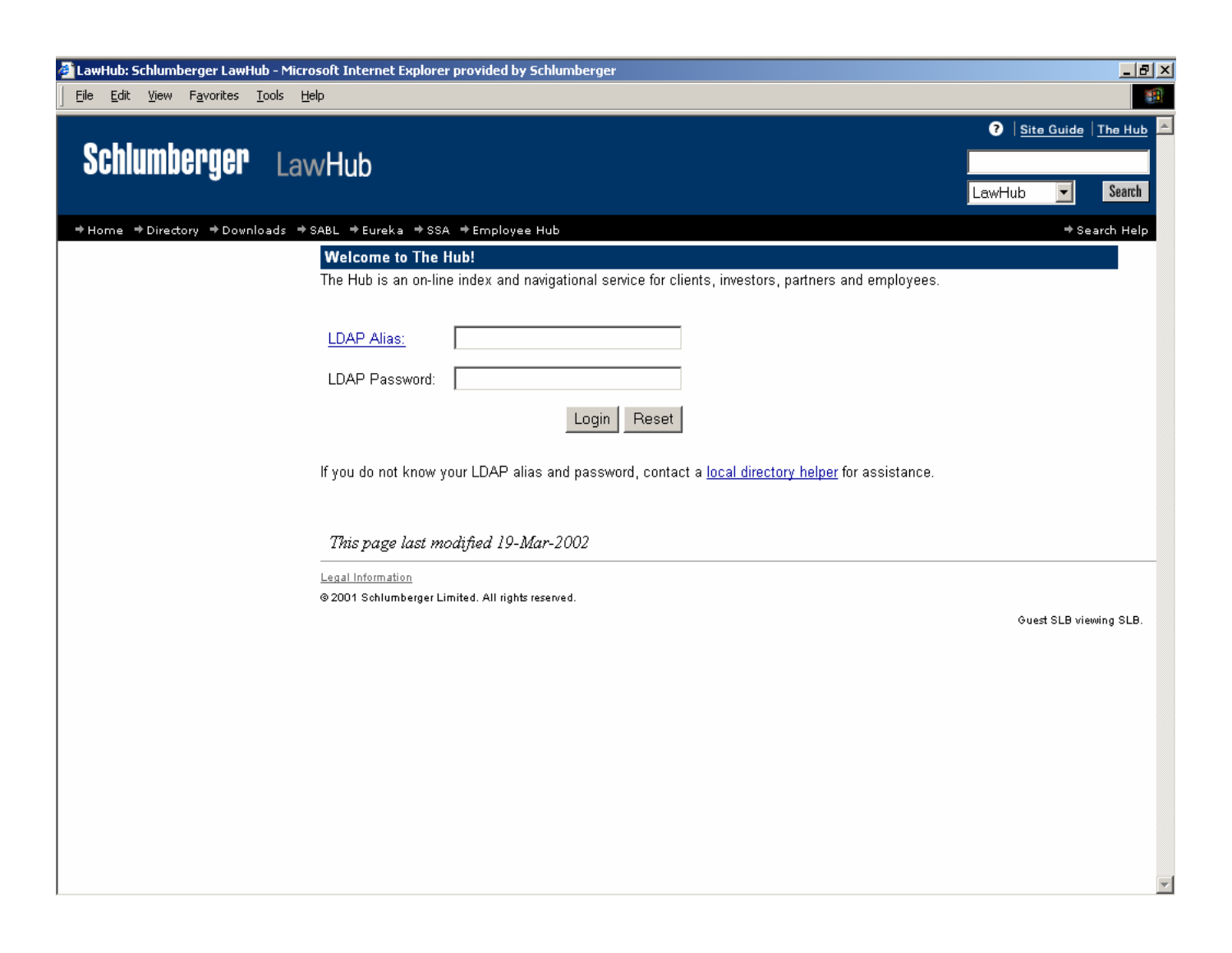#### -YR ☞

### **Schlumberger**

Home Employee Hub **News** 

**Performed by Schlumberger Contact Us** Eureka



#### **Lawhub Newsgroup**

→Schlumberger to cut **Austin operations (Austin Journal, 12 Feb 2003)** 

 $\overline{*}$  HBS raises **Schlumberger to** "buy" (Forbes, 23 Jan 2003)

- **→ Exxon CEO Backs Mandatory Emissions Reports (Reuters, 11 Feb** 2003)
- + Shuttle Columbia A **Wealth of Information Online (New York Times,** 2 Feb 2003)

+Halliburton says submits 200,000 documents to SEC (Reuters, 12 Nov. **2002** 

### **Our People**

Welcome Vincent Polley!

CNP -- Career Network Profile, Photo Gallery, Career Development Planning, Training and Development, Legal Department Mentoring Program ...

#### **Legal Department Management**

Practice Group concept materials, World-wide Legal Department Meeting, etc. Career Development Planning, LDM Secure Space, Legal Department Regional Meetings, Legal Forum, Practice Group Structure and Philosophy, ...

#### C&SI - Consulting and Systems Integration

(dreated 14 Jan. 2003, per Florence Pagel) &SI Community, GPP Community and Processes, Existing <sup>b</sup>artnerships, KM Tools, C&SI Projects/Programs, ...

#### **Frequently Asked Questions**

**Frequently Asked Questions** Frequently Asked Questions -- Internet, LawHub Users Guides,

#### News Archives and User "Help" documentation

Archives of older news stories: user "help" documentation for the LawHub.

LawHub Users Guides, News Archives, World Trade Center Attack -- 11 September 2001. ...

#### **Other Companies**

Contains data referring to other companies. Clients of the Products Businesses, Clients of the Service Businesses, Co-Contractors, Consultants, Advisors, etc., Law Firms, ...

#### **Other Hubs and External Legal Resources**

**INTO KALL Separations conduction in the Theod bole in and satisfacture** 

#### **Practice & Support Groups**

Asset Management & Financing, Competition Law, Compliance Session Group, Corporate & Securities Laws, Employment. ...

**AB** 

 $\theta$   $\times$ 

Search

**Directory** 

Search H<sub>2.0</sub>

#### Regional Concerns (geographical)

materials relating to specific geographical areas where SLB operates (e.g., South America). Europe (Regional Concerns), South America (Regional Concerns)

#### **Speakers Corner**

Threaded discussion and "Forums"

#### **Training and Development**

Legal In-House Training Calendar, Byte-Sized Training, Career Development Planning, In-house Training Materials, Luncheon Meetings, ...

#### **Personal Search Agents**

Available Nov. 1999 through Lexis/Nexis -- when you have conducted a successful L/N search, save the search as an "Eclipse" and have L/N re-run the search automatically. Additional "Search Agents" will be supplied later.

#### **LawHub Lobby**

Welcome to the LawHub visitors page Our Mission, Department Organization, People, CNP -- Career Network Profile, Ethics and Policies, ...

#### **Market Segments (SchlumbergerSema)**

**CARLO DE MESSIONES DE LA CARLA DE MARC**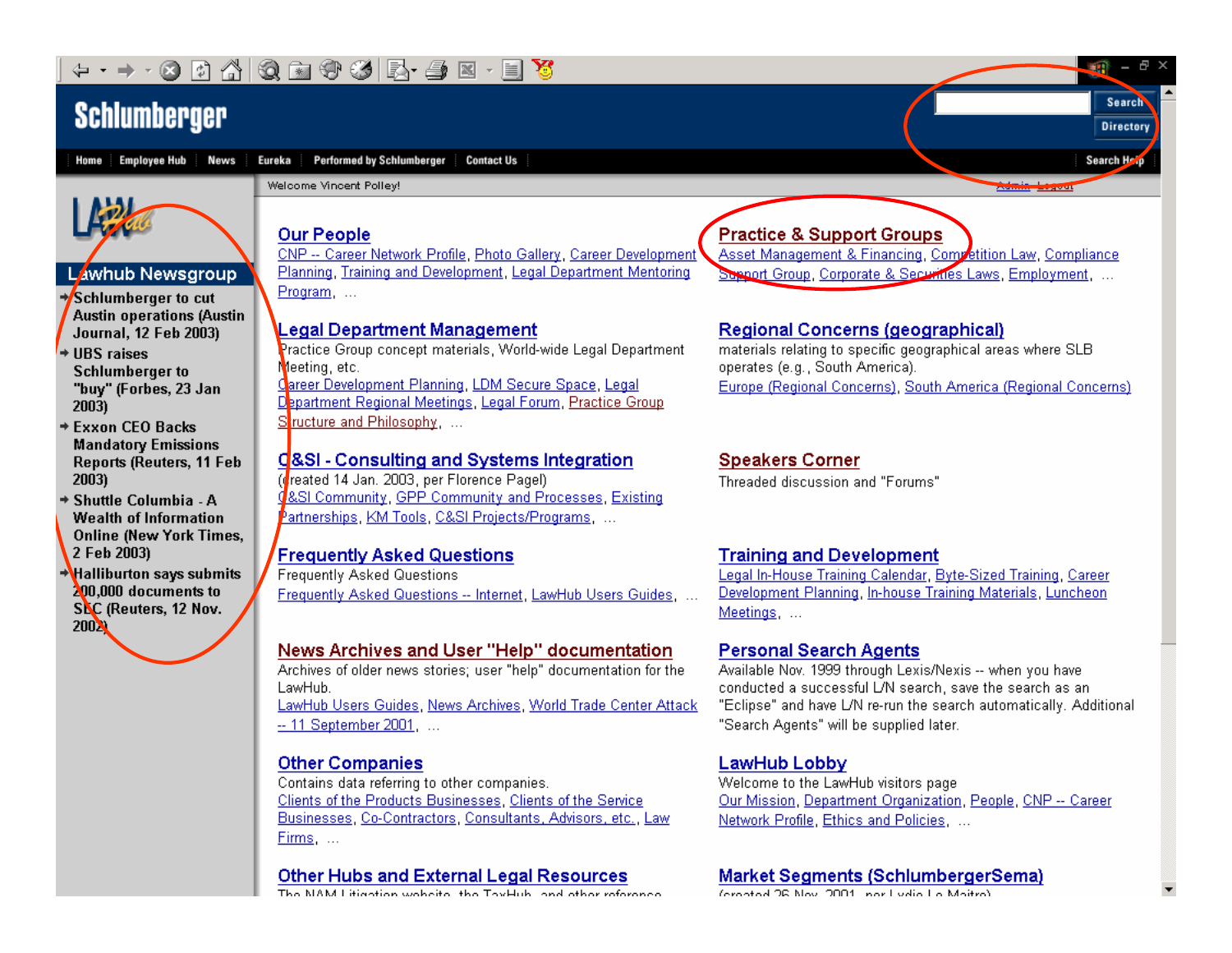& 5 3 5 m d d 1' d 1 5 4 6 4 0 5 d 1 6 5 6 6 6 6

**Q0V54B4F531c200M4L** 17:25

Search

### **Schlumberger**

**B** Start



Contracting, "E-Commerce" and "B2B", Jurisdictional Issues --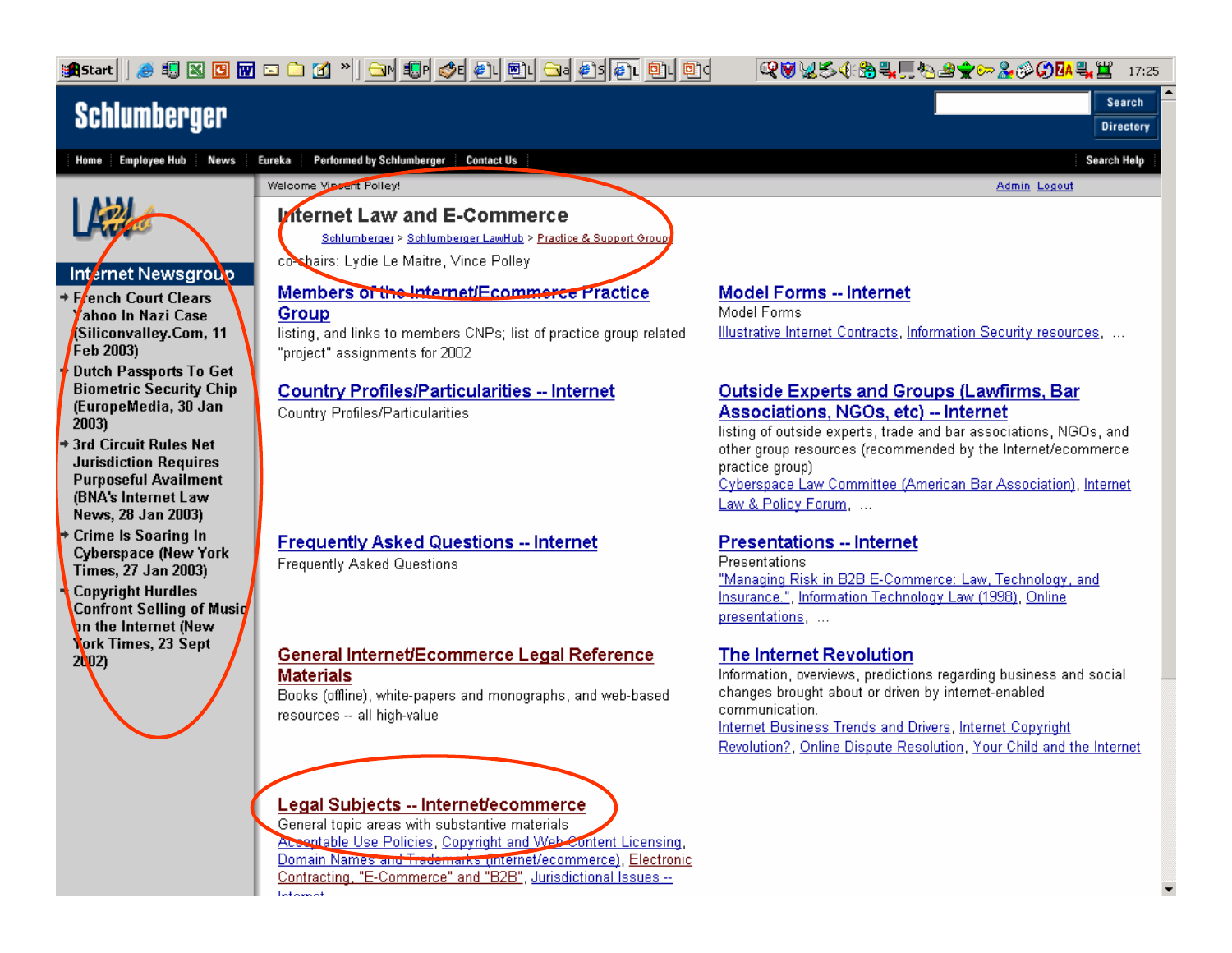

#### **Legal Subjects -- Internet/ecommerce**

Path: Schlumberger LawHub > Practice & Support Groups > Internet Law and E-Commerce

General topic areas with substantive materials

#### **Acceptable Use Policies**

Policies and materials relating to appropriate use of Company-provided IT tools (e.g., use of email, and of the internet). Includes the Schlumberger "Electronic Communications Policy".

#### **Copyright and Web Content Licensing**

Copyright Infringement Defenses, Internet Copyright Revolution?...

#### Domain Names and Trademarks (Internet/ecommerce)

area where the Internet/ecommerce Practice Group will address various trademark issues (e.g., the trademark issues surrounding domain-name disputes).

#### Electronic Contracting, "E-Commerce" and "B2B"

Electronic contracts, digital signatures (including cryptography), toding partner agreements (e.g., EDI). **B2B Competition Law Issues, Gryprography (Law)**, Digital Signatures (Internet/ecommerce), Electronic Contracting Laws, Electronic Data Interchanges

(EDI), and Trading Party Agreements, ...

### Jurisdictional Issues -- Internet

Personal jurisdiction, in-rem jurisdiction, and venue in cyberspace

#### Privacy and "Data Protection" (Internet/Ecommerce P.G.)

Materials relating to laws which protect personal privacy and the collection of "personal information" about employees and web site users/visitors. European Data Protection Directive. ...

#### **Record Retention**

record retention policies; electronic discovery; related issues Digital and Electronic Discovery & Evidence Issues, ...

#### Web Site Organization & Operations

Web site design, maintenance, and operation issues and materials. IT "Accessibility" Requirements, Web "linking" and "framing" issues, Web-Page Publication Standards project. ...

This page last modified 12-Feb-2002

Contributors--Practice Group Chairs--About The LawHub Legal Information

#### @ 2001 Schlumberger Limited. All rights reserved.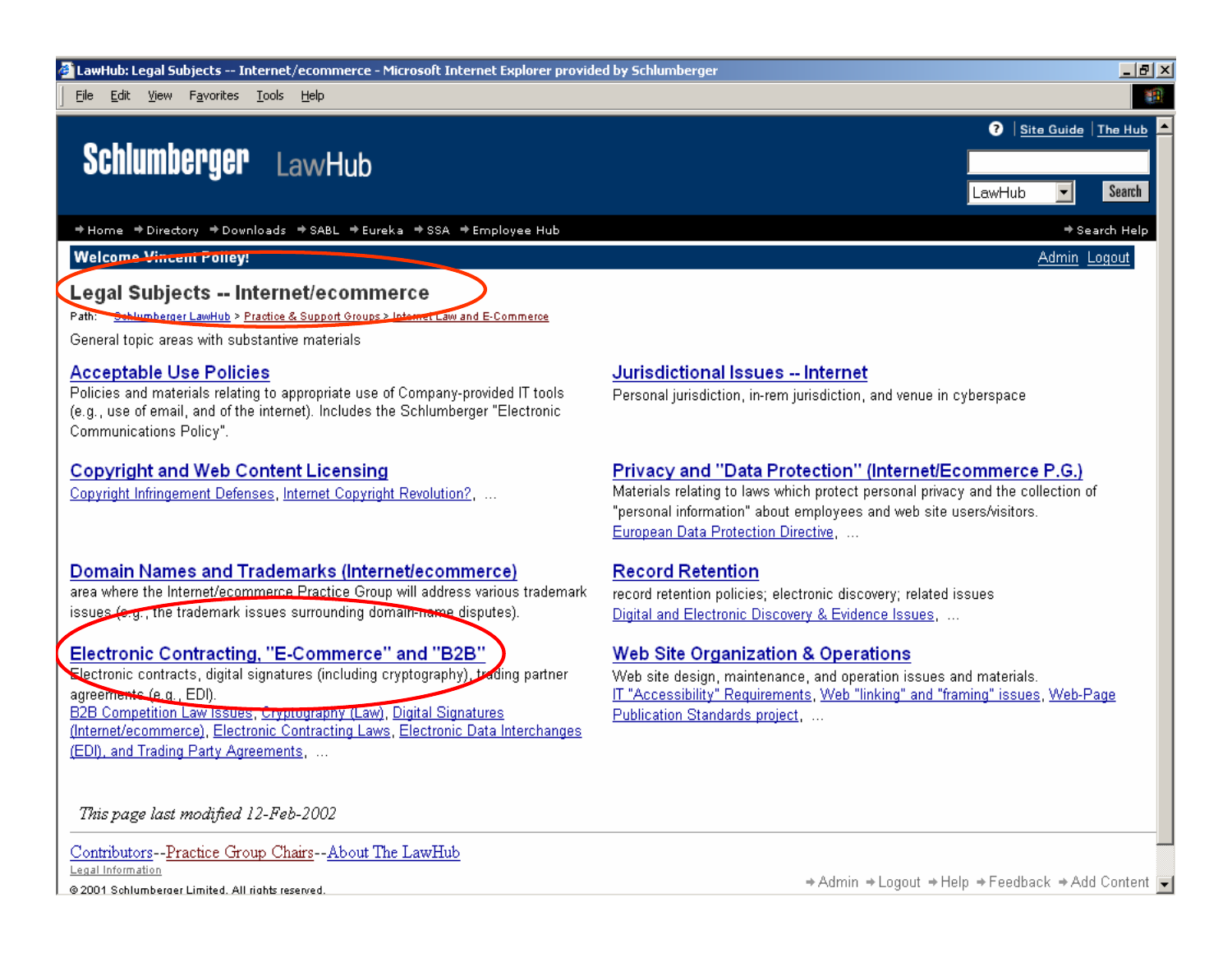

Home Employee Hub **News** Eureka Performed by Schlumberger **Contact Us** 

Welcome Vincent Polley!

#### Electronic Contracting, "E-Commerce" and "B2B"

Schlumberger > Schlumberger LawHub > Practice & Support Groups > Internet Law and E-Commerce > Legal Subjects -- Internet/ecommerce

Electronic contracts, digital signatures (including cryptography), trading partner agreements (e.g., EDI).

• B2B Competition Law Issues

EU and US initiatives relating to the competition/antitrust law implications of B2B (Business-to-Business) internet trading arrangements. Summary...

- O "E-Business Antitrust Pitfalls and How to Avoid Them" (July 2001) WED
- Extremely good briefing paper on the subject of antitrust/competition issuee that can arise in a B2B electronic-commerce environment. (by the National Legal Denter for the Public interest at http://www.nlcpi.org) (Posted by Polley 25 Jan. 2002) Summary ...
- o "Policing B2B Exchanges: Synchronicity or Ghosts in the Machine?" George Mason Law Review Symposium presentation subtitled: "Defining the Role of Antitrust in the High Technology Revolution" (by David H. Evans, of Jones, Day -- 27 October 2000) Summary ...
- o European Commission gives green light to B2B market places a short summary of a recent Commission decision on emerging 2B2 market places and competition regulations (written by A. Hrayssi, 28 September 2000) Summary ...
- Cryptography (Law)

Encryption technologies and rules (e.g., export controls, import controls, and "use" controls) Summary...

o Encryption Law & Policy presentation 圈

nowerpoint presentation by V. Polley, delivered to the SLB legal department in the internal December 1997 export law seminar. summary...

o International survey of cryptography controls/laws Web Maintained by Bert Jaap Koops in the Netherlands, this up-to-date web site is famous as the best world-wide summary of such laws. Summary ...

#### Digital Signatures (Internet/ecommerce)

various materials relating to digital signatures, sometimes also called electronic signatures -- surveys of State and international laws, reports on evolving laws/regulations, work by the Internet Engineering Task Force (IETF) regarding Public Key Infrastructure (PKI) arrangements. Contact Vince Polley or Mike Hale, Summary...

o CARAT Guidelines for CPS Development

Guidelines for Constructing Policies Governing the Use of Identity-Based Public Key Certificates. Final report of the National Automated Clearing House Association (NACHA), The Internet Council Certification Authority Rating and Trust (CARAT) Task Force (January 2000). (uploaded by Polley 24 May 2001) Summary ...

o Digital Signature database WED

web-site maintained by Simone van der Hof (organized along the lines of Bert Jaap-Koops' famous encryption law survey). Posted by E. Cornelissen 31 July 2000

o Digital Signature surveys Web

Work-in-progress of the Internet Law & Policy Forum(of which SLB is a founding member). See also ILPF's discussion on Certificate Authorities. Summary...

o E.U. Electronic Signature directive

Article from Alain Bensoussan published in Les Echos of 25 January 2000 on the new EU Electronic Signature Directive (article translated into English,

**Directory** 

Þ

Search Help

Admin Logout

Search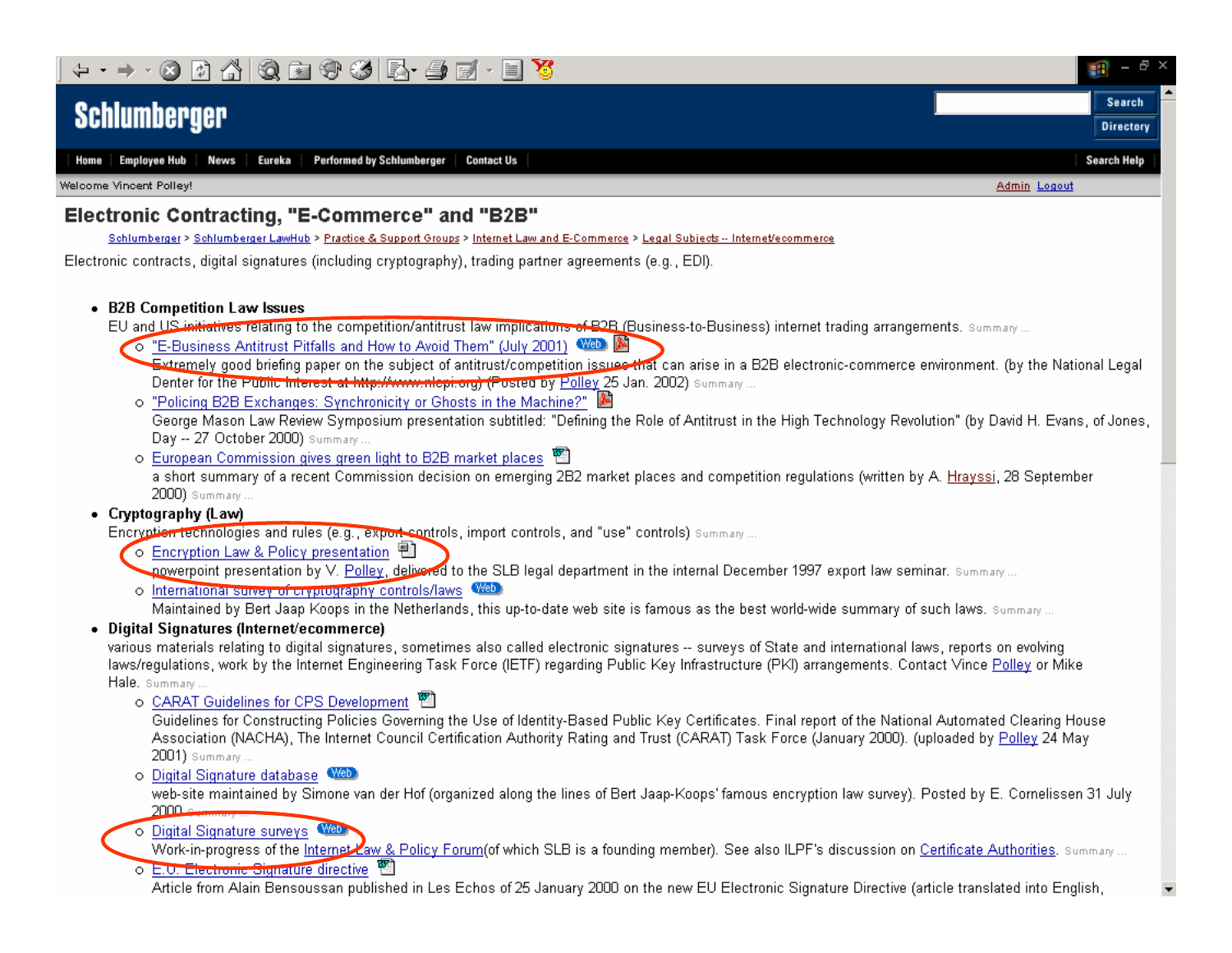| LawHub: Electronic Contracting, "E-Commerce" and "B2B" - Microsoft Internet Explorer provided by Schlumberger                                                                                                                                                                                                              | 그리스 |
|----------------------------------------------------------------------------------------------------------------------------------------------------------------------------------------------------------------------------------------------------------------------------------------------------------------------------|-----|
| Edit View Favorites Tools Help<br>File                                                                                                                                                                                                                                                                                     | 調   |
| the copying and use of this document by members of the Schidmberger Legal Department summary                                                                                                                                                                                                                               |     |
| ● E.U. E-Commerce Directive (full text) 圖                                                                                                                                                                                                                                                                                  |     |
| "Directive 2000/31/EC of the European Parliment and of the Council of 8 June 2000" (full text of the directive; posted by Polley on 31 July 2000)                                                                                                                                                                          |     |
| • E.U. e-Commerce Directive (4 May 2000)                                                                                                                                                                                                                                                                                   |     |
| summary of directive adopted by the European Parliment 4 May 2000 (first directive adopted unanimously?)                                                                                                                                                                                                                   |     |
| • Electronic Contracting Laws                                                                                                                                                                                                                                                                                              |     |
| E.U. Directives, the U.S. model forms (UETA, and UCITA), and various implemented laws and regulations summary                                                                                                                                                                                                              |     |
| o Antitrust Implications of the B2B Revolution                                                                                                                                                                                                                                                                             |     |
| article from the American Bar Association (May 2000), posted by Polley                                                                                                                                                                                                                                                     |     |
| o Electronic Contracting "Best Practices" presentation 图                                                                                                                                                                                                                                                                   |     |
| annotated presentation on "best practices" for Schlumberger e-commerce electronic contracting activities. Suggests approaches SLB should take that would<br>be compatible with the UNCITRAL model law on electronic commerce, and the U.S. UETA. Developed February 2000 by V. Polley and D. Karl.                         |     |
| o Georgetown Law School E-Commerce Symposium                                                                                                                                                                                                                                                                               |     |
| presentations made on 8 December 1999 at Georgetown University Law School on the UNCITRAL's model law on ecommerce, on the U.S. Uniform Electronic<br>Transactions Act (UETA), and on the U.S. proposed revisions to UCC Article 2 (the Uniform Computer Information Transactions Act -- UCITA).                           |     |
| o Pennsylvania UETA (16 December 1999)                                                                                                                                                                                                                                                                                     |     |
| Pennsylvania is the first U.S. State to adopt the model Uniform Electronic Transactions Act, in the form originally proposed by NCCUSAL -- this document is<br>an analysis of the Pennslyvania statute by Jeffrey Ritter (outside counsel used by Polley)                                                                  |     |
| o Presentation - Electronic Signatures in Global and National Commerce Act ("E-SIGN") ■                                                                                                                                                                                                                                    |     |
| This presentation includes information on the new US Electronic Signature Act. This presentation has been reproduced with the permission of Josh Agrons of<br>the law firm of Fulbright & Jaworski L.L.P. Permission has been granted by Mr. Agrons for publication of this document on the Schlumberger LawHub and for    |     |
| the copying and use of this document by members of the Schlumberger Legal Department Summary                                                                                                                                                                                                                               |     |
| • Electronic Data Interchanges (EDI), and Trading Party Agreements Summary                                                                                                                                                                                                                                                 |     |
| o E-Commerce: An In-House Lawyer's Perspective 圈                                                                                                                                                                                                                                                                           |     |
| This PowerPoint presentation was given by Dale Gaudier on October 12, 2000, to the "Legal Issues Forum - E-computerPer Per es (, sp @ 1917 Per Per Tirm<br>of Fulbright and Jaworski. It gives an overview of the legal and business issues involved in forming and operating an e-commerce business with reference to the |     |
| formation of IndigoPool.com. Summary                                                                                                                                                                                                                                                                                       |     |
| o Model EDI Trading Partner Agreement                                                                                                                                                                                                                                                                                      |     |
| Model EDI (Electronic Data Interchange) trading partner agreement, with commentary and annotations, by the American Bar Association (ca. 1992). For                                                                                                                                                                        |     |
| further information, contact V. Polley (for a copy of the hardcopy handbook, from which this file has been excerpted). Sum                                                                                                                                                                                                 |     |
| o Sample EDI Agreement (SLB as buyer)                                                                                                                                                                                                                                                                                      |     |
| This form of agreement was in-use in the early 1990s by the Electricity Division (Georgia -- original author unknown). $\mathcal{J}_{\rm mm, any}$                                                                                                                                                                         |     |
|                                                                                                                                                                                                                                                                                                                            |     |
| This page last modified 19-Feb-2002                                                                                                                                                                                                                                                                                        |     |
| Contributors--Practice Group Chairs--About The LawHub                                                                                                                                                                                                                                                                      |     |

Contributors--Practice Group Chairs--About The LawHub Legal Information

@ 2001 Schlumberger Limited. All rights reserved.

→ Admin → Logout → Help → Feedback → Add Content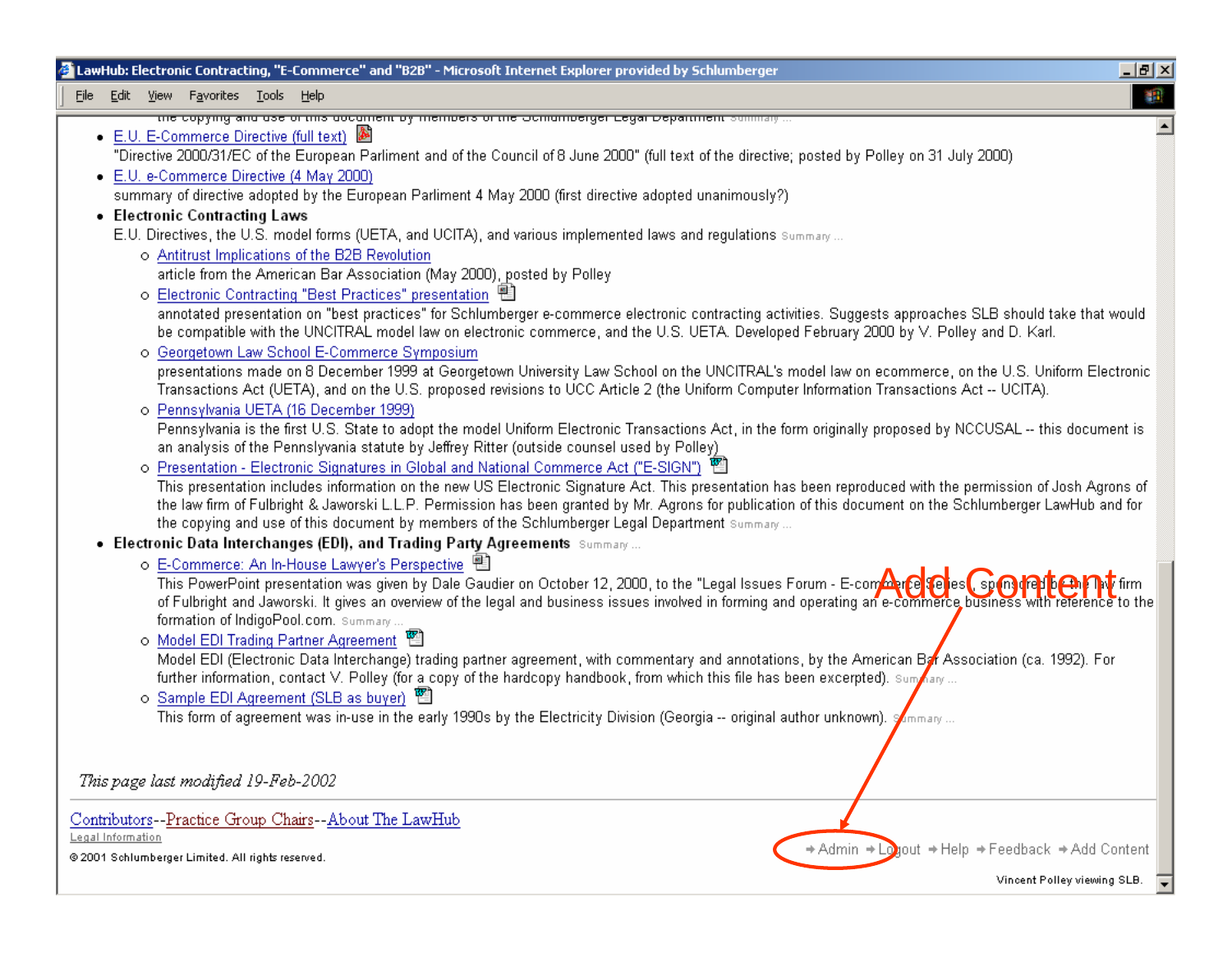File Edit View Favorites Tools Help



 $|I|$ 

▾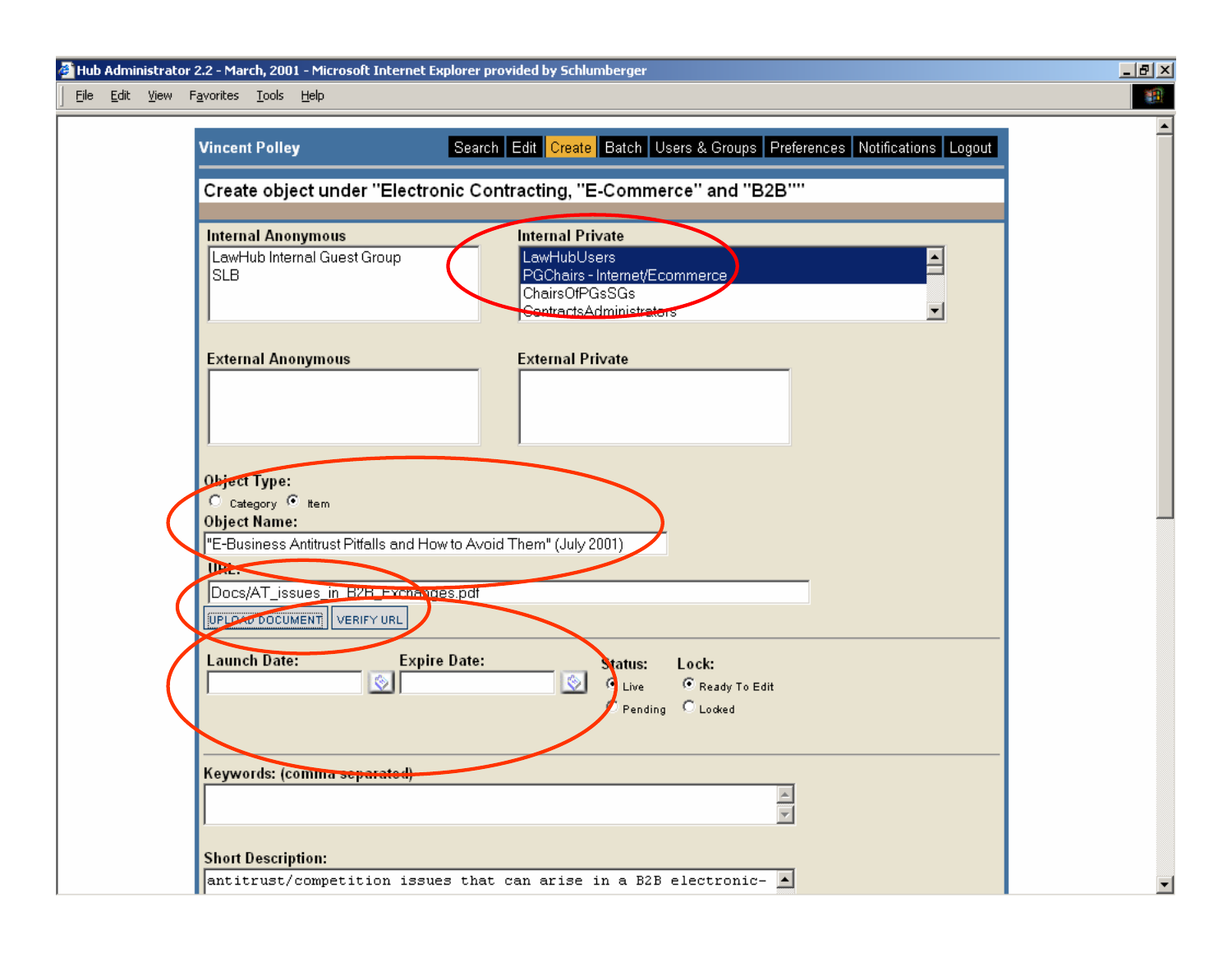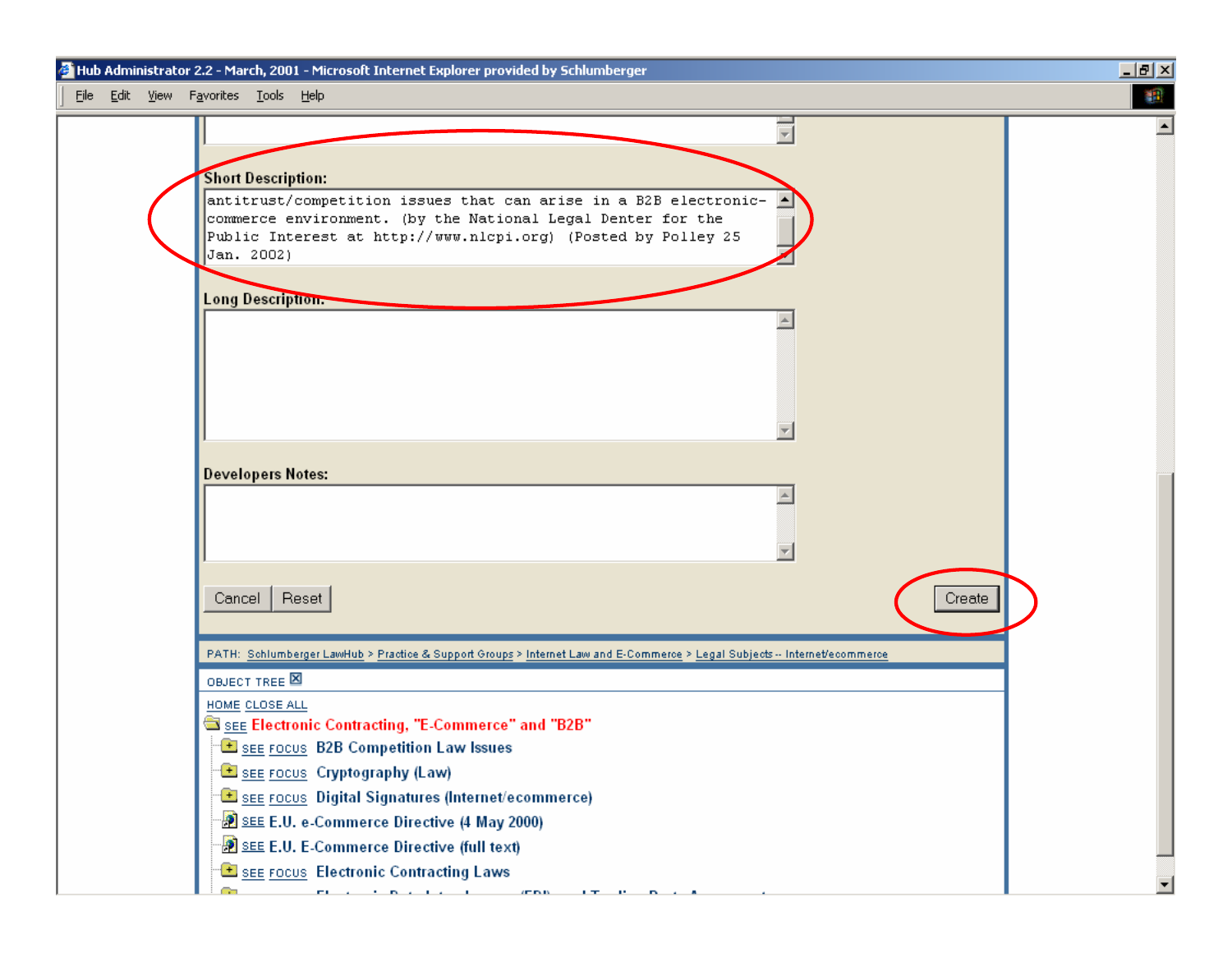# LawHub … Legal Department Portal

- $\bullet$ Search
- $\bullet$ Presentation/Visualization •
- •Threaded Discussion • Collaboration
- $\bullet$ Distributed Publication
- $\bullet$
- •Personalization
- $\bullet$ Statistics/Tracking • Taxonomy
- **Categorization** 
	- News
	-
- **Profiles/Experience**
- Security **•** Integration
	- Amazon "Voting"
	-

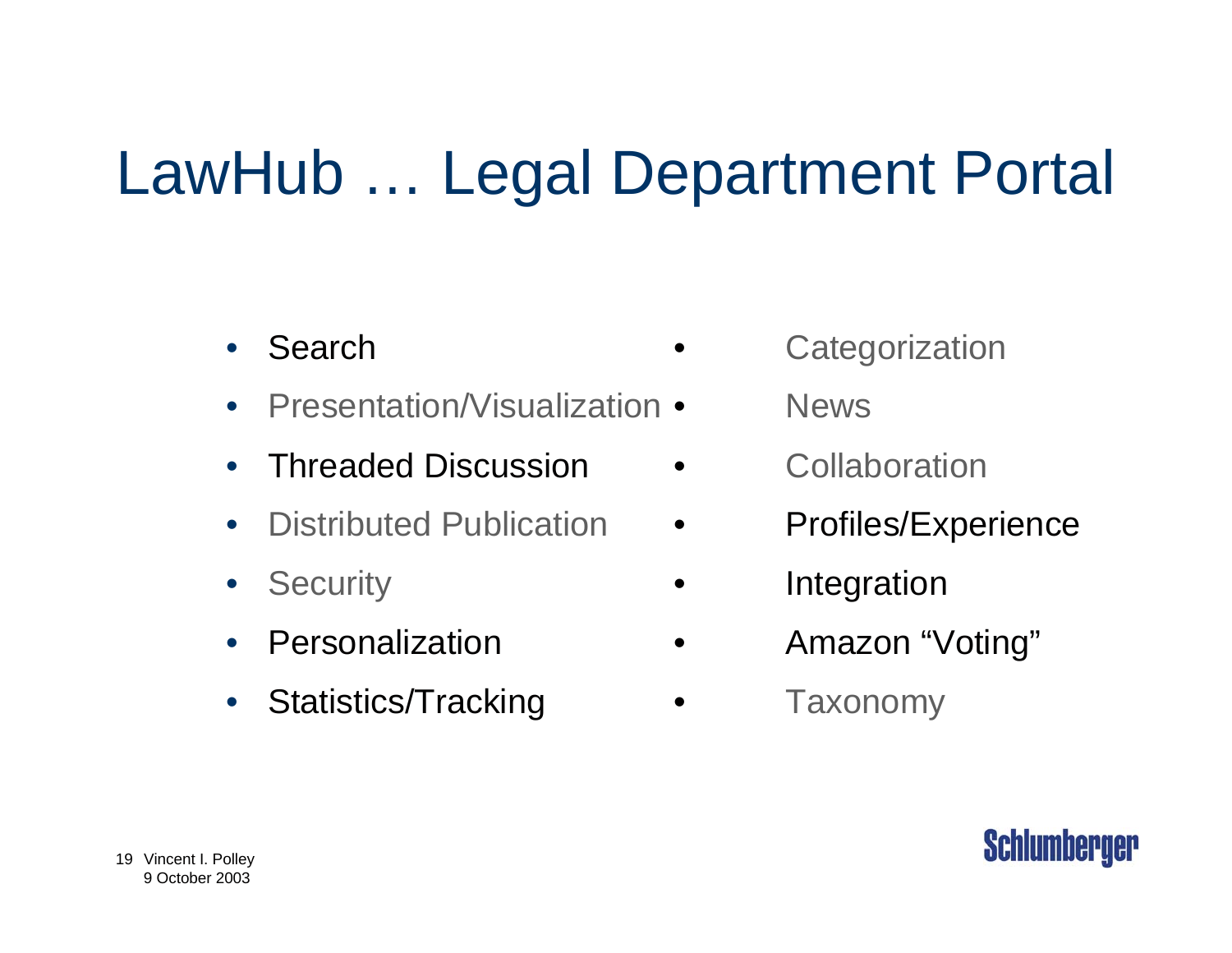### **Schlumberger**



**Performed by Schlumberger Contact Us** Eureka



#### **Lawhub Newsgroup**

- → Schlumberger to cut **Austin operations (Austin** Journal, 12 Feb 2003)
- $+$  UBS raises **Schlumberger to** "buy" (Forbes, 23 Jan 2003)
- **→ Exxon CEO Backs Mandatory Emissions Reports (Reuters, 11 Feb** 2003)
- → Shuttle Columbia A **Wealth of Information Online (New York Times,** 2 Feb 2003)
- + Halliburton says submits 200,000 documents to SEC (Reuters, 12 Nov. 2002)

Welcome Vincent Polley!

Admin Logout

Ł

Search

**Directory** 

**Search Help** 

#### **Our People**

CNP -- Career Network Profile, Photo Gallery, Career Development Planning, Training and Development, Legal Department Mentoring Program ...

#### **Legal Department Management**

Practice Group concept materials, World-wide Legal Department Meeting, etc. Career Development Planning, LDM Secure Space, Legal

Department Regional Meetings, Legal Forum, Practice Group Structure and Philosophy. ...

#### **C&SI - Consulting and Systems Integration**

(created 14 Jan. 2003, per Florence Pagel) C&SI Community, GPP Community and Processes, Existing Partnerships, KM Tools, C&SI Projects/Programs, ...

#### **Frequently Asked Questions**

**Frequently Asked Questions** Frequently Asked Questions -- Internet, LawHub Users Guides,

#### News Archives and User "Help" documentation

Archives of older news stories: user "help" documentation for the LawHub.

LawHub Users Guides, News Archives, World Trade Center Attack -- 11 September 2001. ...

#### **Other Companies**

Contains data referring to other companies. Clients of the Products Businesses, Clients of the Service Businesses, Co-Contractors, Consultants, Advisors, etc., Law Firms, ...

#### **Other Hubs and External Legal Resources**

**INTO KALL (A)** and there is such a fact that if The of Table the send that because the

#### **Practice & Support Groups**

Asset Management & Financing, Competition Law, Compliance Support Group, Corporate & Securities Laws, Employment. ...

#### **Regional Concerns (geographical)**

materials relating to specific geographical areas where SLB operates (e.g., South America). Europe (Regional Concerns), South America (Regional Concerns)



#### **Training and Development**

Legal In-House Training Calendar, Byte-Sized Training, Career Development Planning, In-house Training Materials, Luncheon Meetings, ...

#### **Personal Search Agents**

Available Nov. 1999 through Lexis/Nexis -- when you have conducted a successful L/N search, save the search as an "Eclipse" and have L/N re-run the search automatically. Additional "Search Agents" will be supplied later.

#### **LawHub Lobby**

Welcome to the LawHub visitors page Our Mission, Department Organization, People, CNP -- Career Network Profile, Ethics and Policies, ...

#### **Market Segments (SchlumbergerSema)**

and a ground on ground a start and a firm in the start of the start of the start of the start of the start of the start of the start of the start of the start of the start of the start of the start of the start of the star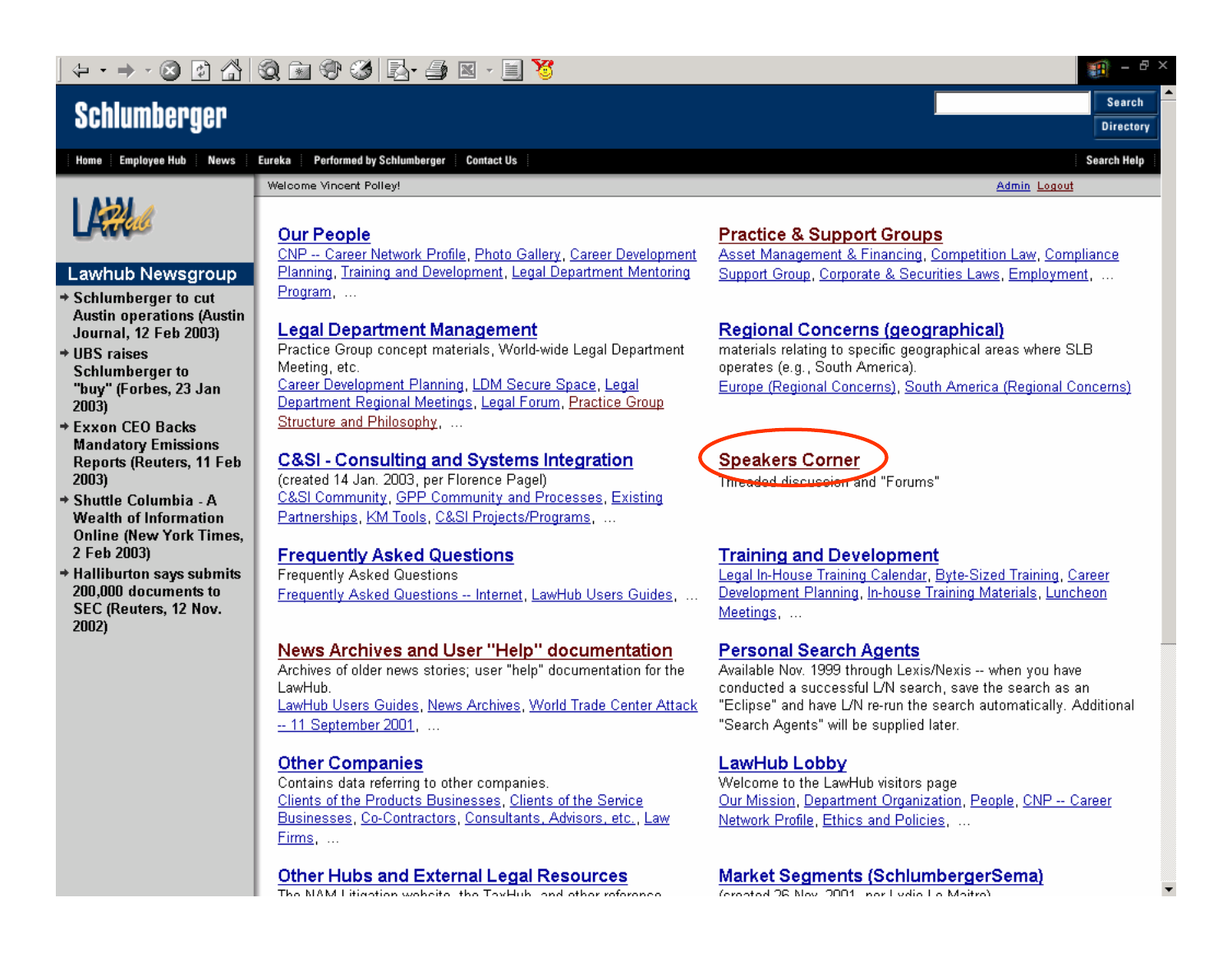File Edit View Favorites Tools Help

### **Schlumberger** LawHub

→ Home → Directory → Downloads → SABL → Eureka → SSA → Employee Hub

### **Welcome Vincent Polley!**

**Speakers Corner** 

Rath: Schlumberger LawHub

Threaded discussion and "Forums"

**Links & Documents** 

- Announcements

general purpose threaded-discussion forum sum

- Asset Management and Financing Discussion Forum Discussion forum for the Asset Management and Financing Practice Group summary...
- Competition Law Forum Competition Law Forum Summary...
- Corporate Compliance & Responsibility discussion forum General-purpose discussion forum for the Compliance/Responsibility practice group. Summary...
- Employment Discussion Forum Employment summary...
- Harvard IP in Cyberspace Thread

copy of the Schlumberger section (i.e., discussion group) that participated in the Harvard Law School "IP in Cyberspace" on-line program in the Spring of 1999.

 $|B|$   $\times$ 編

Search

→ Search Help

Admin Logout

**Q** Site Guide The Hub

ᅱ

LawHub

• IPL - Memotech

Discussion for Memotech issues (IPL Docketing Database) Summary ...

- IPLaw Discussion Forum

**IPLaw** Summary...

- IT Outsourcing Discussion Forum Discussion forum for the IT Outsourcing practice group. Summary...
- . Integrated Solutions Discussion Forum

Discussion forum for the Integrated Solutions practice group. Summary...

. Internet Law and E-Commerce Discussion Forum

هـ Main, general-purpose threaded discussion forum for the internet/e-commerce Practice Group.

. LawBB Discussion Forum

old archive of LawBB postings. This forum will be removed (in July 2000), and some of its content relocated to the general-purpose "Announcements" forum. Summary.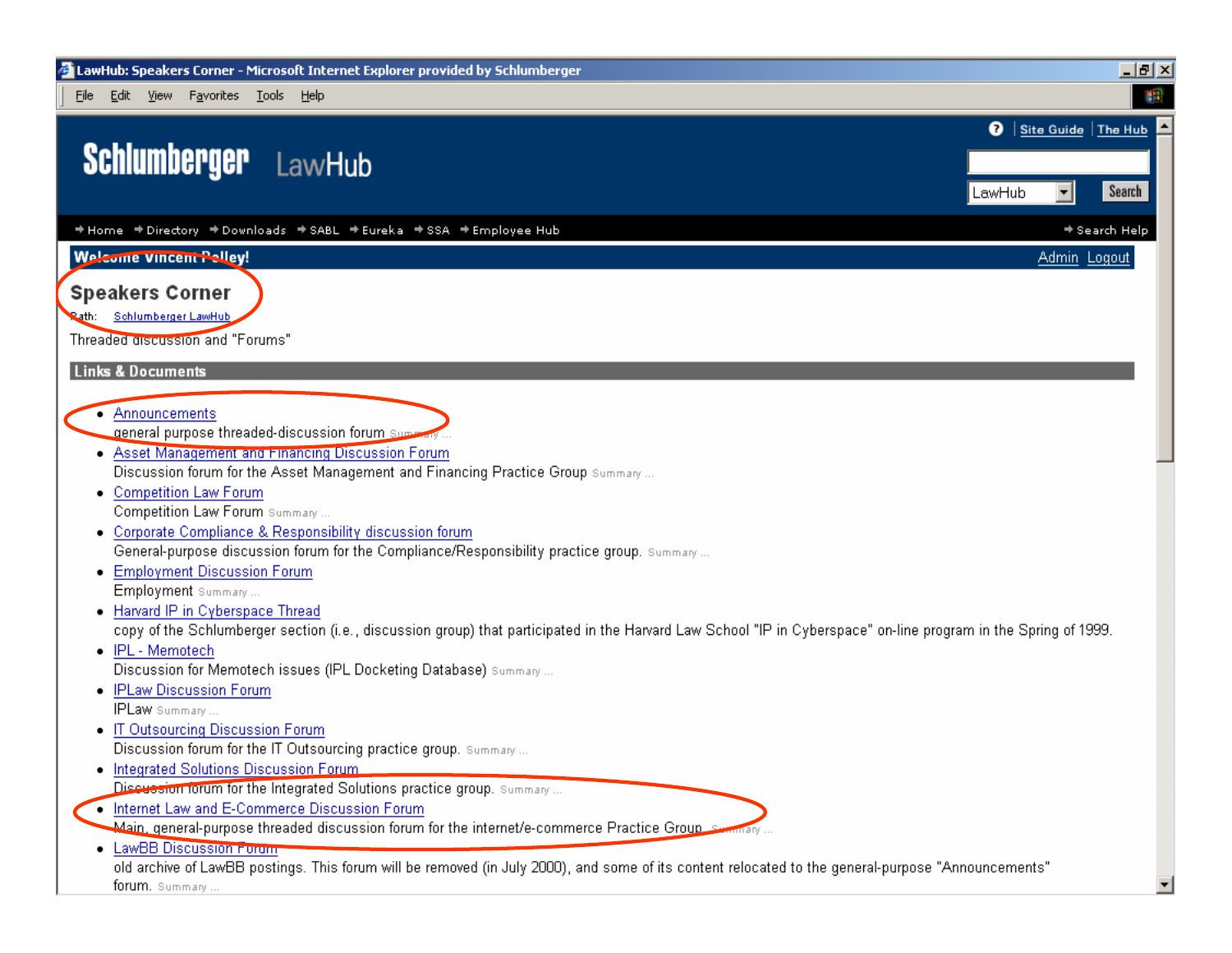#### $|B|$   $\times$ Internet Law and E-Commerce - Microsoft Internet Explorer provided by Schlumberger **SER** File Edit View Favorites Tools Help Question: Data Management Services by Daniel Trujillo, 2001, Feb 28  $\mathbf{1}$ 72. We International Analysis of E-Signature Laws by polley@sugar-land.sl.slb.com, 2000, Dec 05 Napster Flame  $71.$   $\bullet$  SLB Legal support for e-commerce *by rhoffman@houston.oilfield.slb.com, 2000, Oct 20* 1. B Each to handle their own contracts by polley@sugar-land.sl.slb.com. 2000. Oct 24 War70.  $\bigstar$  China sets internet rules *by zenin@montrouge.oilfield.slb.com, 2000, Oct 03* 69.  $\bullet$  Message at the end of e-mails by bauer@caracas.oilfield.slb.com, 2000, Sep 20 "The Email Disclaimer Awards 2001" by polley@sugar-land.sl.slb.com, 2001, May 25 4 3. P E-Trailers - Step 2 by bauer@caracas.oilfield.slb.com, 2001, Apr 03 Please Get Rid of ConfidentialBoilerplate on Internal e-mail by gunderson@new-york\_skslb.com, 2001, Apr 05  $2.$  $\mathbf{1}$ . My message was referring to internal boilerplate by gunderson@new-york.sl.slb.com, 2001, Apr 05 2.  $\rightarrow$  Message at the end of e-mails by lee@cambridge.scr.slb.com, 2000, Sep 25 message at end of emails by dupont@montrouge.tt.slb.com, 2000, Sep 25  $1$ 1.  $\mathcal Q$  message at end of e-mails by bauer@caraca.oilfield.slb.com, 2000, Sep 25  $\ldots$  11 Message(s) 68. <sup>2</sup> Outsider Information Access Agreement by lee@cambridge.scr.slb.com, 2000, Sep 08 Outsider Information Access Agreement location/text by polley@sugar-land.sl.slb.com, 2000, Sep 08 Napster v. The Record Labels by polley@sugar-land.sl.slb.com, 2000, Sep 05 67. 5.  $\bullet$  LawHub postings on digital copyright by polley@sugar-land.sl.slb.com, 2001, Apr 13 Deep-Linking Defense posted by polley@sugar-land.sl.slb.com, 2001, Sep 07 4. <sup>23</sup> "Music on the Internet: Is There an Upside to Downloading?" by zenin@montrouge.oilfield.slb.com, 2000, Oct 23 3. Bavid Boies on Napster's legal arguments by polley@sugar-land.sl.slb.com, 2000, Oct 09 2.  $\rightarrow$  "The Next Economy of Ideas" by polley@sugar-land.sl.slb.com, 2000, Nov 06 1. Why Napster will Lose, and lose big, and why it matters by Y-Barbo@oslo.geco-prakla.slb.com, 2000, Oct 13  $\ldots$  1 Message(s) 2. → ... related postings on the Atlantic web-site by polley@sugar-land.sl.slb.com, 2000, Sep 12 1. Traillion reasons not to by pojunas@norcross.rms.slb.com, 2000, Sep 07 3. Einks aren't copies; but what about "Client Caching" to VIEW a link? by polley@sugar-land.sl.slb.com, 2000, Sep 09  $\ldots$  2 Message(s) 2. Divides are not copies, do sause copying, but are usually OK by lee@cambridge.scr.slb.com, 2000, Sep 09 1. Links are \*NOT\* copies by polley@sugar-land.sl.slb.com, 2000, Sep 07 ... Z Message(s) 66. Tr Related Legal News [8-25 August 2000] by polley@sugar-land.sl.slb.com, 2000, Aug 26 52. IT Related Legal News [16 Feb - 8 March 2002; v5.04; part 1 of 2] by polley@sugar-land.sl.slb.com, Mar 08 2002, 16:47 NEW

<sup>2</sup> Done

9 October 2003

**O** Internet

ᅬ

 $\blacktriangle$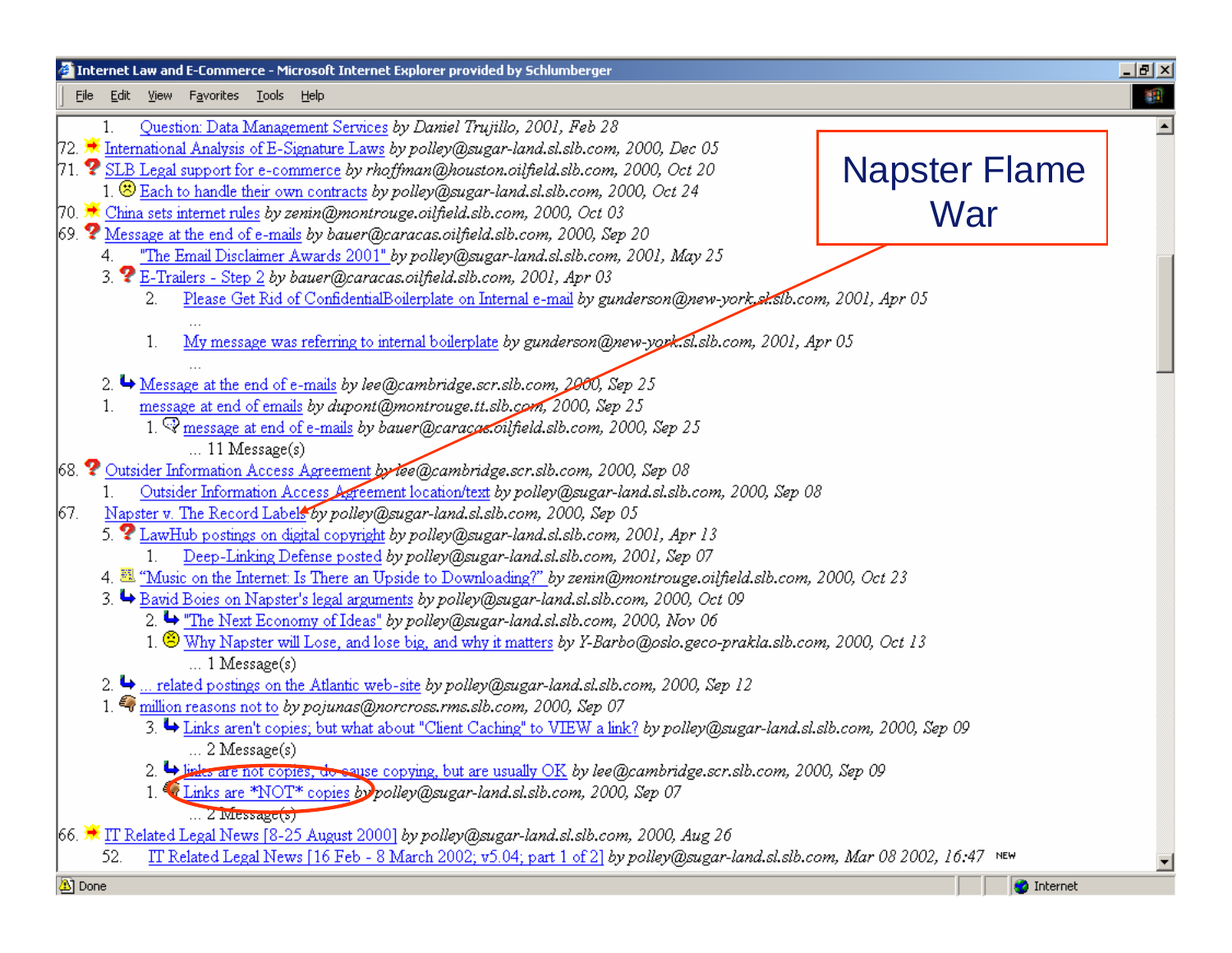

The Atlantic has long encouraged people to read their content on the web--for more than 4 years they've been archiving past issues on the web, and recently moved to including the current issue also. There's a decent argument to be made that hosting such content on a publicly-available web-site grants an implied license to link (certainly, that's been one of the core issues argued in the various TicketMaster cases), and industry pundits (e.g, Tim Berners-Lee) long have decried lawyers' tentative moves to restrict free-linking (the underpinning of the 'net).

Last, there's no "framing" issue involved here at all.

For further discussion of these issues, consider:

1. Discussion from the Harvard IP/Cyberspace program (Spring of 1999) -- Cee http://legal.slb.com/cgi-bin/hypernews/get/IPGroupA7.html

2. the SLB "Web Page Legal Guidelines" at http://www.it.slb.com/web/index.html

Vince



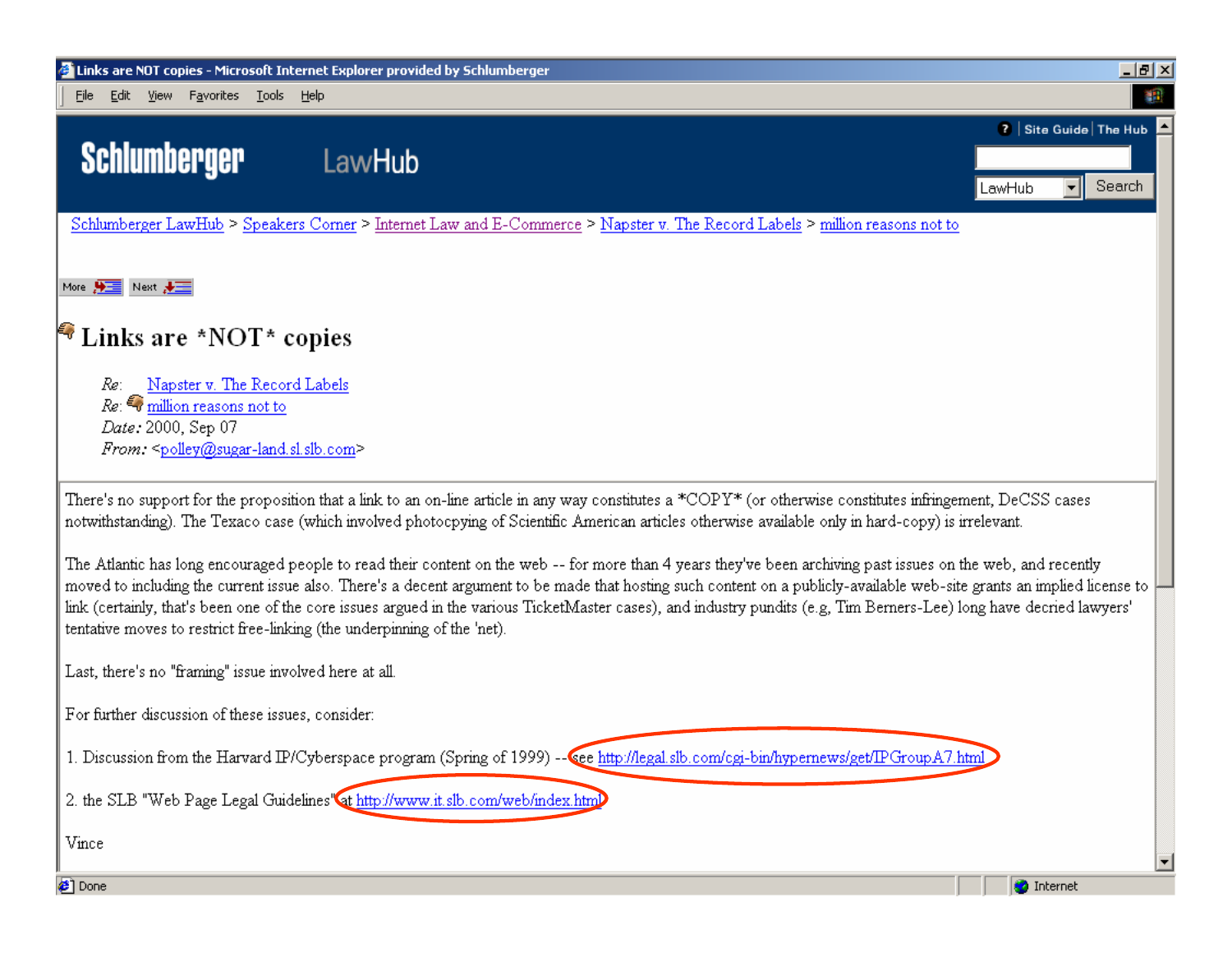| Internet Law and E-Commerce - Microsoft Internet Explorer provided by Schlumberger                                                | 그리스                          |
|-----------------------------------------------------------------------------------------------------------------------------------|------------------------------|
| File Edit View Favorites Tools Help                                                                                               | 翻                            |
| 23. We Palm Pilot Users -- new SLB Bulletin Board by polley@sugar-land.sl.slb.com, 2000, Mar 15                                   |                              |
| Encryption Laws in China - Windows 2000 by hyden1@slb.com, 2000, Mar 12<br>32.                                                    |                              |
| 30. 'V' "Ecomm <u>erce" training program(s)</u> by polley@sugar-land.sl.slb.com, 2000, Feb 24                                     |                              |
| 5. El e-commerce "workshop" (Legal, operations, etc.) by polley@sugar-land.sl.slb.com, 2000, May 01                               |                              |
| 4. <sup>2</sup> draft of Polley's eCommerce powerpoint presentation for 21 May 2000 by polley@sugar-land.sl.slb.com, 2000, May 11 |                              |
| 3. The Conference call, Tuesday May 9 at 09:00 Houston time by polley@sugar-land.sl.slb.com, 2000, May 05                         |                              |
| $\ldots$ 1 Message(s)                                                                                                             |                              |
| Re: Note: e-commerce "workshop" (Legal, operations, etc.) by Peter Lee, 2000, May 05                                              |                              |
| 4. V Training delivery "medium" -- new possibility? by polley@sugar-land.sl.slb.com, 2000, Mar 03                                 |                              |
| Re: Idea: Training delivery "medium" -- new possibility? by Erik Cornelissen, 2000, Mar 06                                        |                              |
| Re: Idea: "Ecommerce" training program(s) by Erik Cornelissen, 2000, Feb 28<br>3.                                                 |                              |
| 2. VExternal Training by segura@sugar-land.spc.slb.com, 2000, Feb 25                                                              |                              |
| 1. What were the TM problems? by polley@sugar-land.sl.slb.com, 2000, Mar 03                                                       |                              |
| $\ldots$ 1 Message(s)                                                                                                             |                              |
| other topics by mhale@norcross.rms.slb.com, 2000, Feb 24<br>1.                                                                    |                              |
| 2000 Global Internet Summit (seminar) by polley@sugar-land.sl.slb.com, 2000, Feb 03<br>28. <mark>→</mark>                         |                              |
| 23.<br>Nov. 15 -- BNA YEAR 2000 Monday Memo by bhighlig@bna.com, 1999, Nov 12                                                     |                              |
| 22.<br>Nov. 11 -- BNA's Patent Trademark & Copyright Journal by bhighlig@bna.com, 1999, Nov 11                                    |                              |
| Nov. 8 -- BNA YEAR 2000 Monday Memo by bhighlig@bna.com, 1999, Nov 05<br>21.                                                      |                              |
| 20.<br>Nov. 4 -- BNA's Patent Trademark & Copyright Journal by bhighlig@bna.com, 1999, Nov 04                                     |                              |
| Nov. 1 -- BNA, Inc. Year 2000 Law Report by bhighlig@bna.com, 1999, Nov 03<br>19.                                                 |                              |
| Oct. 18 -- BNA YEAR 2000 Monday Memo by bhighlig@bna.com, 1999, Oct 15<br>15.                                                     |                              |
| 14.<br>Oct. 14 -- BNA's Patent Trademark & Copyright Journal by bhighlig@bna.com, 1999, Oct 15                                    |                              |
| Fwd: Information Technology Newsletter by Vincent I. Polley, 1999, Sep 23<br>9.                                                   |                              |
| 4. 墨 Legal Department Organization Charts? -- Update your LDAP record <i>by polley@sugar-land.sl.slb.com, 1999, Aug 18</i>        |                              |
| Welcome! (Introduction to Threaded Discussions) by polley@sugar-land.sl.slb.com, 1999, Jun 16<br>1.                               |                              |
|                                                                                                                                   |                              |
|                                                                                                                                   |                              |
|                                                                                                                                   |                              |
| To new the list of subscribers to this area, click here                                                                           |                              |
|                                                                                                                                   |                              |
| <b>Poli</b>                                                                                                                       | I need help! I have an idea! |
|                                                                                                                                   |                              |



**O** Internet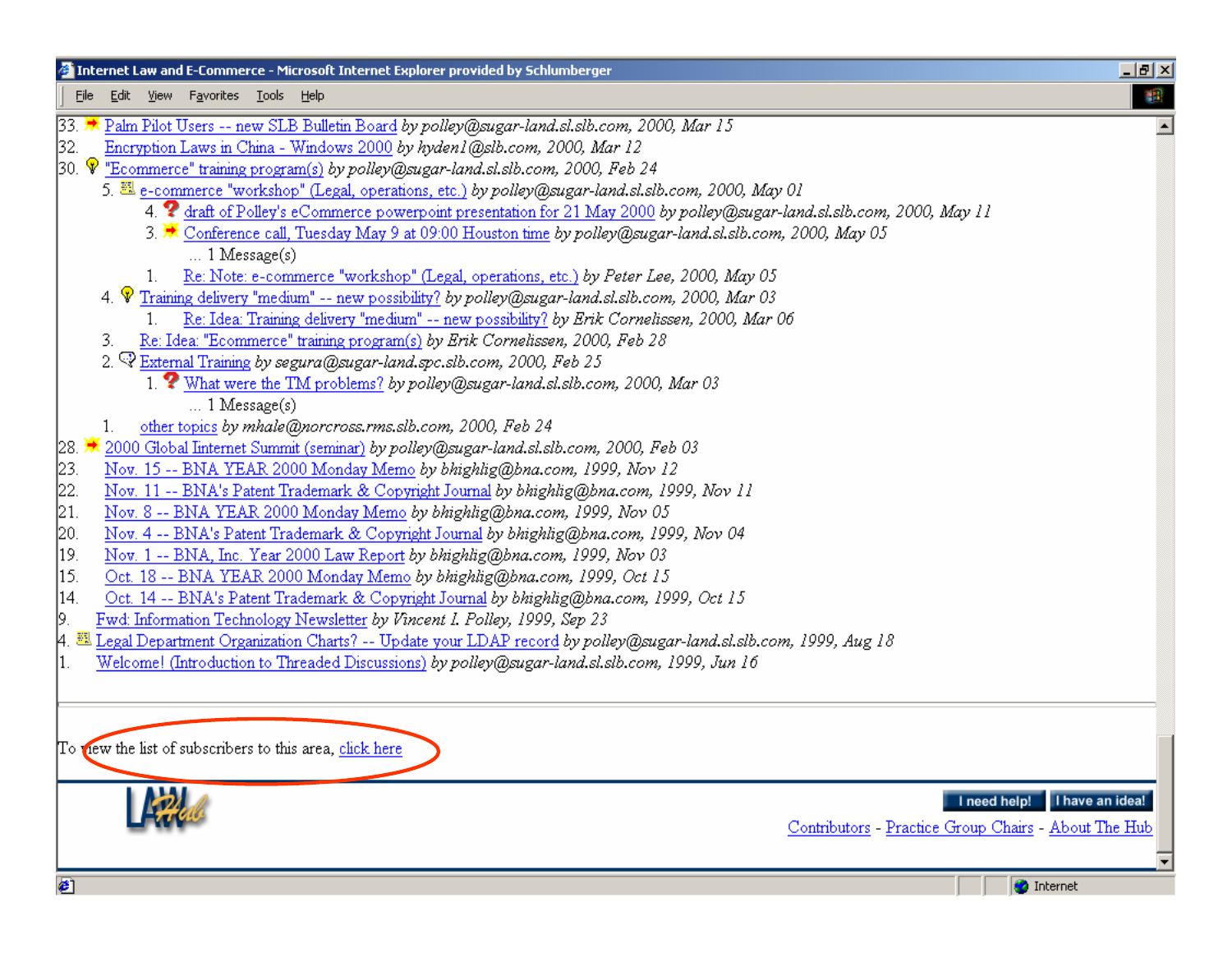File Edit View Favorites Tools Help

### Schlumberger





 $\overline{\Box}$ elxi 编

Schlumberger LawHub > Speakers Corner

|                                                     | Geography:            |            |
|-----------------------------------------------------|-----------------------|------------|
| list of the 45 subscribers to this area:            | France                | 12         |
| cmacquet@cambridge.scr.slb.com<br>Descamps1@slb.com | Texas                 | 10         |
| mhale@norcross.sema.slb.com                         |                       |            |
| dralston@sugar-land.oilfield.slb.com                | NY/HQ                 | 3          |
| cmenes@sugar-land.oilfield.slb.com                  | Georgia/CA            | 5          |
| trujillo@buenos-aires.sema.slb.com                  |                       |            |
| hyden1@slb.com                                      | <b>LAM</b>            | $6(100\%)$ |
| luis.nobrega@rio-de-janeiro.oilfield.slb.com        | MEA/Asia              | 4          |
| Lokesm@slb.com<br>dupont2@slb.com                   |                       |            |
| curington@rosharon.camco.slb.com                    | Other                 | 5          |
| montelmacher@montrouge.rms.slb.com                  |                       |            |
| lkolster@caracas.oilfield.slb.com                   |                       |            |
| rhoffman@houston.oilfield.slb.com                   |                       |            |
| scholten@new-york.sl.slb.com                        | <b>Business Unit:</b> |            |
| pojunas@norcross.sema.slb.com                       |                       |            |
| cng@telco.sema.com.my                               | HQ                    | 5          |
| hrayssi1@slb.com<br>limth@new-york.sl.slb.com       | Oilfield              | 24         |
| schristian@oslo.westerngeco.slb.com                 |                       |            |
| mansell@montrouge.rms.slb.com                       | Sema                  | 16         |
| stewart@rosharon.oilfield.slb.com                   |                       |            |
| miguel.viedma@sema.es                               |                       |            |
| bauer@caracas.oilfield.slb.com                      |                       |            |
| Y-Barbo@oslo.geco-prakla.slb.com                    |                       |            |
| dkarl@houeton.cnc.clh.com                           |                       |            |

**Done** 

 $\overline{\phantom{a}}$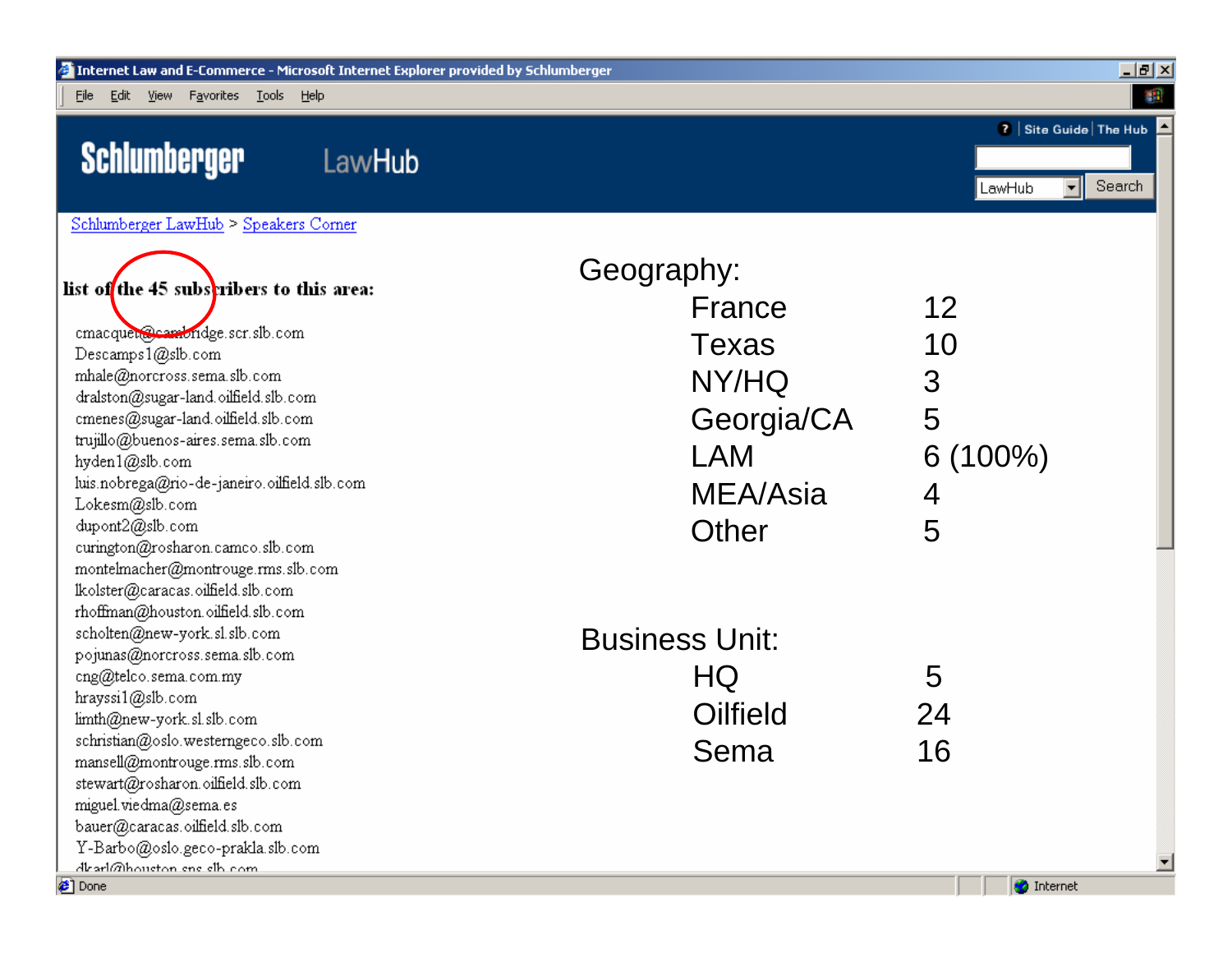File Edit View Favorites Tools Help

### **Schlumberger** LawHub

→ Home → Directory → Downloads → SABL → Eureka → SSA → Employee Hub

**Welcome Vincent Polley!** 

#### **Speakers Corner**

#### Path: Schlumberger LawHub

Threaded discussion and "Forums"

#### **Links & Documents**

- Announcements general purpose threaded-discussion forum summary...
- Asset Management and Financing Discussion Forum Discussion forum for the Asset Management and Financing Practice Group summary...
- Competition Law Forum Competition Law Forum Summary...
- Corporate Compliance & Responsibility discussion forum General-purpose discussion forum for the Compliance/Responsibility practice group. Summary...
- Employment Discussion Forum Employment summary...
- Harvard IP in Cyberspace Thread

copy of the Schlumberger section (i.e., diseassion group) that participated in the Harvard Law School "IP in Cyberspace" on-line program in the Spring of 1999.

 $-|B|$   $\times$ 編

Search

→ Search Help

Admin Logout

**Q** Site Guide The Hub

┯║

LawHub

- IPL - Memotech

Discussion for Memotech issues (IPL Docketing Database) Summary ...

- IPLaw Discussion Forum

**IPLaw** Summary...

- IT Outsourcing Discussion Forum Discussion forum for the IT Outsourcing practice group. Summary...
- . Integrated Solutions Discussion Forum Discussion forum for the Integrated Solutions practice group. Summary...
- . Internet Law and E-Commerce Discussion Forum Main, general-purpose threaded discussion forum for the internet/e-commerce Practice Group. Summary...
- LawBB Discussion Forum

old archive of LawBB postings. This forum will be removed (in July 2000), and some of its content relocated to the general-purpose "Announcements" forum. Summary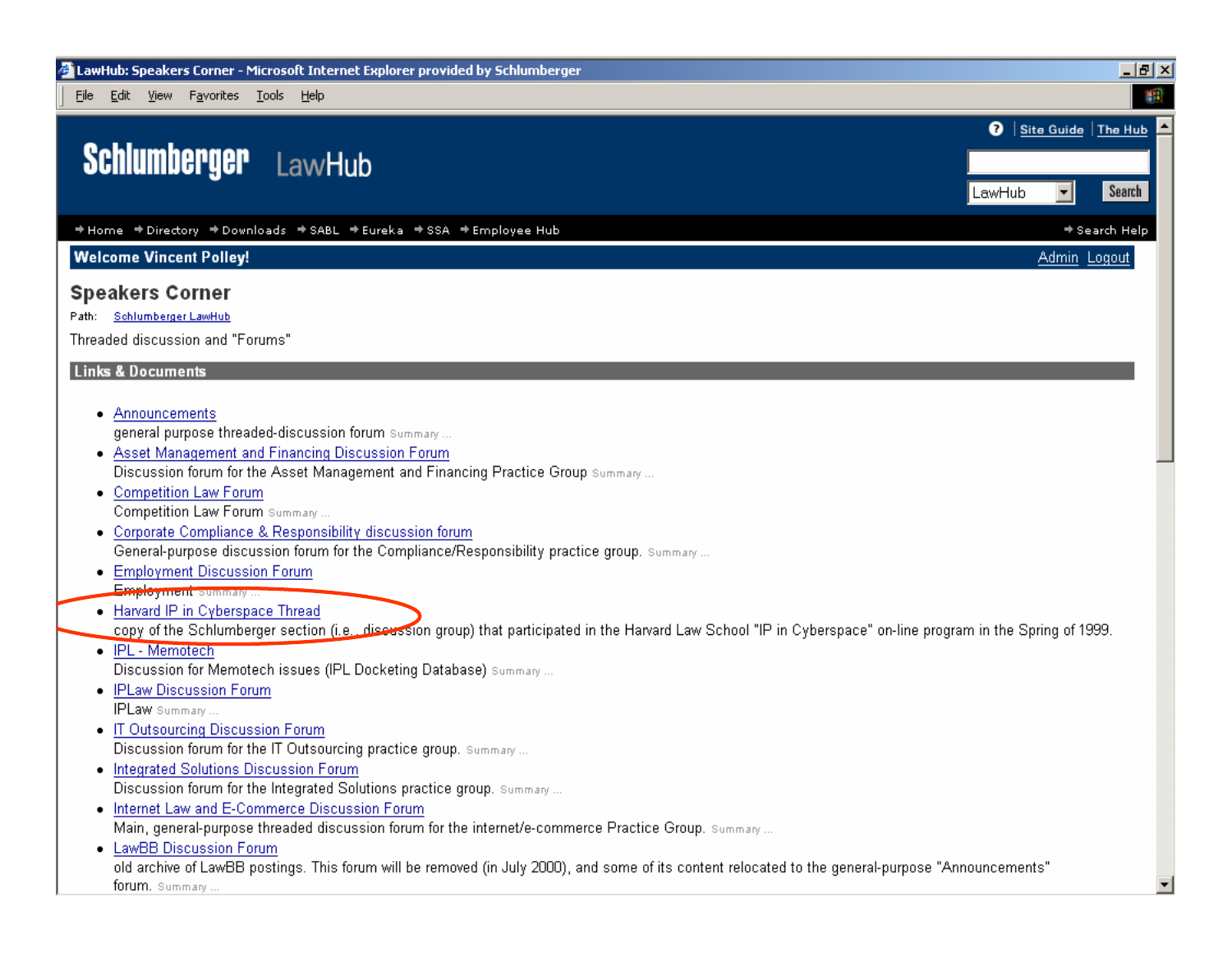#### ĪВ 南守多尽一手 國 Q

### **Schlumberger**

**News** 



#### **Lawhub Newsgroup**

- → Schlumberger to cut **Austin operations (Austin** Journal, 12 Feb 2003)
- + LIBS raises **Schlumberger to** "buy" (Forbes, 23 Jan 2003)
- **→ Exxon CEO Backs Mandatory Emissions Reports (Reuters, 11 Feb** 2003)
- → Shuttle Columbia A **Wealth of Information Online (New York Times,** 2 Feb 2003)
- + Halliburton says submits 200,000 documents to SEC (Reuters, 12 Nov. 2002)

**Performed by Schlumberger Contact Us** Eureka

Welcome Vincent Polley!

**Our People** CNP -- Career Network Profile, Photo Gallery, Career Development

**Napping, Training and Development, Legal Department Mentoring** Program ...

#### **Legal Department Management**

Practice Group concept materials, World-wide Legal Department Meeting, etc. Career Development Planning, LDM Secure Space, Legal Department Regional Meetings, Legal Forum, Practice Group Structure and Philosophy. ...

#### **C&SI - Consulting and Systems Integration**

(created 14 Jan. 2003, per Florence Pagel) C&SI Community, GPP Community and Processes, Existing Partnerships, KM Tools, C&SI Projects/Programs, ...

#### **Frequently Asked Questions**

**Frequently Asked Questions** Frequently Asked Questions -- Internet, LawHub Users Guides,

#### News Archives and User "Help" documentation

Archives of older news stories: user "help" documentation for the LawHub.

LawHub Users Guides, News Archives, World Trade Center Attack -- 11 September 2001. ...

#### **Other Companies**

Contains data referring to other companies. Clients of the Products Businesses, Clients of the Service Businesses, Co-Contractors, Consultants, Advisors, etc., Law Firms ...

#### **Other Hubs and External Legal Resources**

**INTO KALL (A)** and there is such a fact that if The of Table the send that because the

#### **Practice & Support Groups**

Asset Management & Financing, Competition Law, Compliance Support Group, Corporate & Securities Laws, Employment. ...

Ł

Search

**Directory** 

**Search Help** 

Admin Logout

#### **Regional Concerns (geographical)**

materials relating to specific geographical areas where SLB operates (e.g., South America). Europe (Regional Concerns), South America (Regional Concerns)

#### **Speakers Corner**

Threaded discussion and "Forums"

#### **Training and Development**

Legal In-House Training Calendar, Byte-Sized Training, Career Development Planning, In-house Training Materials, Luncheon Meetings, ...

#### **Personal Search Agents**

Available Nov. 1999 through Lexis/Nexis -- when you have conducted a successful L/N search, save the search as an "Eclipse" and have L/N re-run the search automatically. Additional "Search Agents" will be supplied later.

#### **LawHub Lobby**

Welcome to the LawHub visitors page Our Mission, Department Organization, People, CNP -- Career Network Profile, Ethics and Policies, ...

#### **Market Segments (SchlumbergerSema)**

and a ground on ground a start and a firm in the start of the start of the start of the start of the start of the start of the start of the start of the start of the start of the start of the start of the start of the star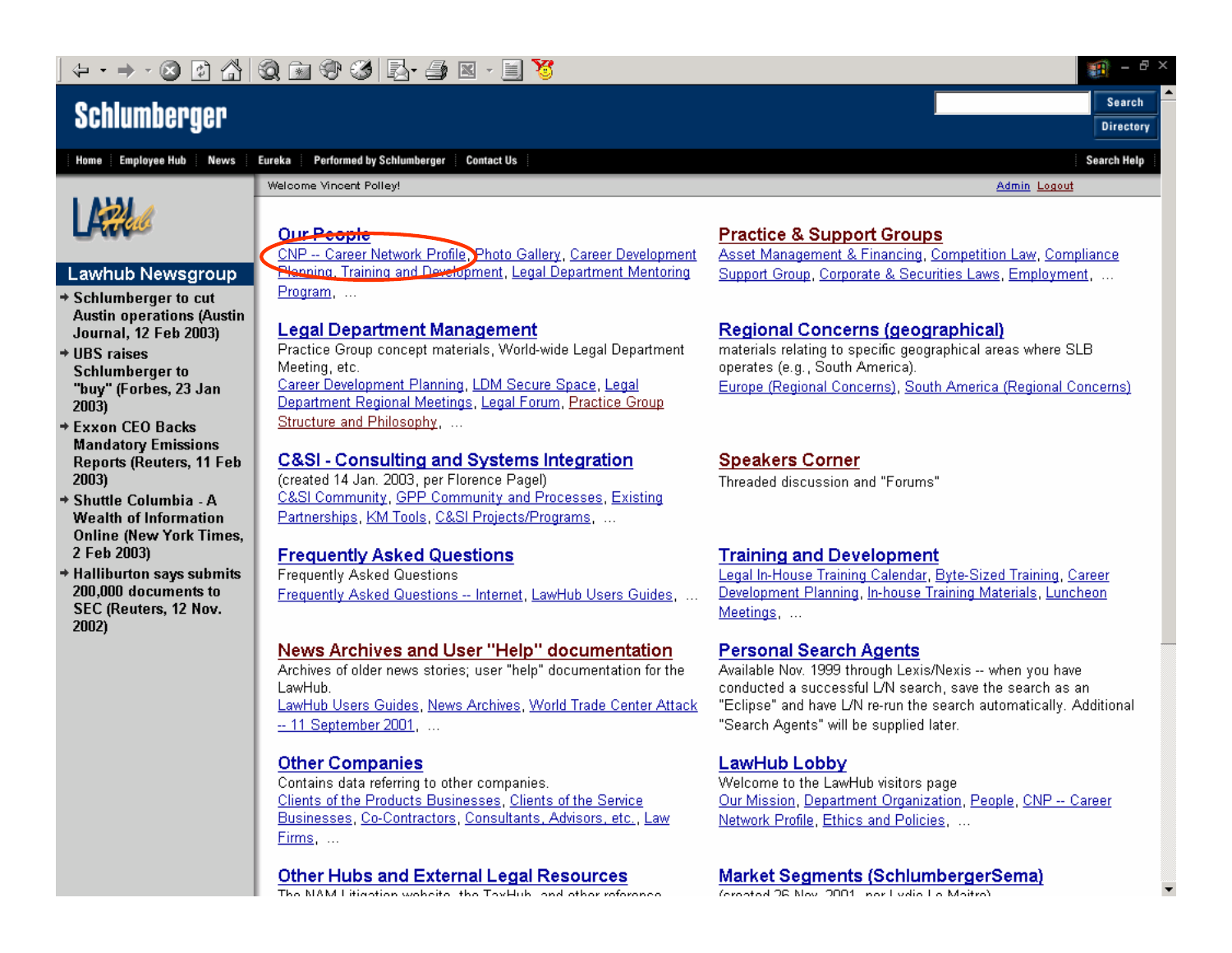

### **Vincent I. Pollev**

1 281 285 7950 Telephone: Fmail: polley@sugar-land.sl.slb.com Enalish Languages: Assigned Country: **United States** Directory (LDAP) Record

Assignment History/Experience - Current Projects and Areas of Interest - Education - Eureka Information - Expertise - External Contacts - Personal Interests - Personal Statement -Professional Qualifications and Affiliations - Publications

Ł

#### **Personal Statement**

The best thing we can do, with the limited time we have, is help each other -- family, friends, colleagues, the man-on-the-street, and our fellow man. We should share our knowledge and experiences, our wisdom and our hopes.

Thy to apply much of this in my job -- training, mentoring, and knowledge management are ways I share. Learning, reading, studying, and listening are ways that I gain from others.

"There is much pleasure to be gained from useless knowledge." (Bertrand Russell)

My family is my priority -- my daughter will graduate from high school this year. Watching her grow into an interesting, engaging person has been a real delight. Her pending departure for some distant college is both a source of great pride, and anticipatory pain (at the loss of her company). Many have remarked that she is becoming a mirror image of my wife -- a very happy outcome!

#### **Current Projects and Areas of Interest**

Refining our learning from the Legal Department's knowledge management experiment (the LawHub), and sharing some of this learning with clients and outside law firms. Analyzing the company's record retention systems, and planning an expansion of them into the electronic realm.

Theed help from any one who has experience in electronic record retention systems (conception, design, and implementation).

#### **Eureka Membership Information**

**Community** Knowledge Interchange **SIGs** Knowledge Management Collaboration/Groupware IT Training/Education **Interests** Security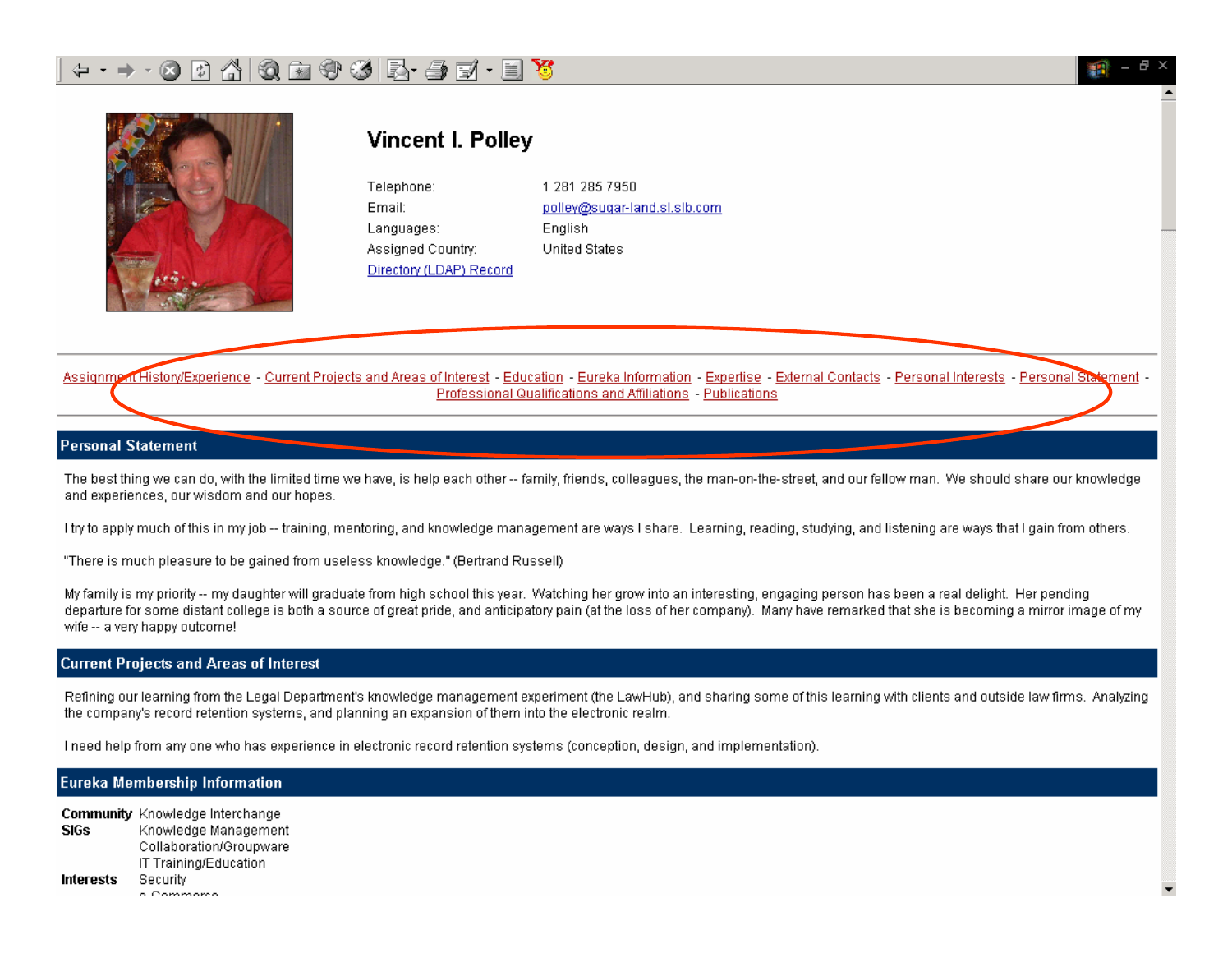|                  | CNP of Vincent I. Polley - Microsoft Internet Explorer provided by Schlumberger | $L = 2$              |
|------------------|---------------------------------------------------------------------------------|----------------------|
| File Edit        | Favorites Tools<br><u>H</u> elp<br>View                                         | 瞬                    |
| <b>Expertise</b> |                                                                                 | ∸                    |
|                  | Community Knowledge Interchange                                                 |                      |
| SIGs             | Knowledge Management                                                            |                      |
|                  | Collaboration/Groupware                                                         |                      |
|                  | IT Training/Education                                                           |                      |
| <b>Interests</b> | Security                                                                        |                      |
|                  | e-Commerce                                                                      |                      |
| Other            | Information Systems/Technology                                                  |                      |
|                  | Law                                                                             |                      |
|                  | Security                                                                        |                      |
|                  | Encryption                                                                      |                      |
|                  | Cryptography                                                                    |                      |
|                  | Electronic Communications Policy                                                |                      |
|                  | Software Law                                                                    |                      |
|                  | Internet Law                                                                    |                      |
|                  | Data Protection Directive                                                       |                      |
|                  | Privacy                                                                         |                      |
|                  | Legal                                                                           |                      |
|                  | ecommerce law                                                                   |                      |
| Security         |                                                                                 |                      |
|                  | information security                                                            |                      |
|                  | electronic security                                                             |                      |
| PKI and CPS      |                                                                                 |                      |
|                  | security incidents                                                              |                      |
|                  | network security                                                                |                      |
|                  | hackers, crackers                                                               |                      |
|                  | law enforcement                                                                 |                      |
|                  | internet service providers                                                      |                      |
|                  | information security consultants                                                |                      |
|                  | computer forensics (data recovery)                                              |                      |
| SPAM             |                                                                                 |                      |
|                  |                                                                                 |                      |
| privacy          |                                                                                 | $\blacktriangledown$ |

privacy €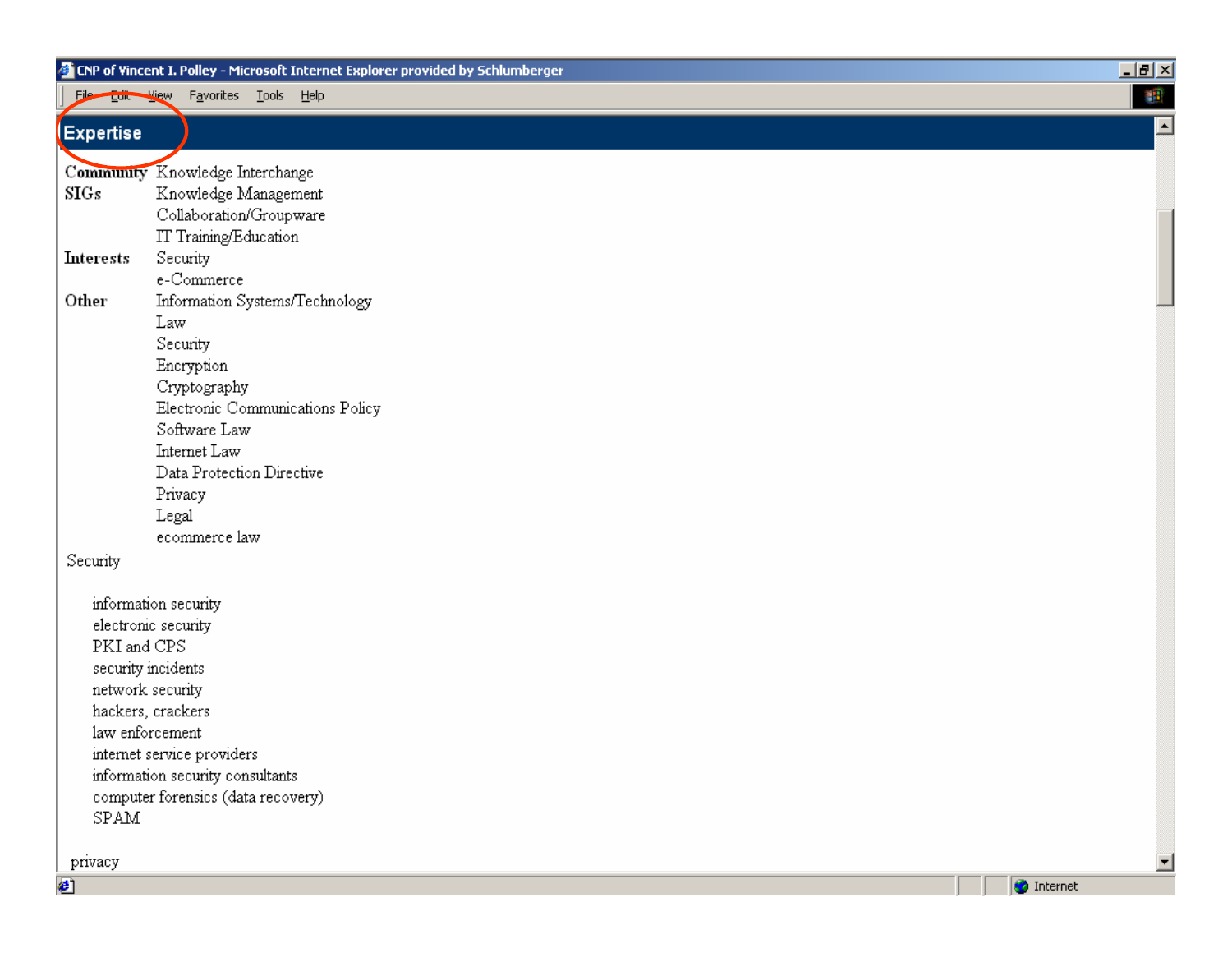File Edit View Favorites Tools Help

#### **External Contacts**

Client contacts

Exxon - Mike Smith, Charlie Fee Enron - John Cullen Apache Petroleum - Matthew Dundrea Chevron -- Adrian Collev BP/Amoco -- Jack Lynch, Christian Lüpfert, Walt Palen, Bill Colbert, Peter Bevan Marathon Oil -- William ("Bill") Schwind

#### Vendor contacts

Compaq Computer Corporation (Peter Allen, Tom Seikman) PGP, Ing. Verisign (Michael Baum, Roger Cochetti) America Online AT&T **British Telecom** Lucent Technologies General Electric Information Systems Direct Marketing Association (Bob Weintzen) **IBM** Sun Microsystems (Rod Steedman, Ken Olsen, Lee Patch) Oracle Corporation (Joe Alhadeff) Yahoo! (Elizabeth Banker, Mary Wirth) Double-Click, Inc. (Nuala O'Conner) MCI Worldcom (UUnet) (Clint Smith)

External contacts

Cable & Wireless Federal Bureau of Investigation (FBI) U.S. Justice Department  $\overline{m}$   $\overline{m}$   $\overline{n}$ 

æ1



 $|I||$ ■

 $\overline{\phantom{a}}$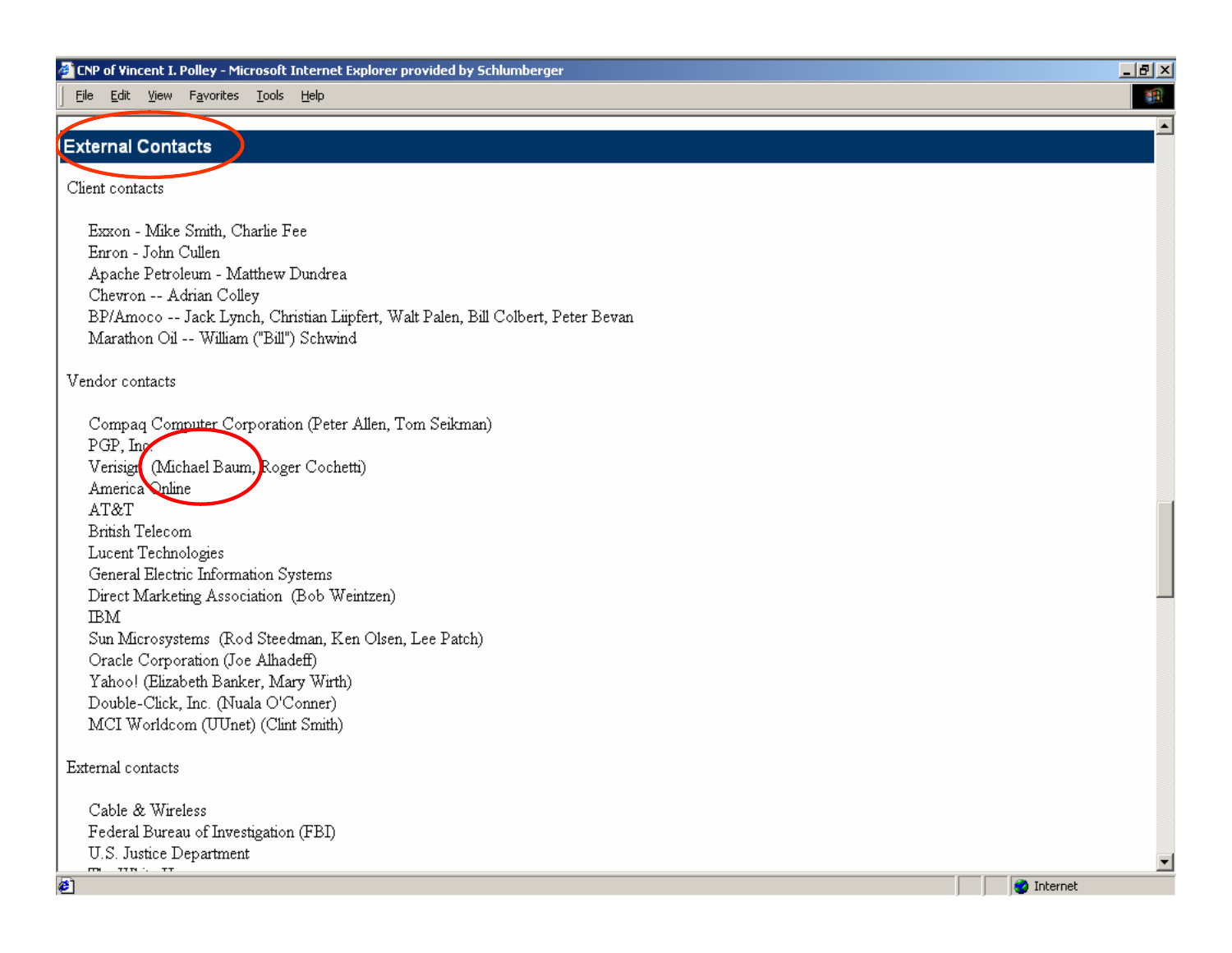#### 南守多民子至 ĪВ 6 國

### **Schlumberger**

Home Employee Hub **News** 



Admin Logout

Ł

Svarch.

Di<sub>ectory</sub>

Search Help



#### **Lawhub Newsgroup**

- → Schlumberger to cut **Austin operations (Austin** Journal, 12 Feb 2003)
- $+$  LIBS raises **Schlumberger to** "buy" (Forbes, 23 Jan 2003)
- **→ Exxon CEO Backs Mandatory Emissions Reports (Reuters, 11 Feb** 2003)
- + Shuttle Columbia A **Wealth of Information Online (New York Times,** 2 Feb 2003)
- + Halliburton says submits 200,000 documents to SEC (Reuters, 12 Nov. 2002)

**Our People** 

Welcome Vincent Polley!

CNP -- Career Network Profile, Photo Gallery, Career Development Planning, Training and Development, Legal Department Mentoring Program ...

#### **Legal Department Management**

Practice Group concept materials, World-wide Legal Department Meeting, etc. Career Development Planning, LDM Secure Space, Legal Department Regional Meetings, Legal Forum, Practice Group Structure and Philosophy, ...

#### C&SI - Consulting and Systems Integration

(created 14 Jan. 2003, per Florence Pagel) C&SI Community, GPP Community and Processes, Existing Partnerships, KM Tools, C&SI Projects/Programs, ...

#### **Frequently Asked Questions**

**Frequently Asked Questions** Frequently Asked Questions -- Internet, LawHub Users Guides,

#### News Archives and User "Help" documentation

Archives of older news stories: user "help" documentation for the LawHub.

LawHub Users Guides, News Archives, World Trade Center Attack -- 11 September 2001. ...

#### **Other Companies**

Contains data referring to other companies. Clients of the Products Businesses, Clients of the Service Businesses, Co-Contractors, Consultants, Advisors, etc., Law Firms, ...

#### **Other Hubs and External Legal Resources**

**INTO KALL (A)** and there is such a fact that if The of Table the send that because the

#### **Practice & Support Groups**

Asset Management & Financing, Competition Law, Compliance Support Group, Corporate & Securities Laws, Employment. ...

lbaum

#### **Regional Concerns (geographical)**

materials relating to specific geographical areas where SLB operates (e.g., South America). Europe (Regional Concerns), South America (Regional Concerns)

#### **Speakers Corner**

Threaded discussion and "Forums"

#### **Training and Development**

Legal In-House Training Calendar, Byte-Sized Training, Career Development Planning, In-house Training Materials, Luncheon Meetings, ...

#### **Personal Search Agents**

Available Nov. 1999 through Lexis/Nexis -- when you have conducted a successful L/N search, save the search as an "Eclipse" and have L/N re-run the search automatically. Additional "Search Agents" will be supplied later.

#### **LawHub Lobby**

Welcome to the LawHub visitors page Our Mission, Department Organization, People, CNP -- Career Network Profile, Ethics and Policies, ...

#### **Market Segments (SchlumbergerSema)**

and a ground on ground a start and a firm in the start of the start of the start of the start of the start of the start of the start of the start of the start of the start of the start of the start of the start of the star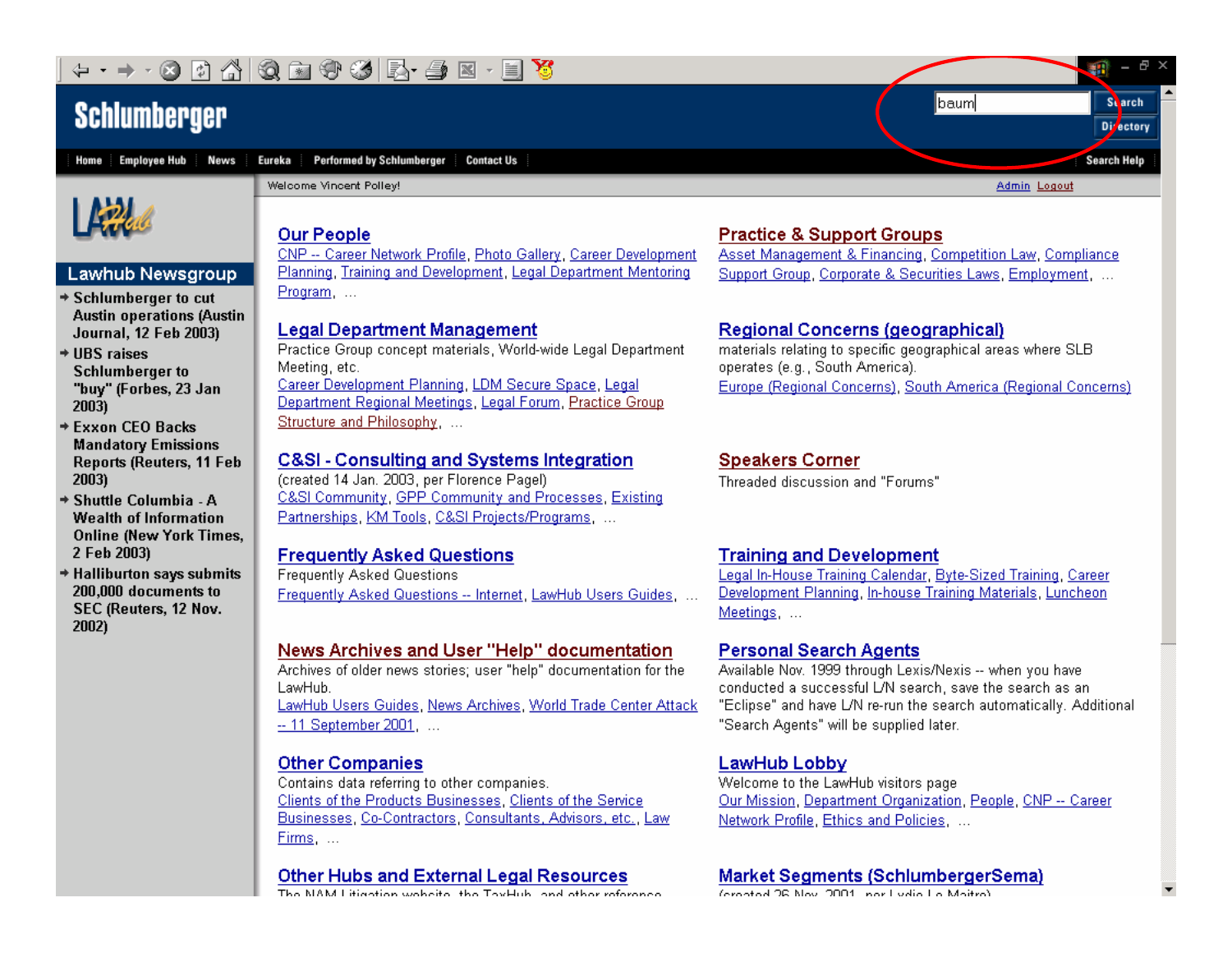| <b>2</b> LawHub: About the LawHub - Microsoft Internet Explorer provided by Schlumberger                                                                                                                                                                                                                            |                           |                                                                         | <u>니리×</u>                                                                           |
|---------------------------------------------------------------------------------------------------------------------------------------------------------------------------------------------------------------------------------------------------------------------------------------------------------------------|---------------------------|-------------------------------------------------------------------------|--------------------------------------------------------------------------------------|
| Edit View Favorites Tools Help<br>File                                                                                                                                                                                                                                                                              |                           |                                                                         |                                                                                      |
| <b>Schlumberger</b>                                                                                                                                                                                                                                                                                                 |                           |                                                                         |                                                                                      |
| <b>Employee Hub</b><br>Performed by Schlumberger<br><b>Contact Us</b><br>News<br>Eureka<br>Home                                                                                                                                                                                                                     |                           |                                                                         | Search Help                                                                          |
| LawHub                                                                                                                                                                                                                                                                                                              |                           |                                                                         |                                                                                      |
| Start new search Search these results Search entire Web<br>Search:                                                                                                                                                                                                                                                  |                           | Tip: You can get a list of all external URLs that<br>point to any page. |                                                                                      |
| baum<br>search<br>Help Advanced                                                                                                                                                                                                                                                                                     | Search by<br>Ο<br>Inktomi | Example: link:http://mysite/mypage.html -site:mysite                    |                                                                                      |
|                                                                                                                                                                                                                                                                                                                     |                           |                                                                         |                                                                                      |
| Documents containing your term(s) <b>baum</b> : 3 (baum)                                                                                                                                                                                                                                                            |                           |                                                                         | $1-3$                                                                                |
| 15.<br>$\vert \mathbf{r} \vert$<br>matches per page 60<br>Show                                                                                                                                                                                                                                                      | • Sort by Relevance       | • Hide Summaries                                                        |                                                                                      |
| <b>CNP of Vincent I. Polley</b><br>Telephone: +1-281-285-7950 Mobile: +1-713-894-4408 (worldwide GSM) Email: polley@sugar-land.sl.slb.com Languages:<br>English Assigned Country: United States Directory (LDAP<br>http://www.eureka.slb.com/CNP.cfm?CFID=1&CFTOKEN=2& UID=vincent-19840702 - 20.2KB - baum: 1      |                           |                                                                         | 50% L<br>15 Mar 02<br><b>Find Similar</b><br><b>Find Parent</b><br><b>Categories</b> |
| IT Related Legal News 28 Oct 16 Nov 2000<br>18 SUSPENDED FOR WASTING TIME ON PORN (Reuters, 27 October 2000) Eighteen General Electric technicians in France<br>have been suspended for sending around pornographic<br>vpolley http://legal.slb.com/cgi-bin/hypernews/get/Internet-Law'66/4.html - 32.0KB - baum: 1 |                           |                                                                         | $41\%$ 1<br>27 Feb 02<br><b>Find Similar</b><br><b>Find Parent</b><br>Categories     |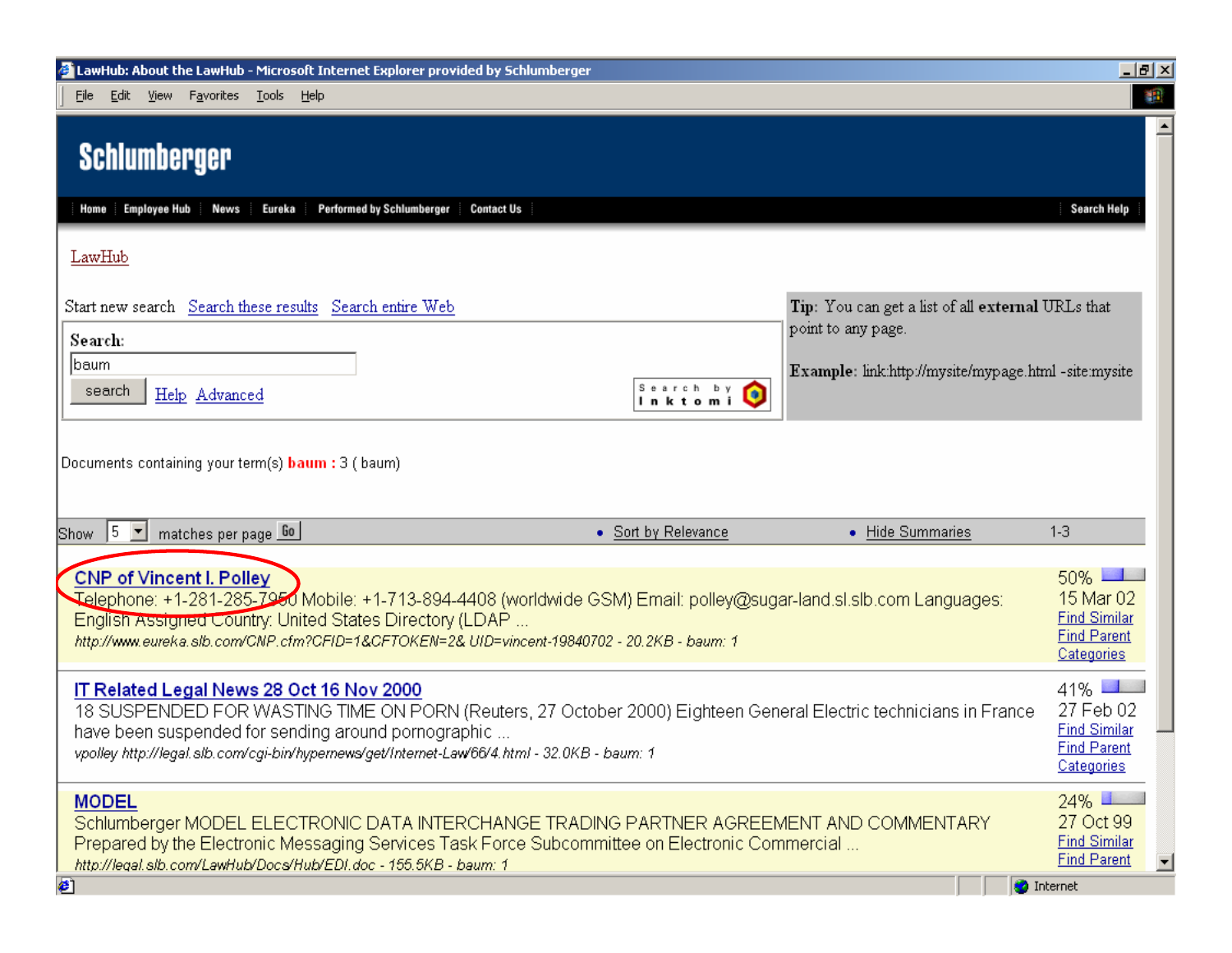

Performed by Schlumberger | Contact Us **Employee Hub** Eureka Home **News** 

Welcome Vincent Polley!

#### Electronic Contracting, "E-Commerce" and "B2B"

Schlumberger > Schlumberger LawHub > Practice & Support Groups > Internet Law and E-Commerce > Legal Subjects -- Internet/ecommerce

Electronic contracts, digital signatures (including cryptography), trading partner agreements (e.g., EDI).

#### • B2B Competition Law Issues

EU and US initiatives relating to the competition/antitrust law implications of B2B (Business-to-Business) internet trading arrangements. Summany...

o "E-Business Antitrust Pitfalls and How to Avoid Them" (July 2001) WED

Extremely good briefing paper on the subject of antitrust/competition-issues that can arise in a B2B electronic-commerce environment. (by the National Legal Denter for the Public Interest at http://www.nlcpi.org) (Posted by Polley 25 Jn. 2002) Summary...

Æ

Search

**Directory** 

**Search Help** 

Admin Logout

o "Policing B2B Exchanges: Synchronicity or Ghosts in the Machine?"

George Mason Law Review Symposium presentation subtitled: "Defining the Role of Antitrust in the High Technology Revolution" (by David H. Evans, of Jones, Day -- 27 October 2000) Summary ...

o European Commission gives green light to B2B market places

a short summary of a recent Commission decision on emerging 2B2 market places and competition regulations (written by A. Hrayssi, 28 September 2000) Summary ...

#### • Cryptography (Law)

Encryption technologies and rules (e.g., export controls, import controls, and "use" controls) Summary...

o Encryption Law & Policy presentation 圈

powerpoint presentation by V. Polley, delivered to the SLB legal department in the internal December 1997 export law seminar. Summary...

o International survey of cryptography controls/laws Web

Maintained by Bert Jaap Koops in the Netherlands, this up-to-date web site is famous as the best world-wide summary of such laws. Summary...

#### Digital Signatures (Internet/ecommerce)

various materials relating to digital signatures, sometimes also called electronic signatures -- surveys of State and international laws, reports on evolving laws/regulations, work by the Internet Engineering Task Force (IETF) regarding Public Key Infrastructure (PKI) arrangements. Contact Vince Polley or Mike Hale. summary...

o CARAT Guidelines for CPS Development

Guidelines for Constructing Policies Governing the Use of Identity-Based Public Key Certificates. Final report of the National Automated Clearing House Association (NACHA), The Internet Council Certification Authority Rating and Trust (CARAT) Task Force (January 2000). (uploaded by Polley 24 May 2001) Summary ...

o Digital Signature database WED

web-site maintained by Simone van der Hof (organized along the lines of Bert Jaap-Koops' famous encryption law survey). Posted by E. Cornelissen 31 July 2000 Summary...

o Digital Signature surveys WED

Work-in-progress of the Internet Law & Policy Forum(of which SLB is a founding member). See also ILPF's discussion on Certificate Authorities. Summary...

o E.U. Electronic Signature directive

Article from Alain Bensoussan published in Les Echos of 25 January 2000 on the new EU Electronic Signature Directive (article translated into English,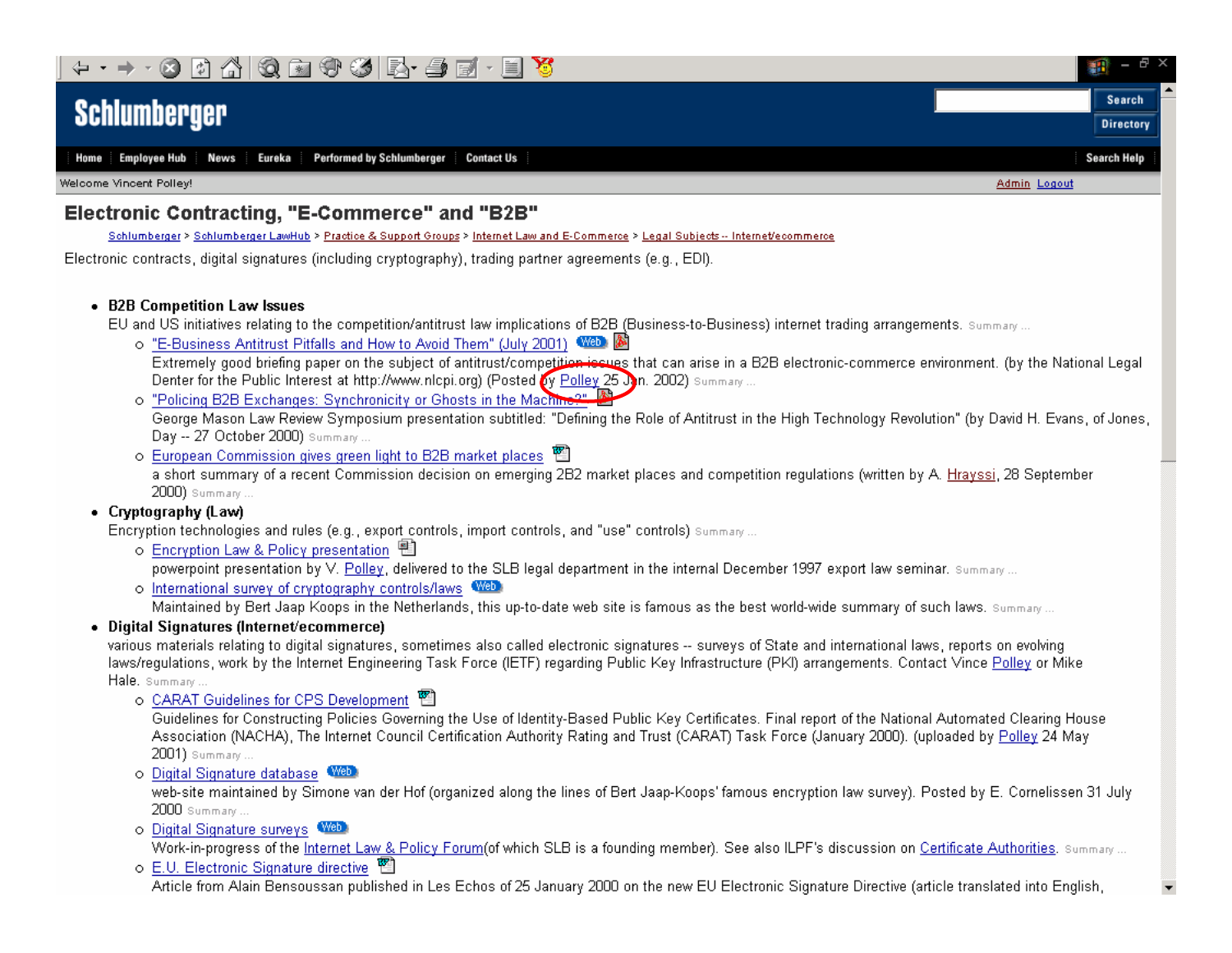



### **Vincent I. Pollev**

Telephone: Fmail: Languages: Assigned Country: Directory (LDAP) Record 1 281 285 7950 polley@sugar-land.sl.slb.com Enalish **United States** 

Assignment History/Experience - Current Projects and Areas of Interest - Education - Eureka Information - Expertise - External Contacts - Personal Interests - Personal Statement -Professional Qualifications and Affiliations - Publications

#### **Personal Statement**

The best thing we can do, with the limited time we have, is help each other -- family, friends, colleagues, the man-on-the-street, and our fellow man. We should share our knowledge and experiences, our wisdom and our hopes.

Thy to apply much of this in my job -- training, mentoring, and knowledge management are ways I share. Learning, reading, studying, and listening are ways that I gain from others.

"There is much pleasure to be gained from useless knowledge." (Bertrand Russell)

My family is my priority -- my daughter will graduate from high school this year. Watching her grow into an interesting, engaging person has been a real delight. Her pending departure for some distant college is both a source of great pride, and anticipatory pain (at the loss of her company). Many have remarked that she is becoming a mirror image of my wife -- a very happy outcome!

#### **Current Projects and Areas of Interest**

Refining our learning from the Legal Department's knowledge management experiment (the LawHub), and sharing some of this learning with clients and outside law firms. Analyzing the company's record retention systems, and planning an expansion of them into the electronic realm.

Theed help from any one who has experience in electronic record retention systems (conception, design, and implementation).

#### **Eureka Membership Information**

Community Knowledge Interchange **SIGs** Knowledge Management Collaboration/Groupware IT Training/Education **Interests** Security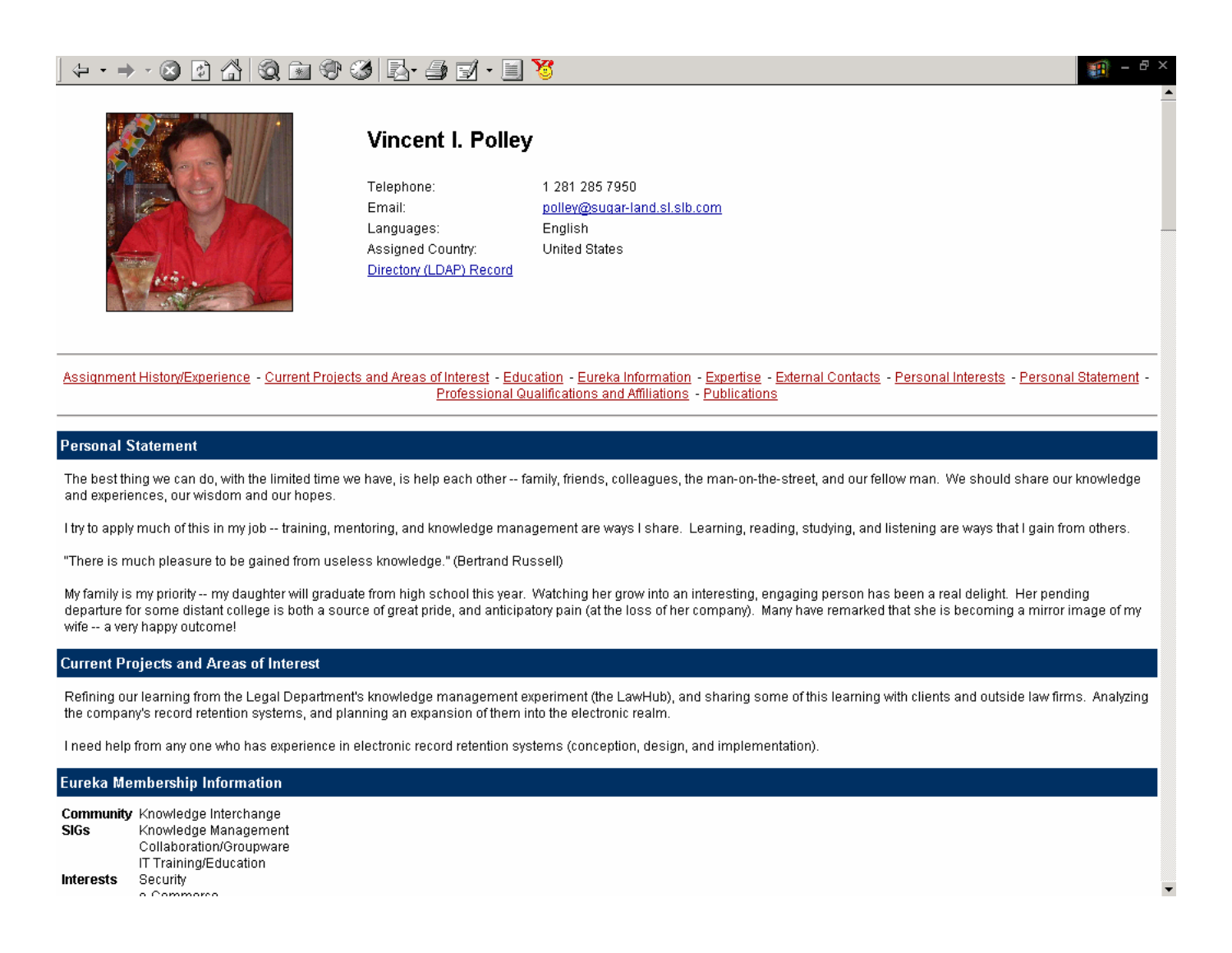#### ĪВ 6 南守到尽一手 國

### **Schlumberger**



**Performed by Schlumberger Contact Us** Eureka



#### **Lawhub Newsgroup**

- → Schlumberger to cut **Austin operations (Austin** Journal, 12 Feb 2003)
- $+$  LIBS raises **Schlumberger to** "buy" (Forbes, 23 Jan 2003)
- **★ Exxon CEO Backs Mandatory Emissions Reports (Reuters, 11 Feb** 2003)
- → Shuttle Columbia A **Wealth of Information Online (New York Times,** 2 Feb 2003)
- + Halliburton says submits 200,000 documents to SEC (Reuters, 12 Nov. 2002)

Welcome Vincent Polley!

Admin Logout

Ł

Search

**Directory** 

**Search Help** 

#### **Our People**

CNP -- Career Network Profile, Photo Gallery, Career Development Planning, Training and Development, Legal Department Mentoring Program ...

#### **Legal Department Management**

Practice Group concept materials, World-wide Legal Department Meeting, etc. Career Development Planning, LDM Secure Space, Legal Department Regional Meetings, Legal Forum, Practice Group Structure and Philosophy, ...

#### **C&SI - Consulting and Systems Integration**

(created 14 Jan. 2003, per Florence Pagel) C&SI Community, GPP Community and Processes, Existing Partnerships, KM Tools, C&SI Projects/Programs, ...

#### **Frequently Asked Questions**

**Frequently Asked Questions** Frequently Asked Questions -- Internet, LawHub Users Guides, ...

#### News Archives and User "Help" documentation

Archives of older news stories: user "help" documentation for the LawHub.

LawHub Users Guides, News Archives, World Trade Center Attack -- 11 September 2001. ...

#### **Other Companies**

Contains data referring to other companies. Clients of the Products Businesses, Clients of the Service Businesses, Co-Contractors, Consultants, Advisors, etc., Law Firms ...

#### **Other Hubs and External Legal Resources**

**INTO KALL Separations conduction in the Theod bole in and satisfacture** 

#### **Practice & Support Groups**

Asset Management & Financing, Competition Law, Compliance Support Group, Corporate & Securities Laws, Employment. ...

#### **Regional Concerns (geographical)**

materials relating to specific geographical areas where SLB operates (e.g., South America). Europe (Regional Concerns), South America (Regional Concerns)

#### **Speakers Corner**

Threaded discussion and "Forums"

#### **Training and Development**

Legal In-House Training Calendar, Byte-Sized Training, Career Development Planning, In-house Training Materials, Luncheon Meetings, ...

#### **Personal Search Agents**

Available Nov. 1999 through Lexis/Nexis -- when you have conducted a successful L/N search, save the search as an "Eclipse" and have L/N re-run the search automatically. Additional "Search Agents" will be supplied later.

#### **LawHub Lobby**

Welcome to the LawHub visitors page Our Mission, Department Organization, People, CNP -- Career Network Profile, Ethics and Policies, ...

#### **Market Segments (SchlumbergerSema)**

and a ground on ground a start and a firm in the start of the start of the start of the start of the start of the start of the start of the start of the start of the start of the start of the start of the start of the star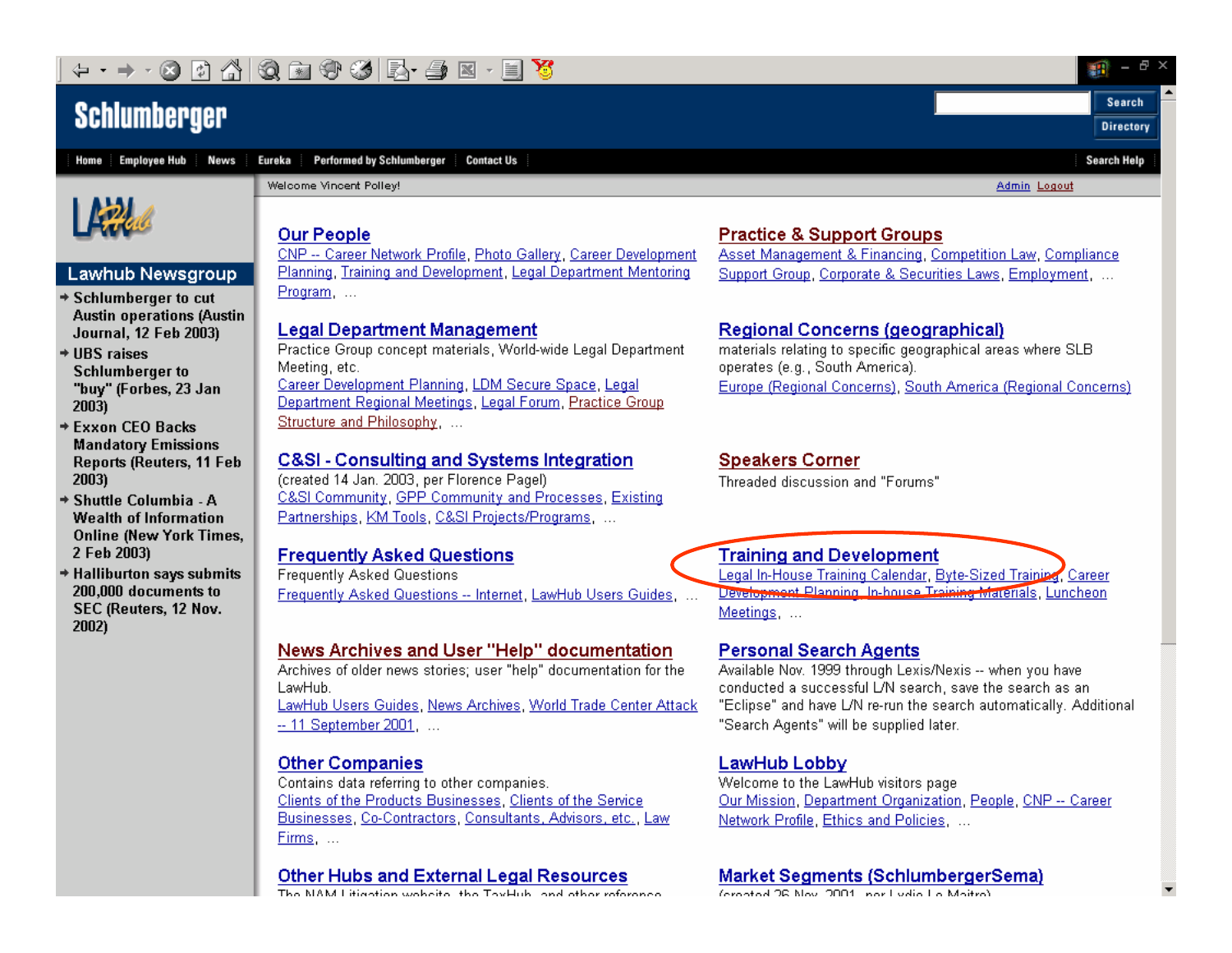File Edit View Favorites Tools Help

#### **Schlumberger** LawHub

→ Home → Directory → Downloads → SABL → Eureka → SSA → Employee Hub

#### **Welcome Vincent Polley!**

#### **Training and Development**

Path: Schlumberger LawHub Also in: Our People

#### **Byte-Sized Training**

Location containing accompanying materials (including associated threaded discussion areas) for Byte-Sized Training modules (online and/or CD-ROM video training modules prepared by members of the SLB legal department) "An e-Presence Overview" BST, "Electronic Contracting" BST, "IT Outsourcing Agreements" BST, "Intellectual Property -- From Gutenberg to the Internet" BST, "Managing IT Business Liability and Risk Exposure", ...

#### **Career Development Planning**

Development Planning program materials -- competence matrix, lawyers' Level definitions, career development matrix, etc.

Competence Matrix and Templates, Development Matrix and Tools, ...

#### In-house Training Materials

Collection of most presentations and hand-out materials distributed during our past in-house seminars in Houston and Parie to review and/or to download on your computer. VideoTapes available for some seminars. Legal In-house Training and Development Calendar, Acquisitions in the United Kingdom, Employment Law in Europe (1999 Seminar), Ethics Presentations (standard SLB), How to Read SLB Financial Statements, ...

#### **Luncheon Meetings**

æ1

Short presentations given to local legal communities by SLB speakers (from the Legal Department or other SLB functions) on topics of shared interest

#### **Management Training Programs** <u>as a successive distribution and concess. As a OLD the consequence didates site of a second second concession t</u>

**New Hire Orientation and Training** 

Orientation quide for all newcomers, OFS Lawyers Induction training

Other In-house Schlumberger Training Programs

#### **Outside Training**

Financial Training (FIT), ...

List of Outside Interesting Seminars, Links to Outside Training Organizations "Managing Risk in B2B E-Commerce: Law, Technology, and Insurance.", U.S. CLE Training, Distance Learning, ...

In-house Training Programs offered by OFS, RMS, T&T, FIT Training Organizations

**Paralegals In-House Training Summary...** 

#### Soft Skills

One shill exclude south of Manufacture Obile, Decoration Obile  $O = 1$ 

**O** Internet

▼∣

 $-|P| \times$ 

Search

→ Search Help

Admin Loaout

Site Guide The Hub

┯║

ຄ

LawHub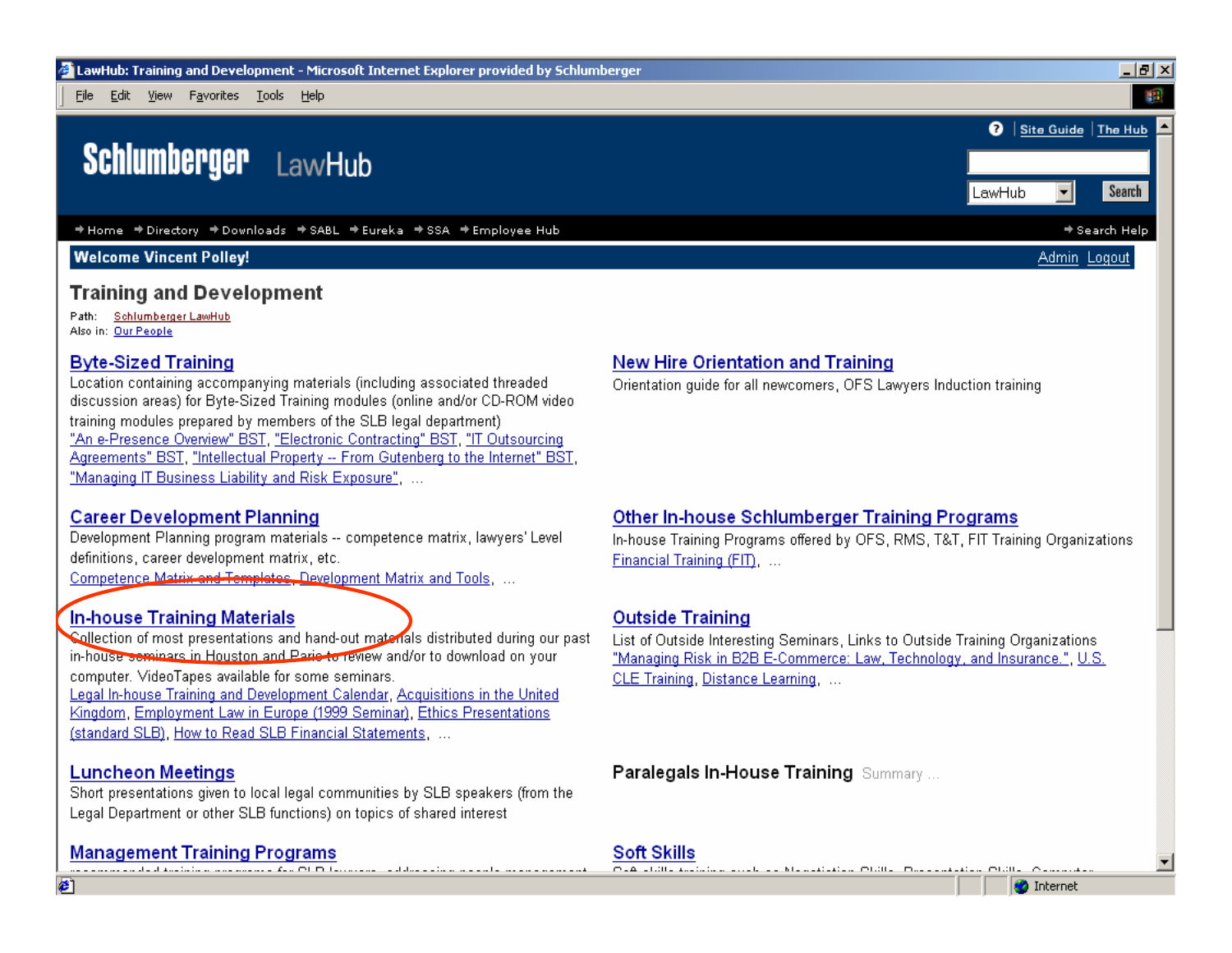

#### **In-house Training Materials**

#### Path: Schlumberger LawHub > Training and Development

Collection of most presentations and hand-out materials distributed during our past in-house seminars in Houston and Paris to review and/or to download on your computer. VideoTapes available for some seminars.

#### **Legal In-house Training and Development Calendar**

#### **Acquisitions in the United Kingdom**

27 May 1998 - Paris - Chaired by Robert Villard, with the contribution of Simon Rous (Bevan Ashford, English Solicitor)

#### **Employment Law in Europe (1999 Seminar)**

27&28 April 1999 - Paris - Cross-functional seminar with Personnel function

#### **Ethics Presentations (standard SLB)**

SLB Ethics presentations and Lawyer Ethics presentations Corporate Responsibility materials, Policies Presentations (SAM), ...

#### **How to Read SLB Financial Statements**

presentation by Jim Gunderson in March 2000 (Sugar Land, then Paris)

#### **Information Technology Law**

288.29 Anril 1998 J. ivo Saminar Houston / 15 Santamber 1999 J/ideoProjection.

#### Introduction to IP Law

30 March 1998 - Paris - for General Lawyers - Chaired by H. Dupont and D. Gaudier, with the contribution of F. Hagel - This seminar has been VideoTaped

#### Introduction to the Legal Function (Training)

11 June 2001 - Latest version of this training delivered in Deauville, France - for professionals in the Legal Department who have joined the company since January 2000

#### **Recent Developments in EC Competition Law - The New Rules** on Vertical Agreements

14 April 2000 - Montrouge - Presentation by Thomas Vinje and Dieter Paemen of Morrison & Foerster LLP

#### **Risk Management Seminar for the Legal Function**

A customized training for the Legal function by C. Lajtha, A. Lagesse and A. Latimer - 17&18 May 2000 in Paris - 7&8 June 2000 in Houston. The Houston session has been Videotaped

#### Social Policy and Compliance in Europe

20&21 March 2001 - Paris - Cross-functional seminar with Personnel function, chaired by the Employment Practice Group

#### **Solutions Workshop**

Chaired by D. Ferric and C. Flannery, Outcourding-Solutions-Project Mat Practice.

**O** Internet

**∉1** Done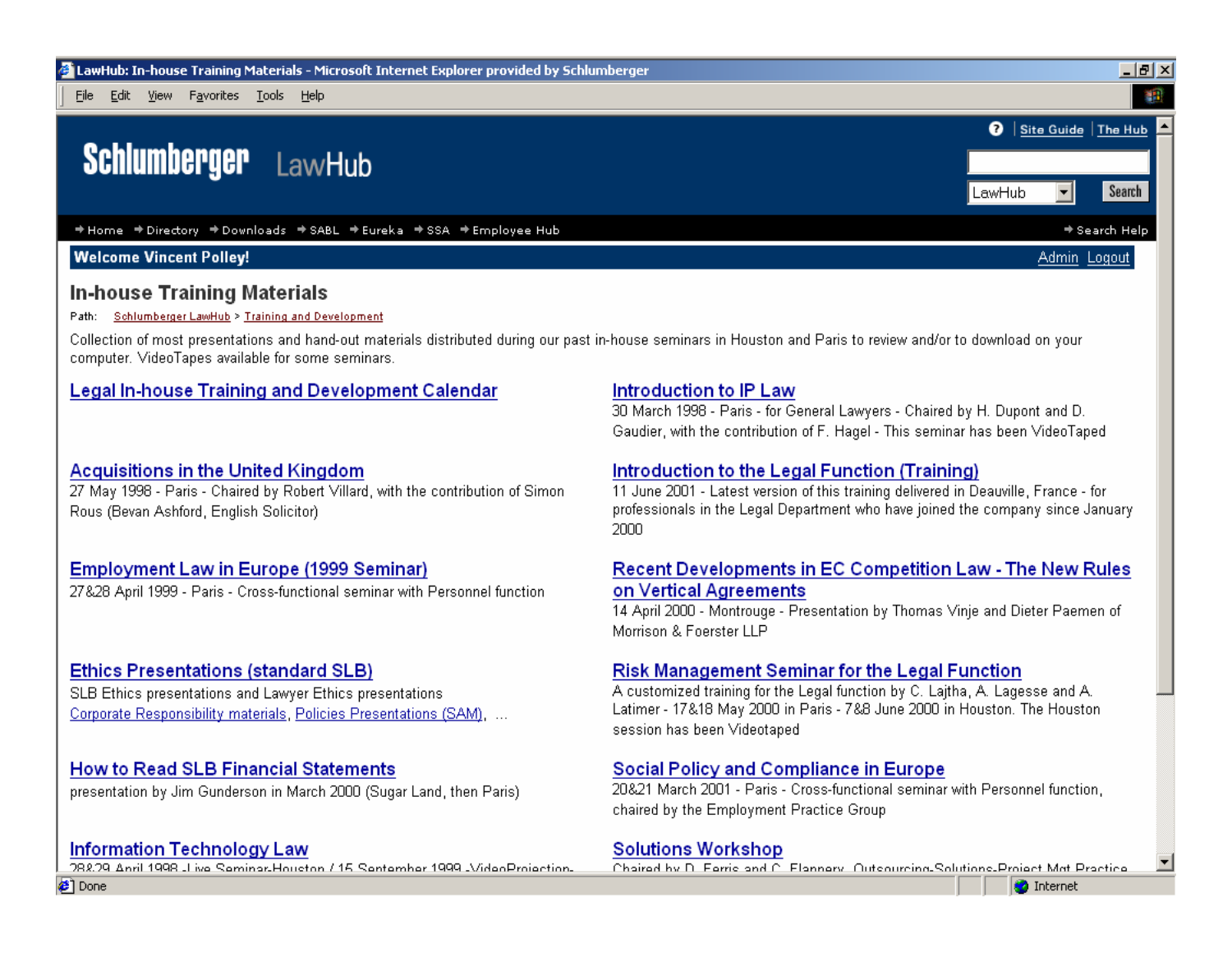## What Works

- "Pull" of highly usable content (borrowing)
	- –Several stories of significant successes
	- – Reporting the successes
		- Monthly "Frequent Surfer Award" program
- Effect of "Only place to go"
	- Abandonment of automatic remailers and BBs
	- –Subscriptions to some PGs are high
- Practice Groups as training environments – Within the group; within the department
	- Motivational effect

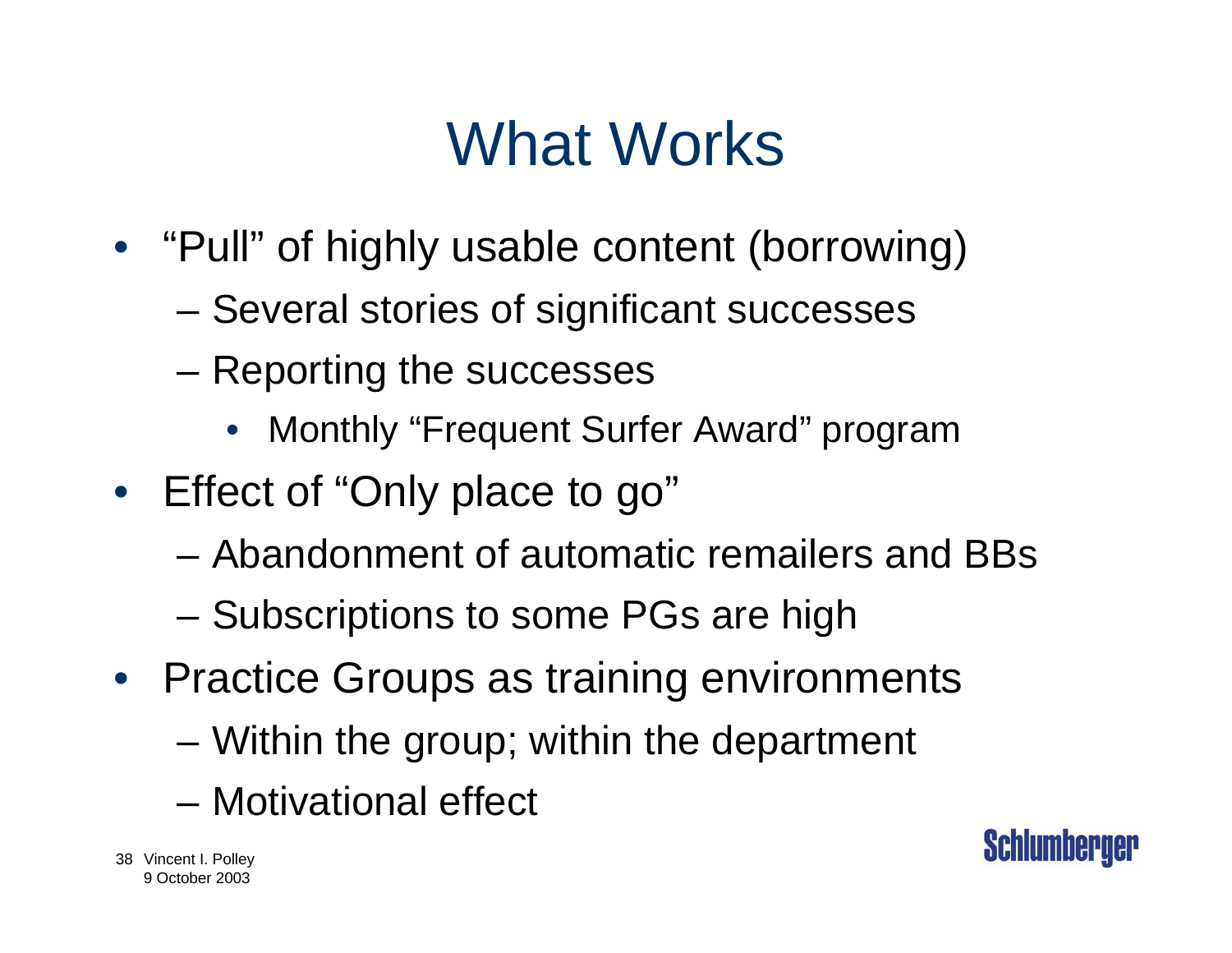## What Works

- "Knowledge Sharing" on performance appraisal form
- $\bullet$ Goals & Objectives; Salaries
- Annual reviews

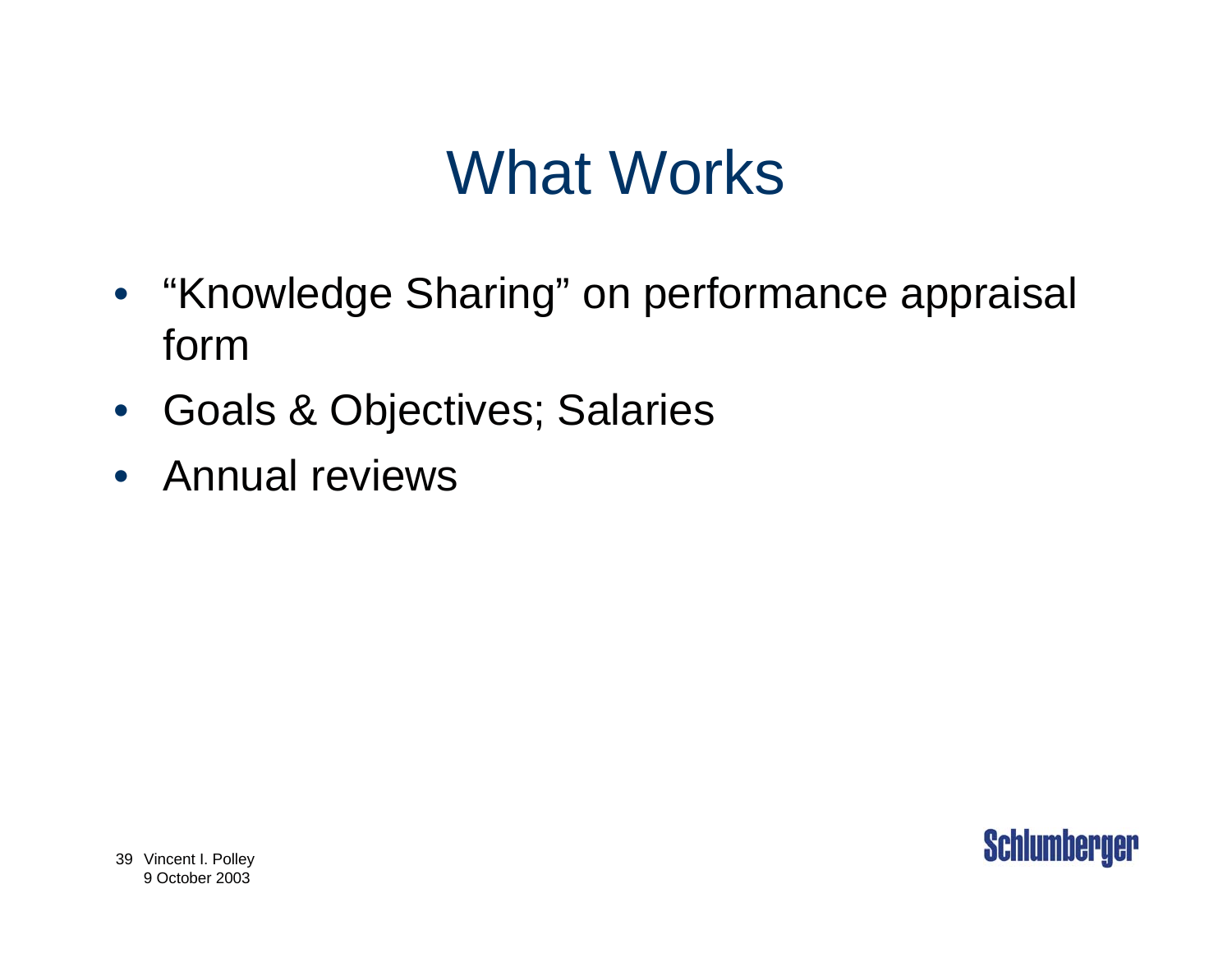## What Doesn't Work

- Ease of use
	- –Don't overestimate IT affinity
- "Push" of highly useable content (sharing)
	- –Time pressures
	- – Line management awareness, understanding, and buy-in
		- Objectives
- A "disconnect" between lawyers' interests and the practice groups to which they were assigned

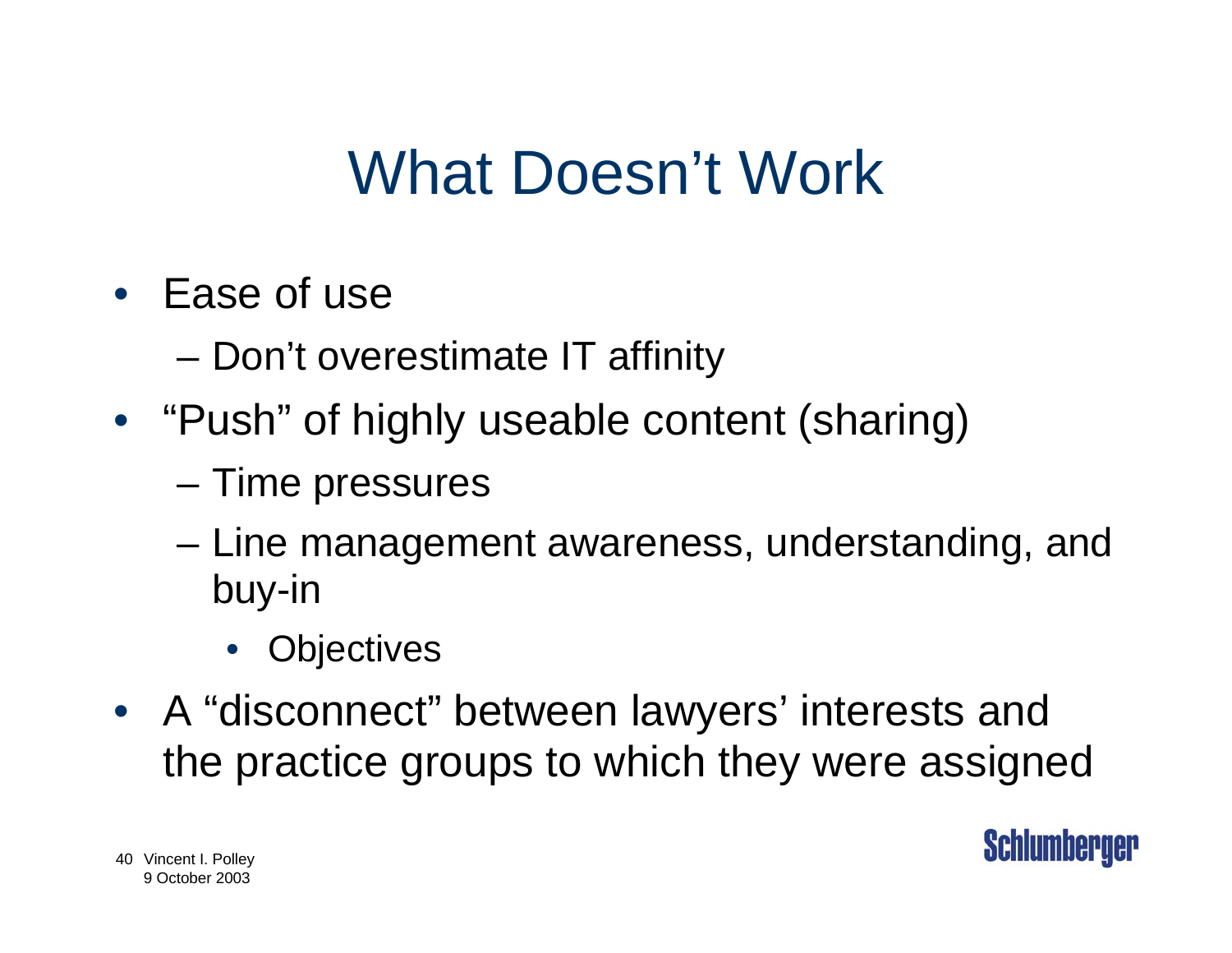### Lesson Learned: Key Technical Requirements

- Collaboration Space
- Ease of Use
- User Posting (delegable)
- Search
- Threaded Discussion
- Profiles
- Varying Access Levels

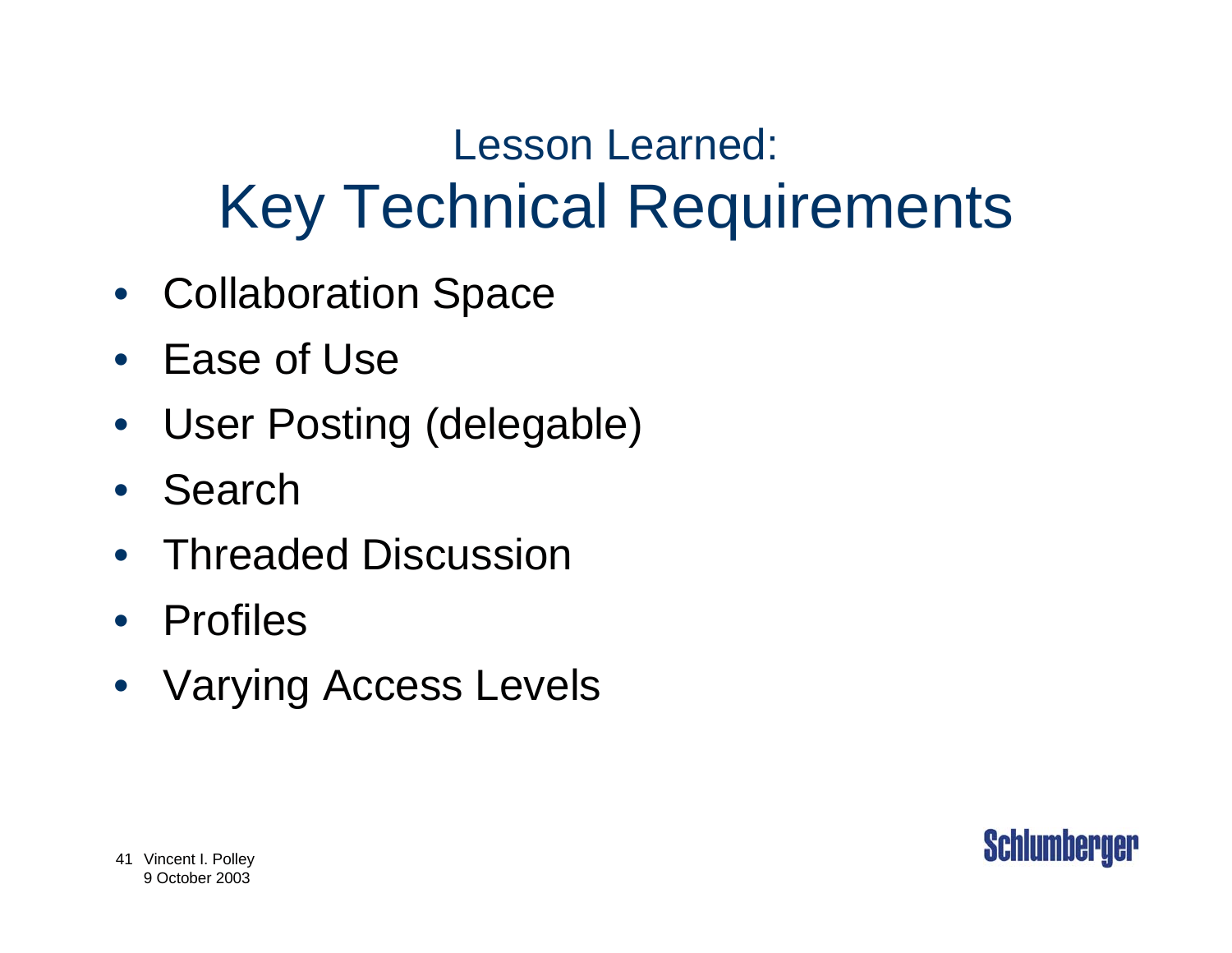Lesson Learned: **Technology** 

- Real-time Collaboration Unneeded (?)
- $\bullet$ Keep Control over Technology
- $\bullet$  Keep Content Limited
	- –Importance of Search

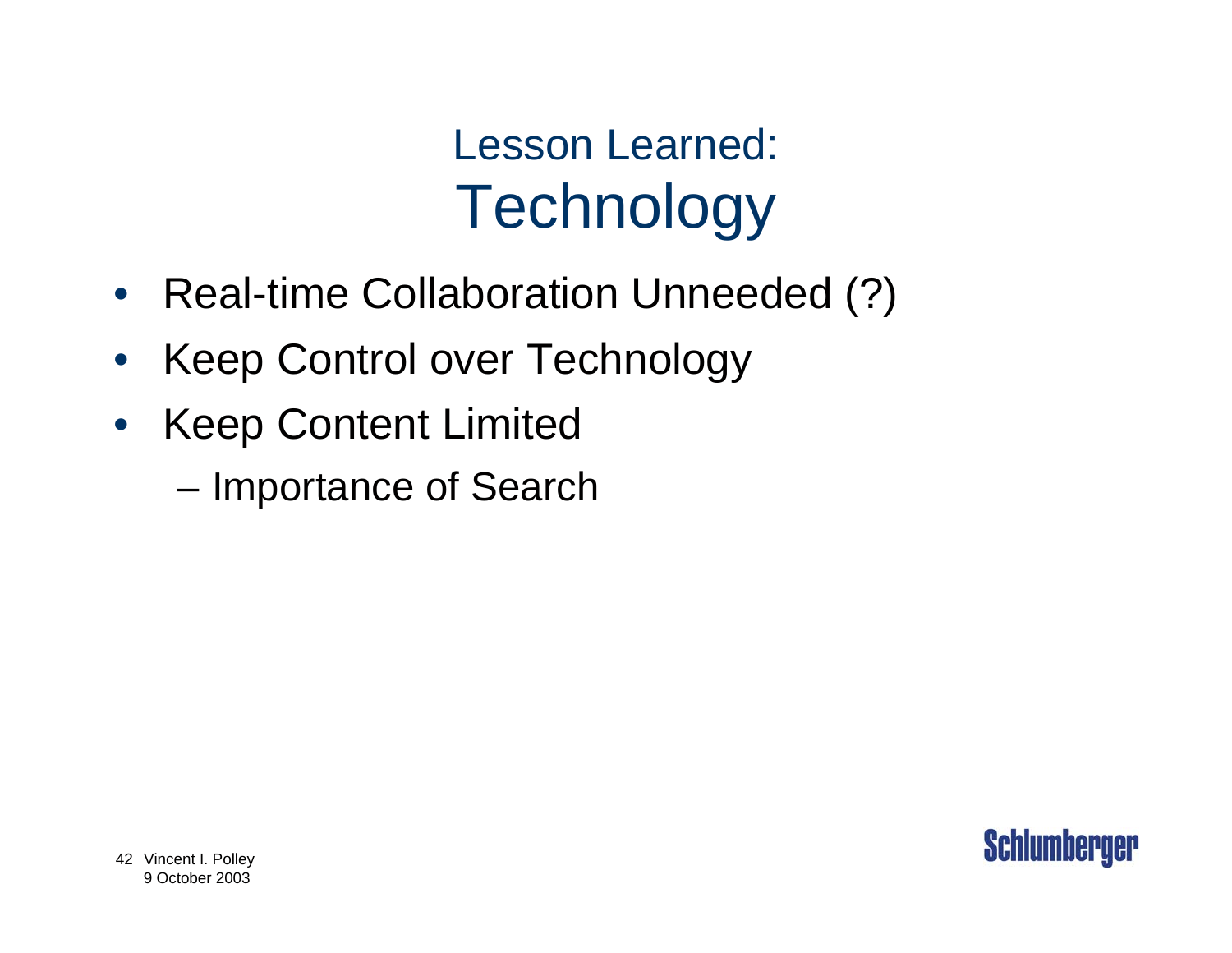### Lesson Learned: Planning

- Top level support and engagement
- Communities of Practice
	- –People, Process, Content
	- –Early planning involvement
- LawHub concept design

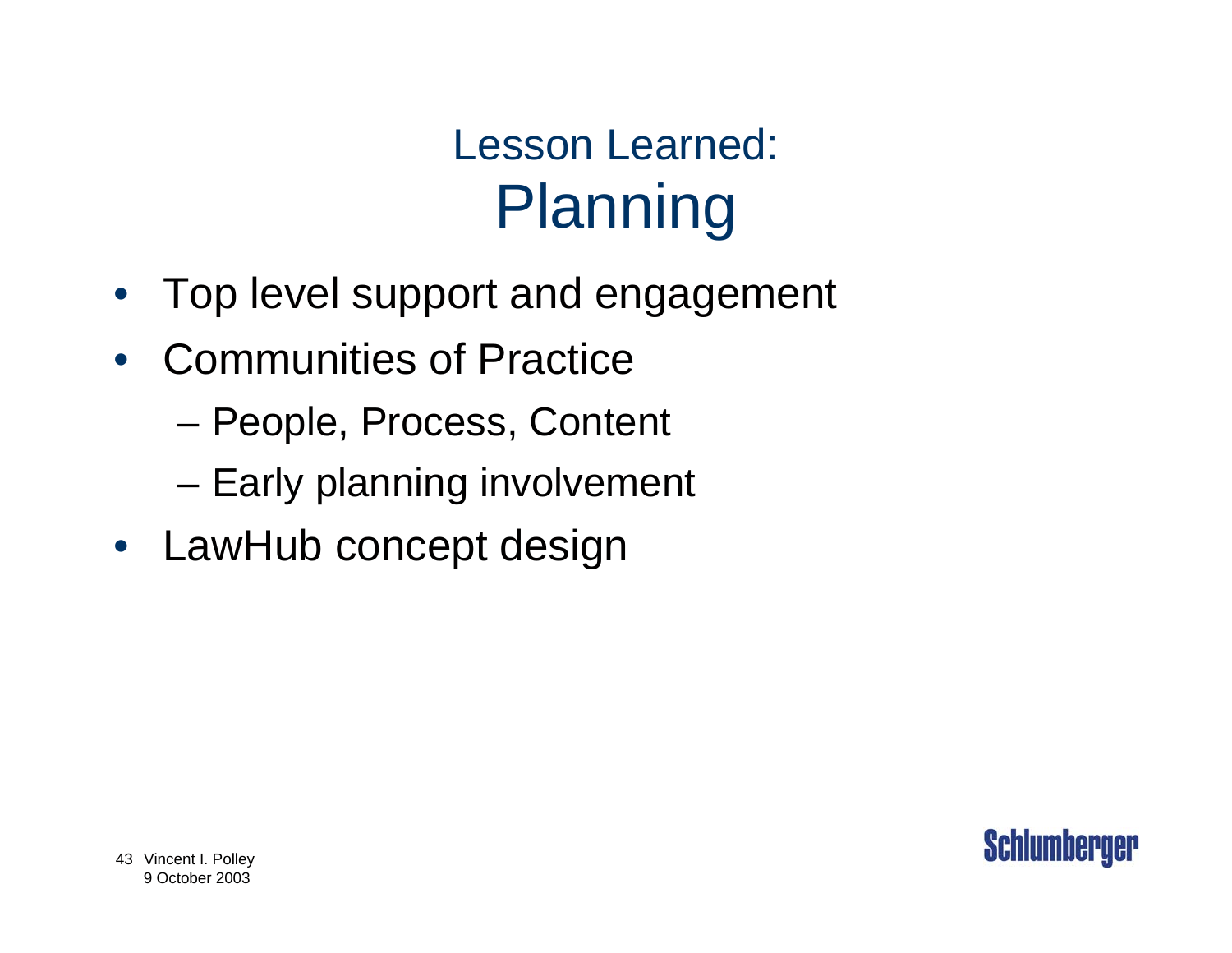## **Challenges**

- Non-Believers
- Time Pressures
- $\bullet$ Change Management
- $\bullet$ **Technology**

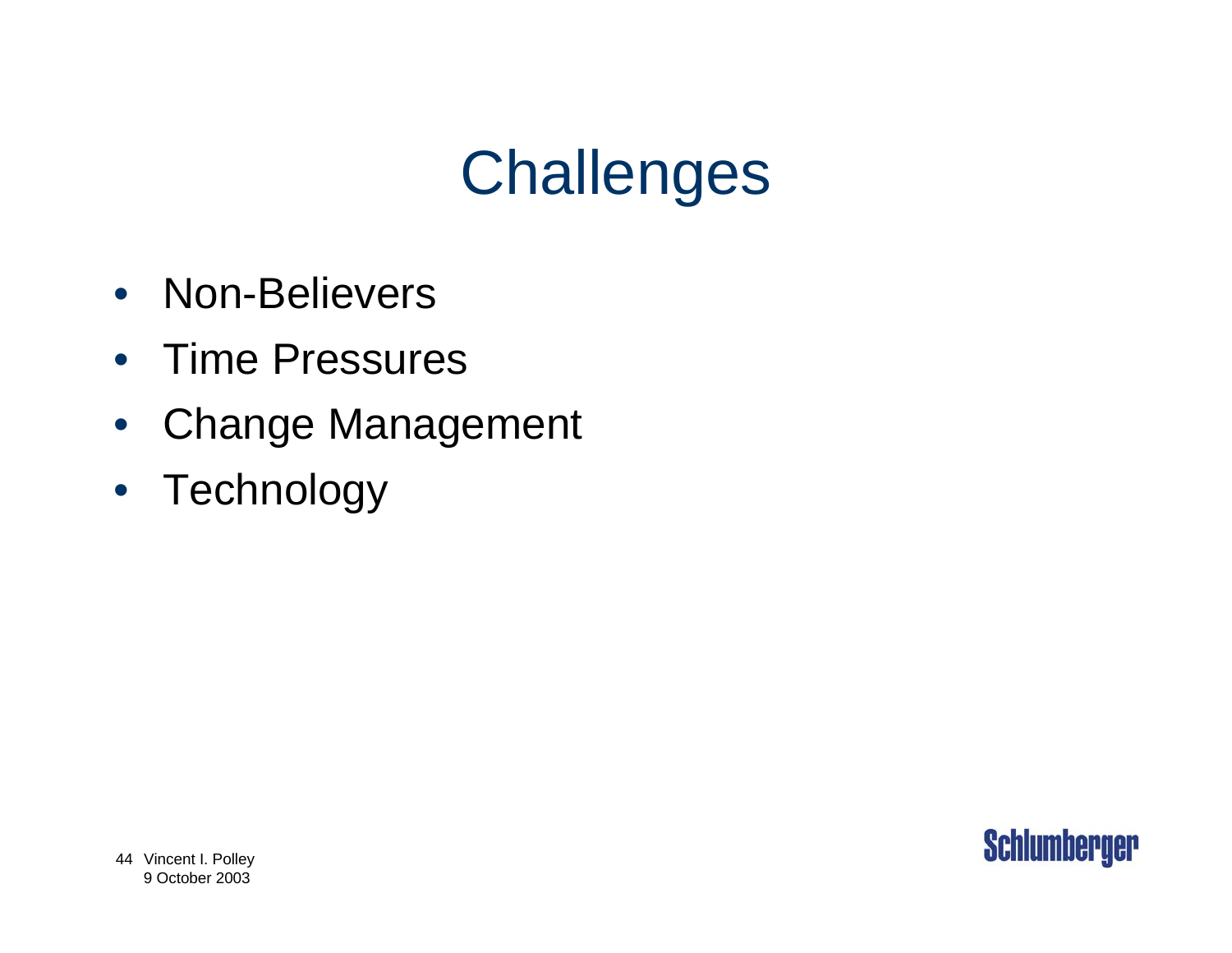### **Observations**

- Top-Level Leadership and Participation
- Functional management support
	- –Walk-the-walk, talk-the-talk
	- –"Only place to go"
	- –Dedicated personnel
- Involvement in planning, implementation
	- – Senior managers, Practice Group "Chairs"
		- •Can be the biggest obstacles
		- •Effect of demonstration to junior lawyers

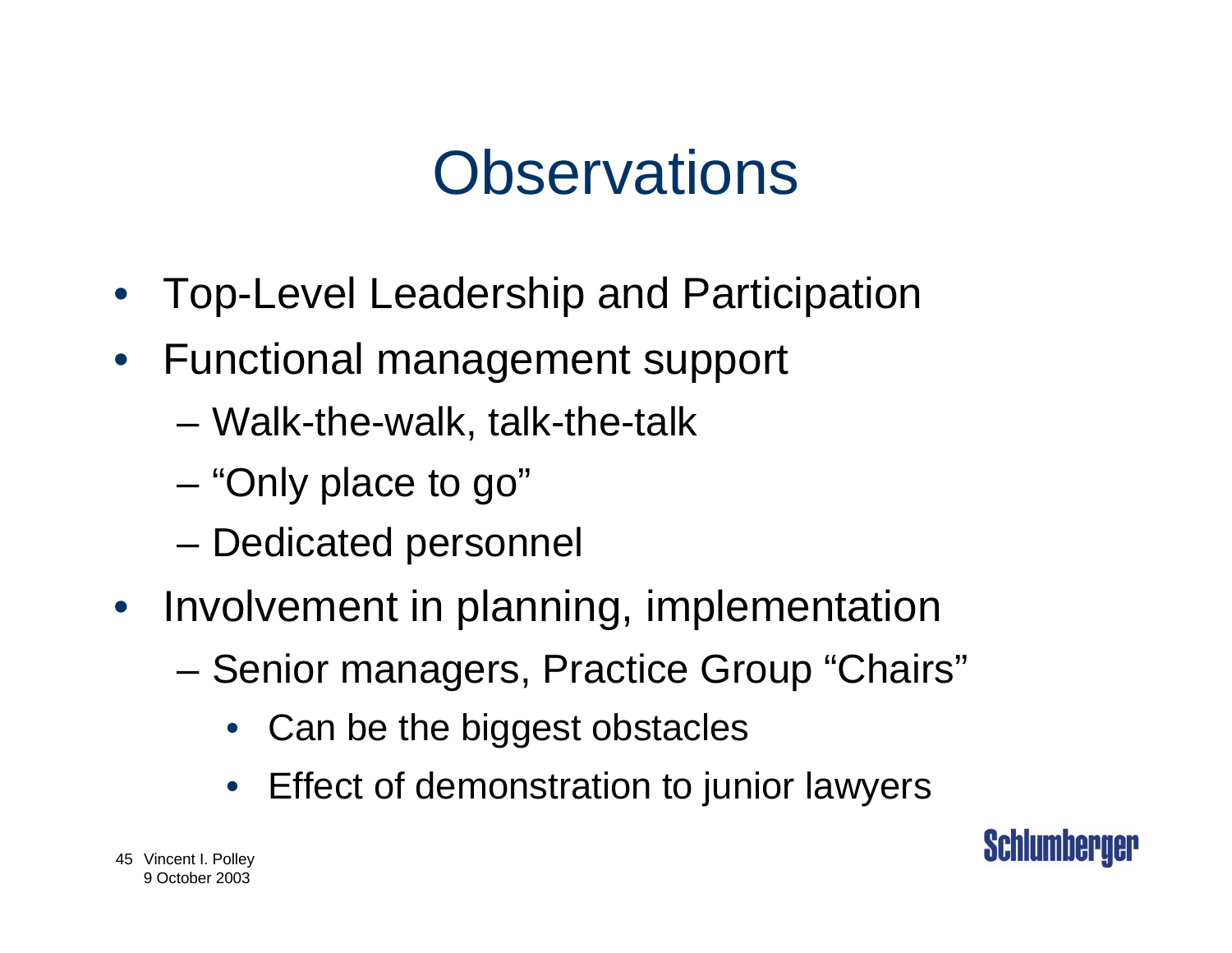### **Observations**

- Alignment with Business (and Operations Management)
- Nurturing the Emergence of Communities
- Time Process and Culture Change *Slowly*

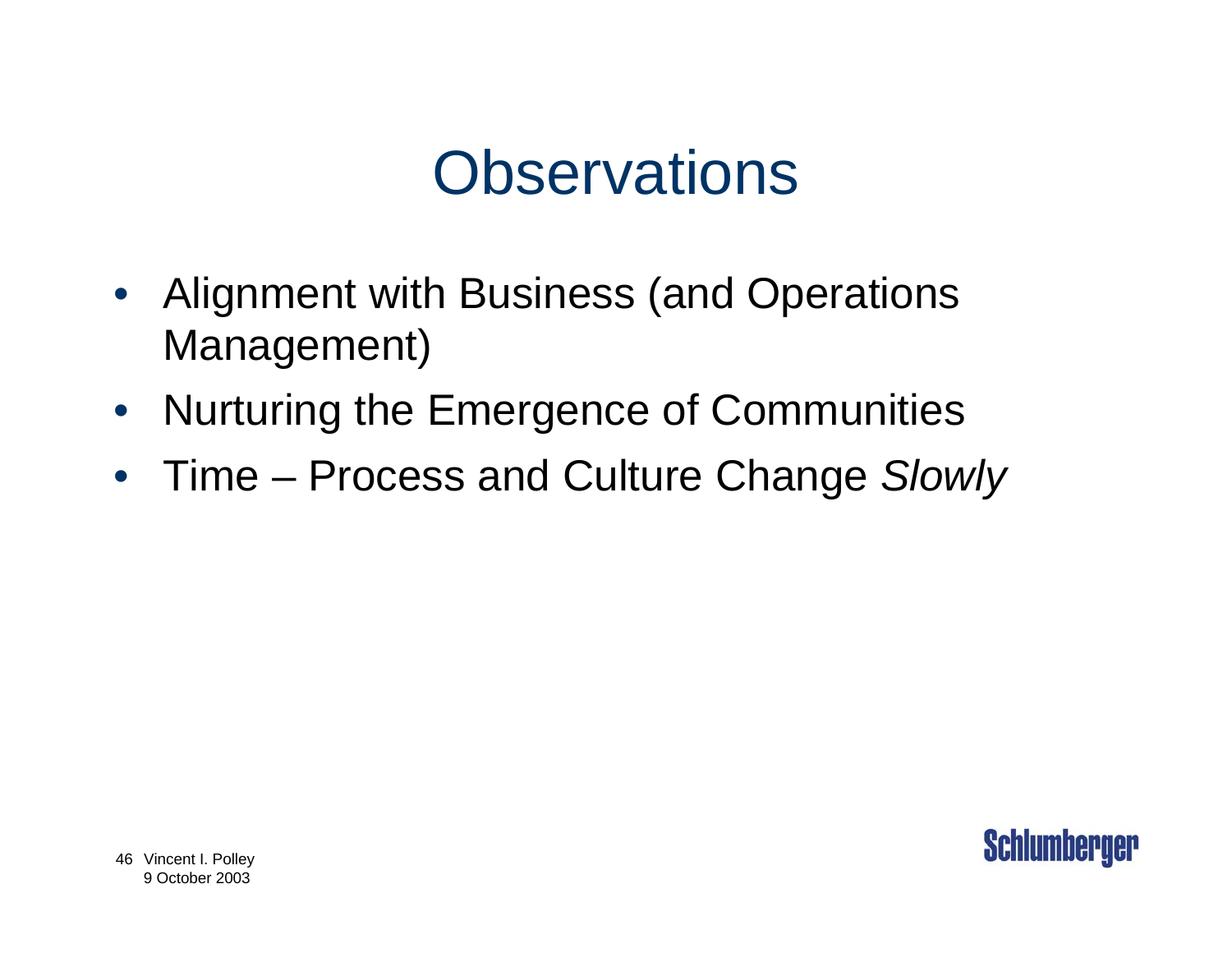### In Retrospect…

Be More Systematic:

- Appraise
- Select
- $\bullet$ Define
- Execute (and Train)
- •**Operate**
- Change Management
- •Measure, Review, Assess – Repeat

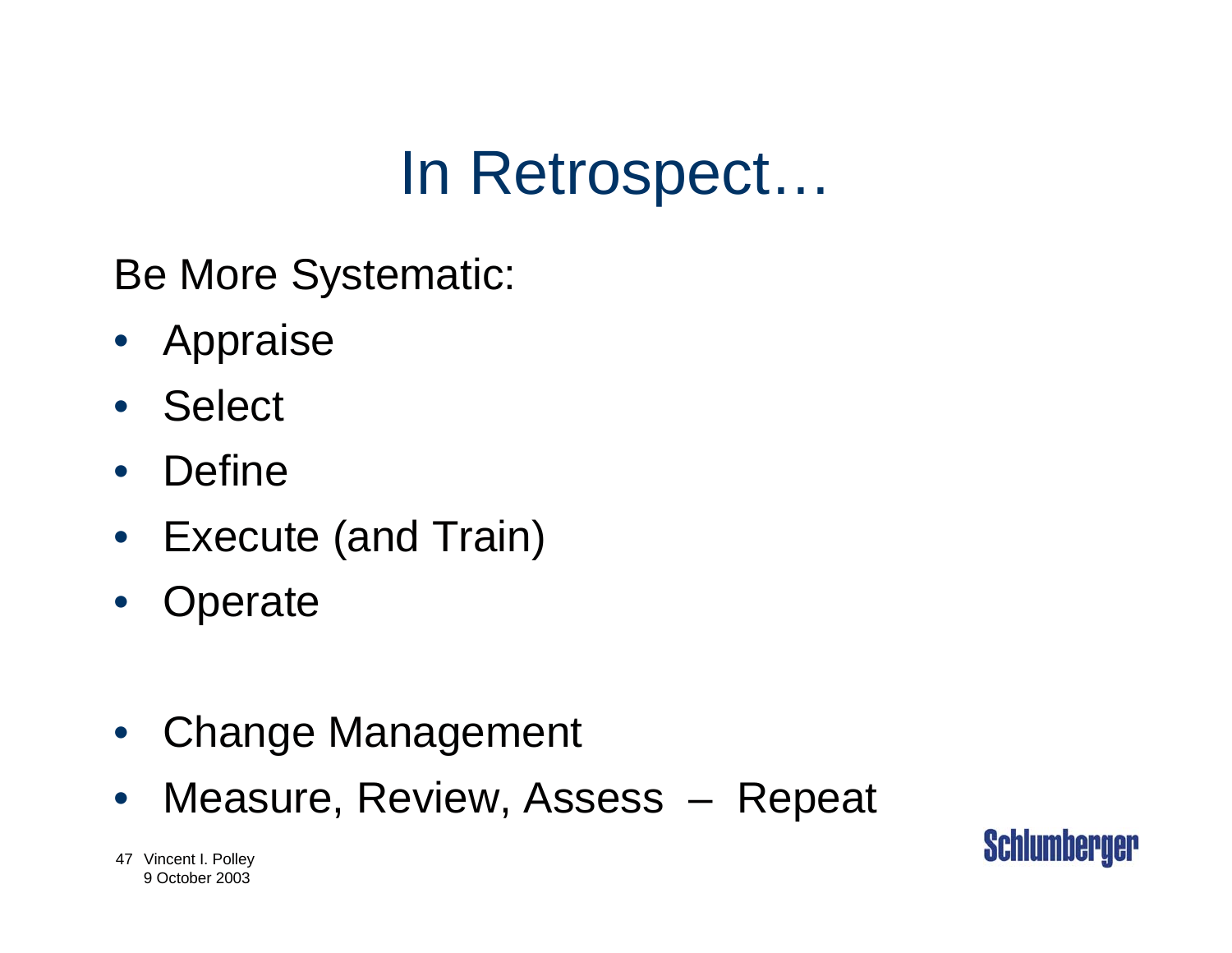## More Focus On:

- Training
- $\bullet$  Basic KM Techniques (AARs, Peer Assists, Retrospects) – *embed* these in the culture
- Reinforcing Lessons and Examples
- Allocated Time to do KM